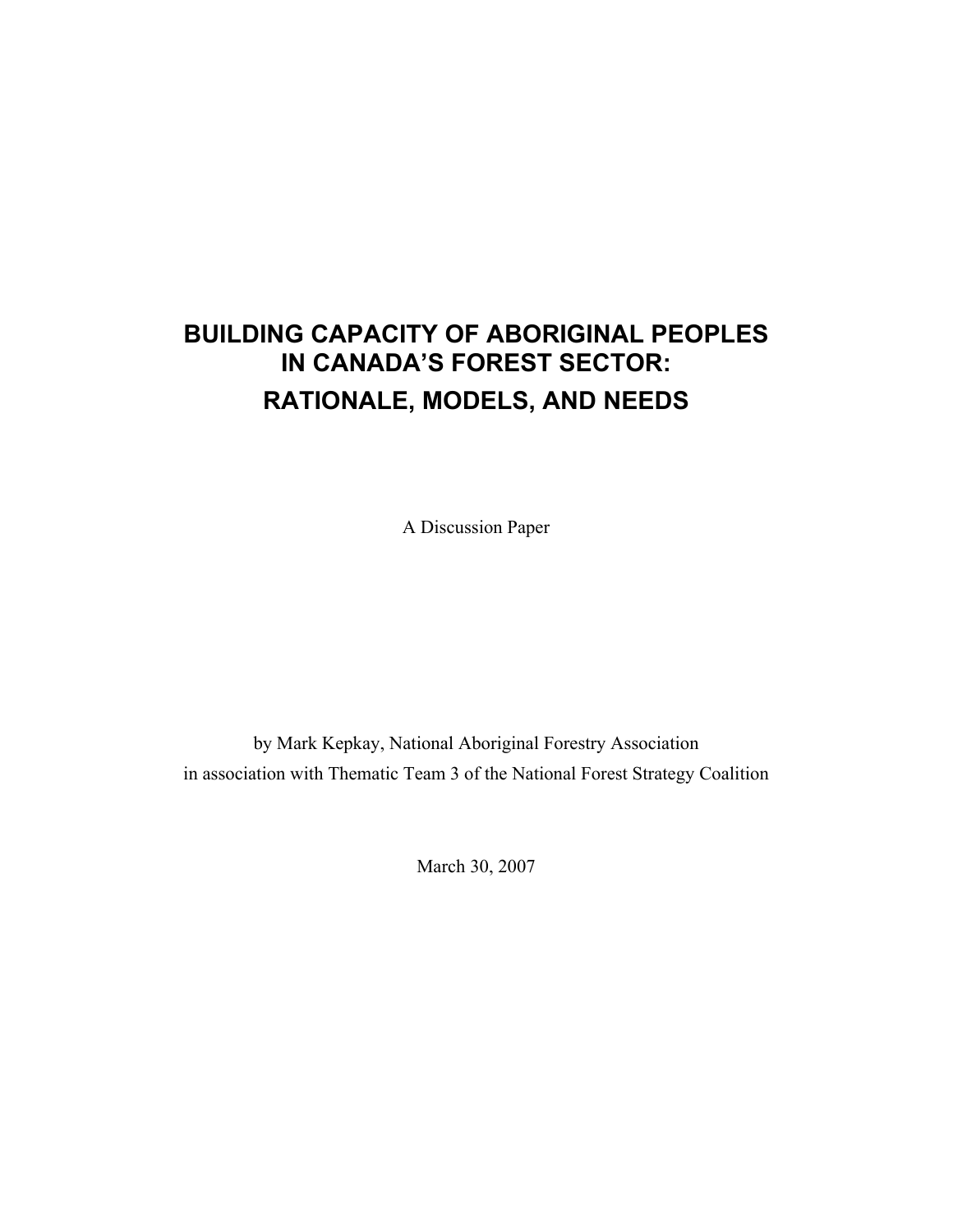# **TABLE OF CONTENTS**

| Benefits to society-at-large from Aboriginal participation in the forest sector5 |  |
|----------------------------------------------------------------------------------|--|
|                                                                                  |  |
|                                                                                  |  |
|                                                                                  |  |
|                                                                                  |  |
|                                                                                  |  |
|                                                                                  |  |
|                                                                                  |  |
| WHAT IS ABORIGINAL CAPACITY IN THE FOREST SECTOR?  10                            |  |
|                                                                                  |  |
|                                                                                  |  |
|                                                                                  |  |
|                                                                                  |  |
|                                                                                  |  |
|                                                                                  |  |
|                                                                                  |  |
|                                                                                  |  |
|                                                                                  |  |
| A REVIEW OF ABORIGINAL CAPACITY NEEDS IN THE FOREST SECTOR20                     |  |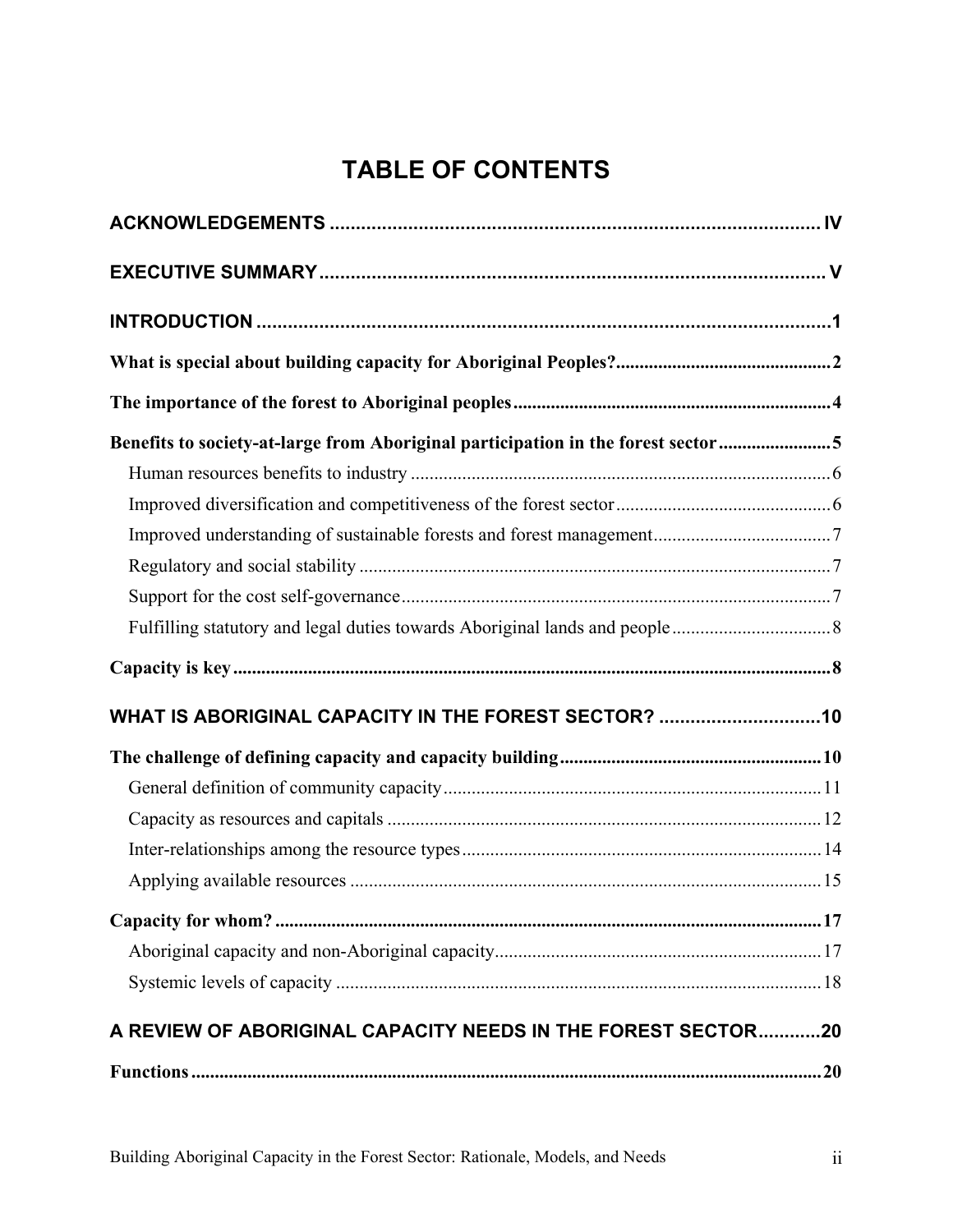| PRINCIPLES FOR EFFECTIVE ABORIGINAL CAPACITY BUILDING36          |  |
|------------------------------------------------------------------|--|
|                                                                  |  |
|                                                                  |  |
| APPENDIX 1: ACTION ITEMS OF NATIONAL FOREST STRATEGY THEME THREE |  |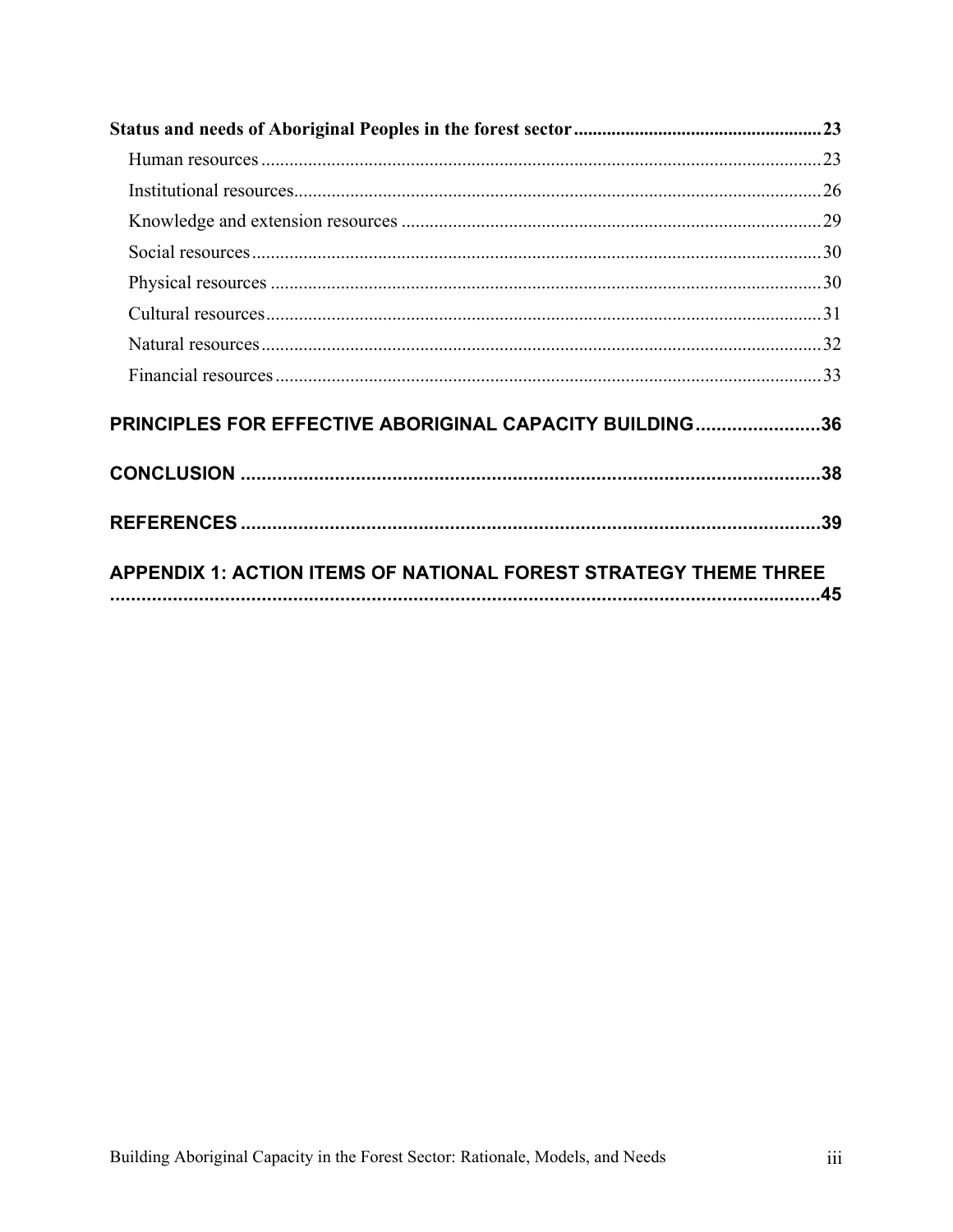# **Acknowledgements**

This discussion paper has been developed out of work by a multi-party, consensus-based team formed with the purpose of promoting the implementation of Theme 3 of Canada's 2003-2008 National Forest Strategy (the Aboriginal Capacity Working Group of Thematic Team 3). Dozens of organizations – Aboriginal organizations, provinces, federal agencies, academics, and others – have contributed to discussions over the course of ongoing meetings, teleconferences, internal polls, and draft discussion pieces. While the present paper cannot claim to be a consensus document, the author has striven to represent the various perspectives around the table in as fair a manner as possible, all the while seeking the common ground that will serve to catalyze strong collective action in the future.

This paper owes almost all of its content to the combination of a literature review with the various perspectives Team 3 members. This is the "we" in the text, although any shortcomings of the paper should be attributed to the lead author. In particular, I would like to thank Pamela Perreault, Marc Stevenson, and Peggy Smith for their review, comments, and direction over the course of the writing. I believe we have achieved a significant step forward for understanding the issues.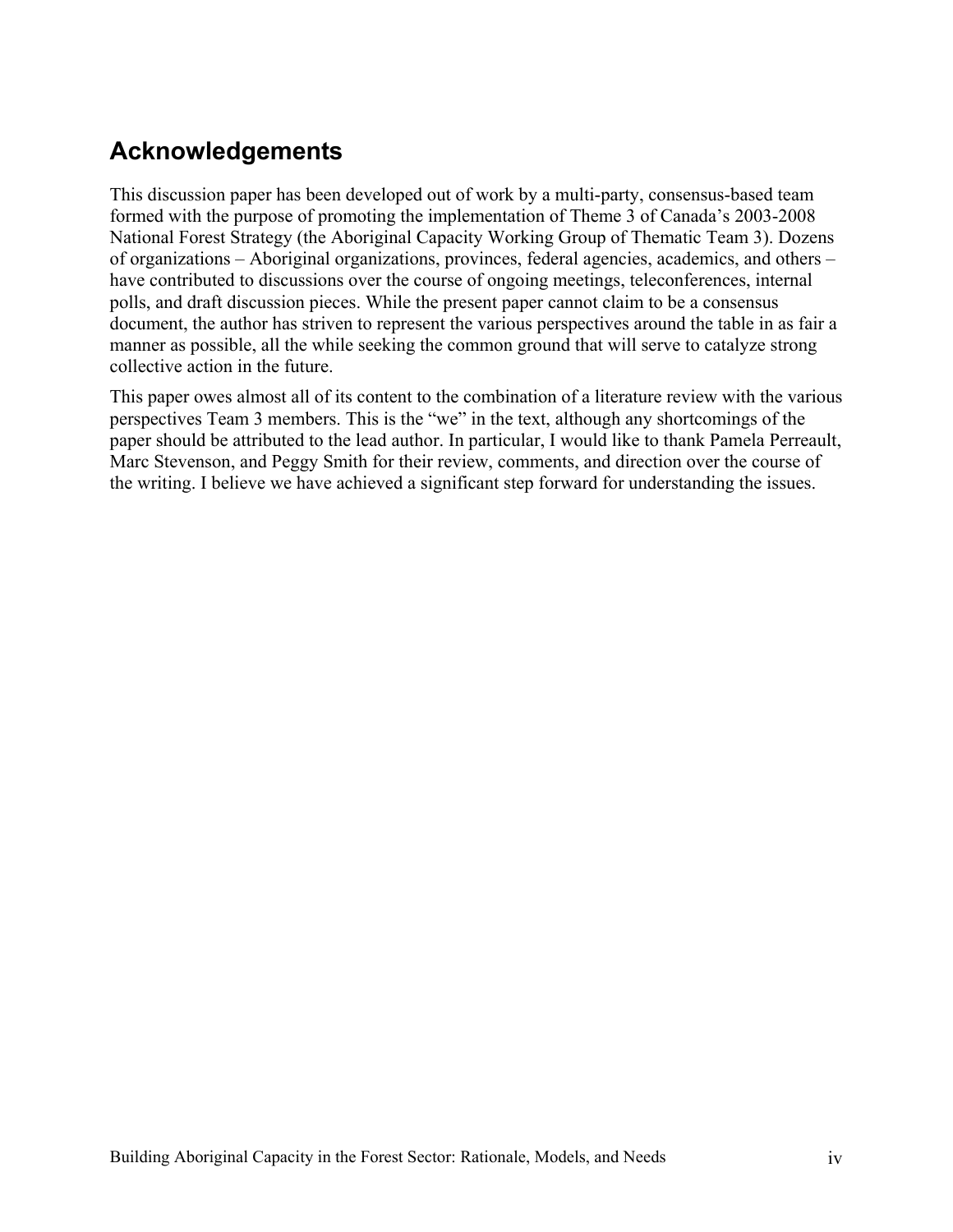# **Executive summary**

# Introduction

Theme Three of the National Forest Strategy 2003-2008 (NFS), "Rights and Participation of Aboriginal Peoples", recognizes the need to: "Accommodate Aboriginal and treaty rights in the sustainable use of the forest recognizing the historical and legal position of Aboriginal Peoples and their fundamental connection to ecosystems." At the same time, Theme Three also notes that achievement of this objective depends on overcoming the problem of capacity building: "The lack of technical, human and financial resources and the lack of appropriate policy frameworks make it difficult for Aboriginal peoples to participate in forest management and forest-based economic activities." (NFSC 2003: 14-15) This discussion paper is part of an ongoing effort by members of Thematic Team Three (Team 3) – a multi-party, consensus-based process to promote implementation of the Theme – to develop understandings and strategies that will practically address the challenge of building capacity to support the rights and participation of Aboriginal Peoples in the forest sector. The Aboriginal Capacity Working Group of Team 3 has come together around a common vision:

**The Capacity Working Group envisions Aboriginal peoples possessing the necessary capacity to realize their full potential, aspirations, rights, responsibilities and values. It sees Canada and Aboriginal peoples working in partnership to ensure full, effective Aboriginal participation in the forest sector. These efforts will result in mutually beneficial relationships among all members of Canada's forest community.** 

A key feature of this Vision is that the benefits of a successful capacity-building strategy at the national level and other levels will accrue to both Aboriginal and non-Aboriginal Peoples of Canada. This is the primary driving force behind the present paper.

# What is special about Aboriginal capacity building?

Although many capacity-building challenges and solutions are shared between Aboriginal and non-Aboriginal communities, there are also several aspects that are unique to Aboriginal Peoples. They experience higher levels of poverty and are subject to an antiquated and unjust institutional structure. They possess a unique legal status and aspire to self-governance that is consistent with that status. Their cultures are distinct. Owing to these various distinctive aspects of Aboriginal Peoples, their strengths and weaknesses tend to be found in different areas than those of non-Aboriginal communities and their governments.

# The importance of the forest to Aboriginal Peoples

The forest is an integral part of the language and culture of Aboriginal peoples. For this reason, there is currently a unique opportunity to pursue new approaches to economic development in the forest by placing it within the context of culture and identity. A key aspect of Aboriginal Peoples' relationship to the land and land-based economic activity is the question of governance.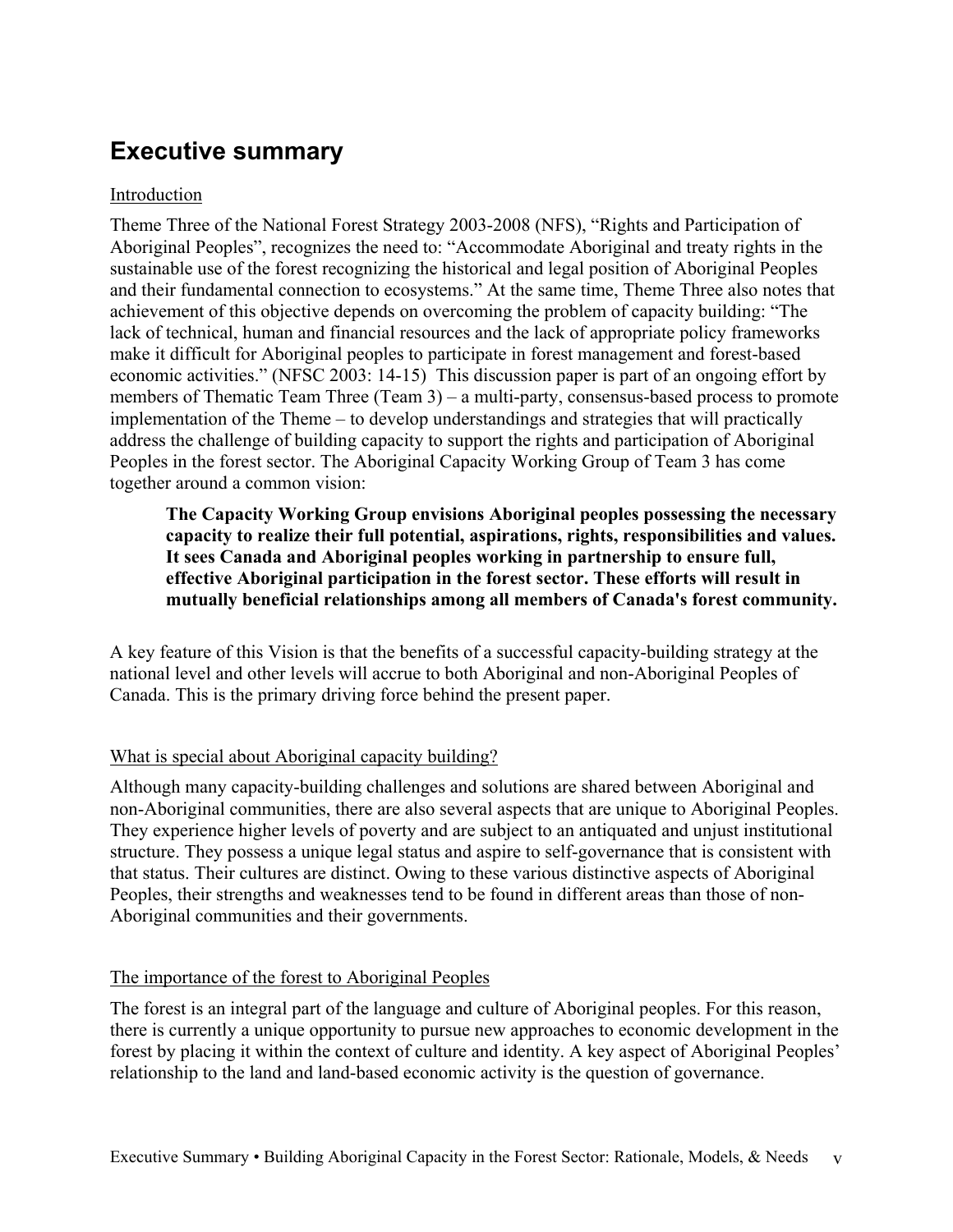## Benefits to society-at-large from Aboriginal participation in the forest sector

Consistent with the Aboriginal Capacity Working Group's vision of mutual benefit from Aboriginal capacity building, it is important to review the many benefits to society-at-large from increased accommodation of Aboriginal People's rights and participation in the forest sector. In general, increased well-being of Aboriginal communities translates to increased and more sustainable economic productivity of Canadian society as a whole. More specifically we note the following:

- Human resources benefits to industry: It is becoming increasingly well known that the forest sector faces a predicted shortage of professional, technical, and labour workers. Furthermore, there is considerable competition for employees among all of the resource sectors in Canada. At the same time, it is also well known that the Aboriginal population of Canada is undergoing a boom. Clearly, Aboriginal youth have the potential to respond to the human resources challenge that the industry faces.
- Improved diversification and competitiveness of the forest sector: Increasing the participation of Aboriginal Peoples in the forest sector through culturally driven economic development can increase the ability of the sector to take advantage of a greater range of opportunities, not only in terms of conventional timber products but also in terms of non-timber forest products, ecotourism, and value-added manufacturing.
- Improved understanding of sustainable forests and forest management: Involvement of Aboriginal Peoples in research and decision-making about forest management can bring a broader range of knowledge to bear on the issues, including the use of traditional knowledge.
- Regulatory and social stability: Uncertainties about the future outcomes of efforts to consult and accommodate Aboriginal Peoples and their forest-related rights, in accordance with a continually evolving jurisprudence on the subject, pose a significant risk for forest sector companies and the governments seeking to attract their investment.
- Supporting the cost of self-governance: Improved access to lands, resources and resource revenues could finance at least some of the costs of self-government.
- Fulfilling statutory and legal duties towards Aboriginal lands and people: The Crown has special duties towards Aboriginal lands and people, and promoting their involvement in the forest sector would address some of these duties.

#### What is Aboriginal capacity in the forest sector?

There is both a mutual incentive and the beginnings of an emerging political will to take bold steps for advancing the rights and participation of Aboriginal Peoples in the forest sector. However, a key challenge in this context is the issue of *capacity*.

Available general definitions of "community capacity" usually are variants on the definition found in Kusel (1996: 396): "The collective ability of residents in a community to respond to external and internal stresses, to create and take advantage of opportunities and to meet the needs of residents." Capacity is often analyzed in terms of various resources – also called capitals or assets – that a community can draw upon in order to meet its goals.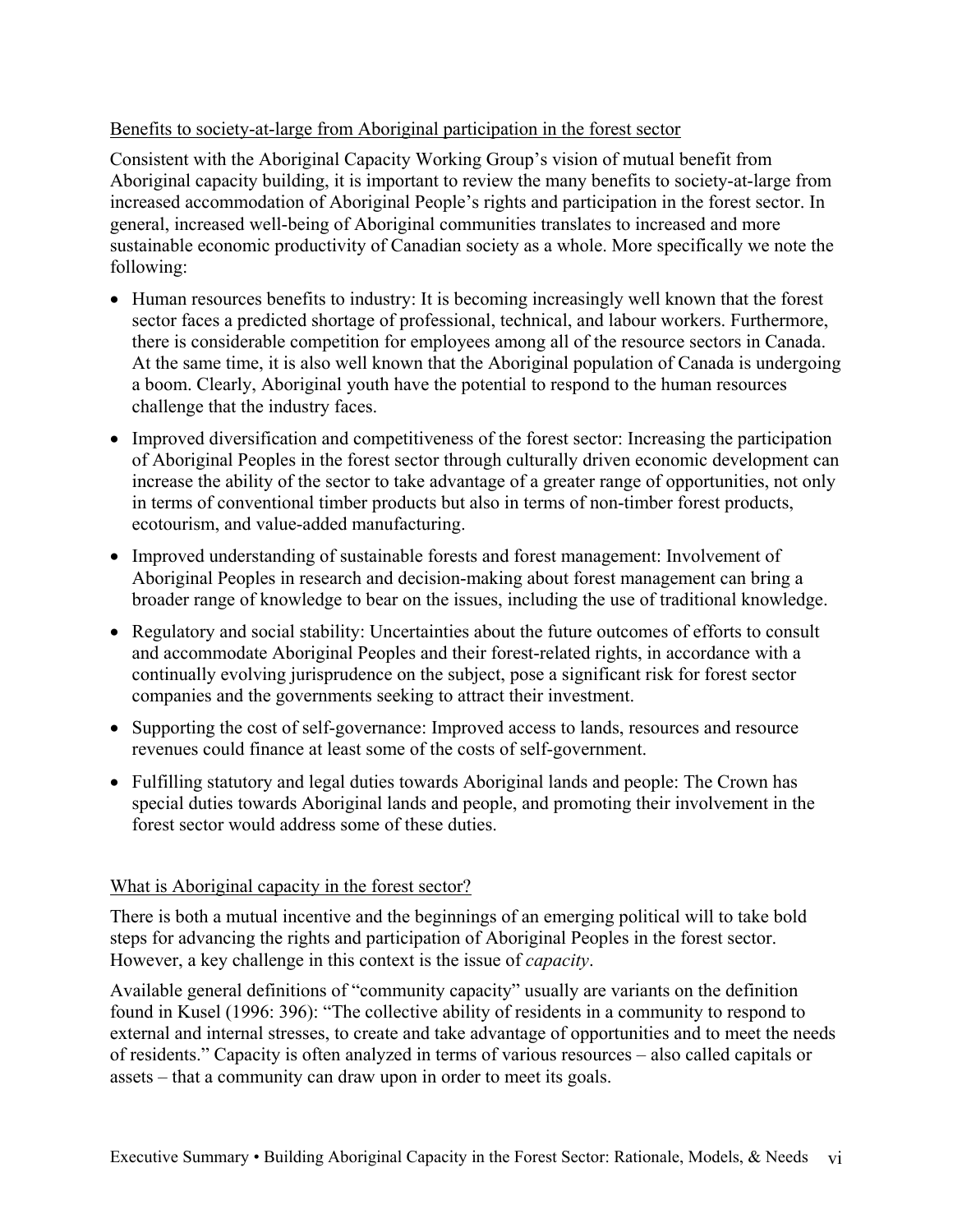## Resources for capacity, and mobilizing them

Adapting the typologies of capacity resources found in the literature to highlight key issues in Aboriginal forestry, Team 3 has developed the following list. These various types of resources are inter-dependent and overlapping, and cultivating one type of resource often requires addressing gaps in another type of resource as well.

- Human resources: for example, skills, knowledge, education, leadership ability
- Institutional resources: for example, governance and management systems
- Knowledge and extension resources: for example, databases, traditional knowledge systems, extension services
- Social resources: for example, interpersonal relationships, trust, community cohesion, networks
- Physical resources: for example, infrastructure, buildings, technology, roads
- Cultural resources: for example, evolving traditions, land ethic
- Natural resources: for example, forests, water, wildlife, ecosystems
- Financial resources: for example, capital and project funding

These resources should not be deemed capacity until they are actually mobilized to produce desired outcomes. A full picture of capacity and capacity building comes from considering the entire process of cultivating resources, mobilizing them, and achieving results. In the case of Aboriginal capacity building, special features of the process that need to be taken into account include the foundational components of Aboriginal and treaty rights and title, institutional frameworks, and political will.

Given the need to mobilize resources before they can become, a key question arises: **To what degree is the capacity building challenge for Aboriginal Peoples in the forest sector to be characterized as a need to build resources of various kinds, as contrasted with a need to apply the resources that already exist as unrealized potential?**

In discussions of capacity building for Aboriginal Peoples, the assumption is often that it is only the Aboriginal communities or organizations that lack capacity. This is false. The Aboriginal Capacity Working Group views the capacity challenge as a need for mutual development among Aboriginal and non-Aboriginal parties. Therefore, action to address Aboriginal capacity gaps will need to account for two needs:

- finding ways of recognizing and applying the existing capacity in Aboriginal communities
- designing programs that develop Aboriginal capacity in tandem with the capacity of non-Aboriginal parties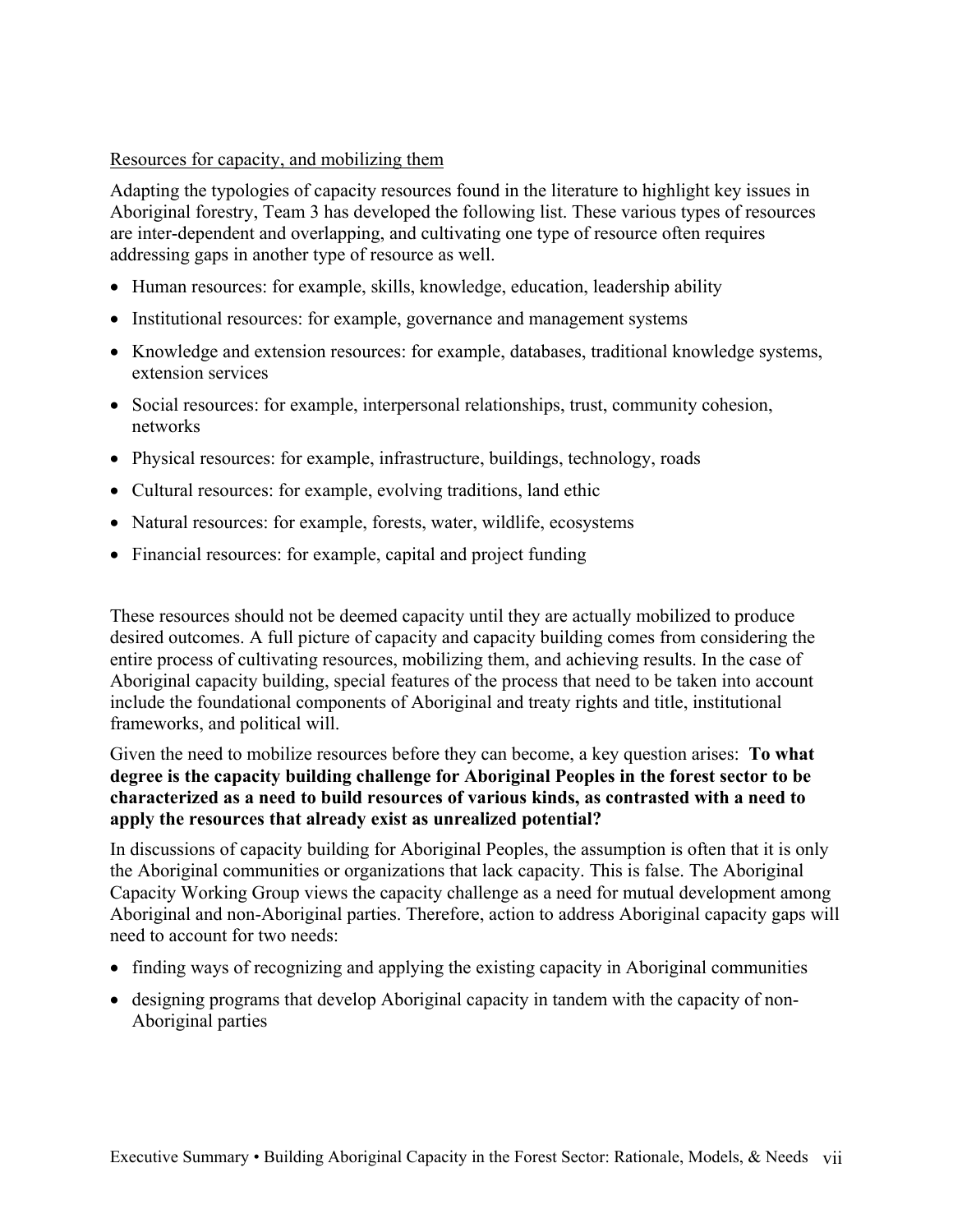## Systemic levels of capacity

While Team 3 is primarily focused on building community capacity, it is important to realize that success at the community level will also involve interactions with other levels of society. The individual, organizational, regional, provincial, national, and international levels all can be either a source of support or a barrier to making progress.

## A brief survey of Aboriginal capacity needs in the forest sector

At a broad level, we may distinguish the capacities to *engage* and to *represent*.

- 1. Capacity to **engage**: The capacity to engage refers to the ability of Aboriginal peoples to take advantage of opportunities that present themselves in the form of existing tenures and businesses, established roles in land use planning processes, and so on.
- 2. Capacity to **represent**: The capacity to represent refers to the ability of Aboriginal peoples to address deeper issues of exclusion, institutional failure, and accommodation of Aboriginal and treaty rights and title by effectively understanding and communicating their community and organizational identity, values, and vision to non-Aboriginal parties, to other Aboriginal groups, and for themselves.

More specific functions for which capacity is needed include the following:

- assuming control of forest management for Indian forest lands.
- entering into contractual and co-management agreements with provincial governments for resource management of Crown lands.
- entering into contractual or joint venture arrangements with industry.
- developing, implementing, and managing new resources management regimes through the settlement of land claims and the institutionalization of Aboriginal self-government.
- obtaining employment with non-Native companies.
- developing new business enterprises in the forest sector reflecting market trends for forest products and services.

Specifically with regard to establishing self-governance, we identify the need for:

- establishment of law governing people's use of the forest.
- forest land management planning and codes of practice.
- harvest allocation and enforcement.
- revenue generation and distribution of benefits.
- institutional and human resources development.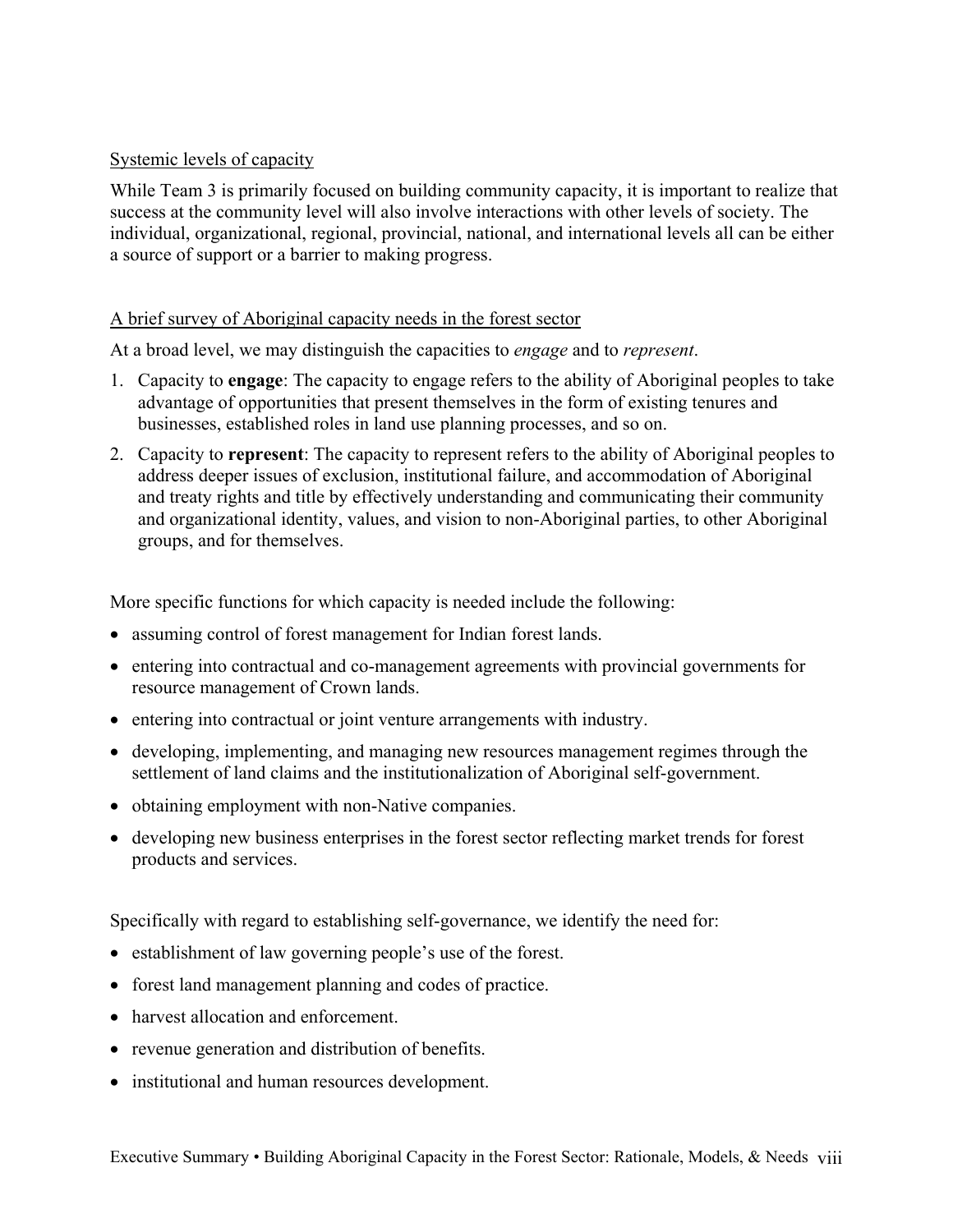• compensation for losses and dispute resolution.

Recently, the Crown's duty to consult has become the subject of especially intense speculation, negotiation, and policy development. Unfortunately, the lack of human, financial and institutional resources for Aboriginal communities and organizations to engage effectively and with full information in such processes often leads to delays, misunderstandings, and mistrust among all parties, including the mainstream forest industry.

In the context of Aboriginal governments and political organizations, often a single person is charged with maintaining most of the functions given above. The job description of an "Aboriginal forester" is not that of a specialist, but rather of a generalist requiring an extremely wide range of skills. Furthermore, this individual often is forced to develop a forestry department from scratch, with little infrastructure or systems to build on.

## Status and needs of Aboriginal Peoples relative to the eight resource types

#### *Human resources*

Human resources have been one of the major areas of focus for capacity building initiatives to date – both in the form of training and educational programs and in the form of funding to hire qualified staff, usually from outside a community. However, when focusing at the community level as this paper does, the question arises as to how the building of *individual* capacity through human resources development can be expected to contribute to *community* capacity. Two aspects of this relationship merit discussion in an Aboriginal forestry context:

- Rental capacity: It is common for an Aboriginal community to resort to retaining outside consultants in order to address their capacity needs. This "rental capacity" certainly can have its benefits for the community over the short term, and it may even be a springboard to raising awareness, providing training, and developing organizations that are a lasting legacy. However, too often this is not the case.
- The brain drain: In this scenario, an individual in the community receives education and training in, for example, geographic information systems (GIS). Yet when the training is complete, there are no job opportunities, much less well-paid ones, in the Aboriginal community, its organizations, or its government. The individual eventually finds work with a non-Aboriginal organization.

The linkage between individual and community capacity is often found in institutional arrangements, such as a capacity building plan that includes initiatives to gain access to timber resources and the economic development those tenures would support.

The various types of human resources that Aboriginal communities and organizations require comprise a list that is as long as the list of functions given above, if not longer. Some of the categories are as follows.

• Professional Foresters: In almost all provinces, at least some of the functions listed above require a formal professional designation when they apply to provincial Crown land. In 2003, there were only 17 Aboriginal RPFs, as well as 46 individuals with a forestry degree but not the formal designation.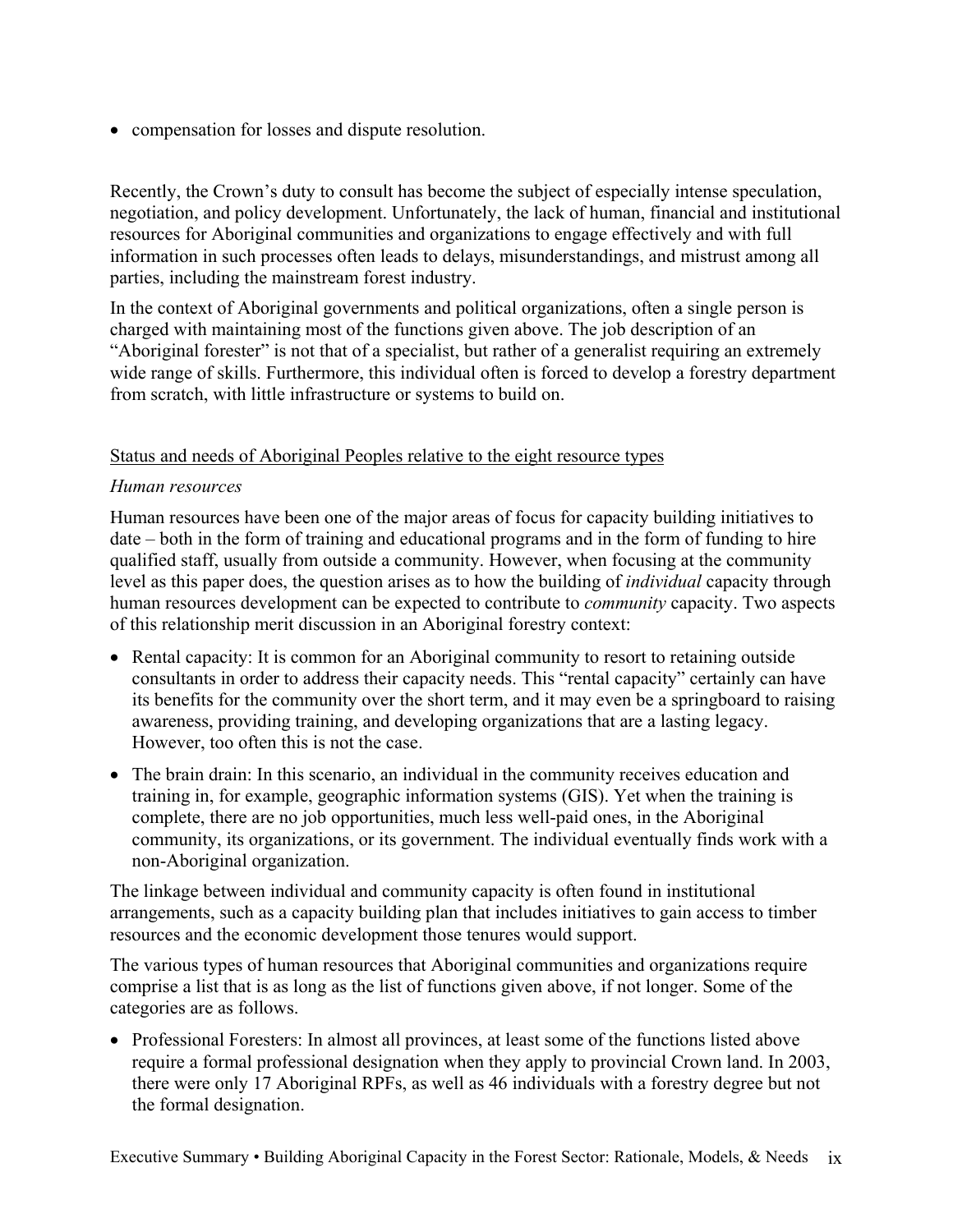- Other natural resources and environmental personnel: While RPFs are a key role player in sustainable forest management, with ultimate responsibility for much of the planning process, most of the functions listed above do not strictly require a professional designation. We have also made the point elsewhere in this paper that existing institutions for forest management are themselves also in need of revamping. Part of this process might include recognizing and granting authority to a wider range of knowledge-related achievements, including traditional knowledge holders. In addition, a range of technical roles need to be filled for Aboriginal communities and organizations. These include forest technicians, geographical information systems technicians, and similar roles.
- Other human resources: While individuals with expertise specific to forestry and other natural resources and environmental fields are obviously a great need in Aboriginal communities and organizations, there is also a long list of needs for knowledge and skills that cut across almost all sectors. Entrepreneurs, business administration specialists, public administration specialists, human resources managers, and a range of clerical and other support professionals and staff are needed.
- As the foregoing implies, focus on higher-level qualifications of human resources is a priority for at least two reasons: (1) the formal recognition grants certain privileges, power, and credibility that would serve Aboriginal communities well, both internally and in their interactions with external players; and (2) these individuals would be in a position to develop initiatives to put in place additional needed pieces of the capacity puzzle.
- Other forest workers: In addition to post-secondary education, there are a number of other human resources needs. For example, training and recruitment efforts are needed for forest workers such as fallers, machine operators, silviculture workers, and truckers. However, the caution is noted again: Without efforts in a number of other areas, such as access to timber resources and institutional development, these kinds of efforts are likely to repeat the pitfalls of much experience to date in that most expected jobs are either temporary or located outside the community.
- Leadership: Perhaps one of most challenging needs under the human resources heading is the need for leadership in the forest sector. Today's leaders need to acknowledge and act on the great importance of the forest for both the culture and the economic development of Aboriginal Peoples. They need to do this through a model that sustains the effort over time in an unbiased manner. Good leaders need to be identified and supported directly.

# *Institutional resources*

A First Nation's forestry office or a Métis-owned forest company is not a self-sufficient unit. These bodies operate within a socio-economic and institutional context, and that context determines the opportunities and constraints upon their activities.

In contrast with almost all other groups in Canada, First Nations deal on a day-to-day basis with two distinct regimes for natural resources management: the **federal** regime for Indian reserve lands management and the **provincial** regime for Crown land management.

On provincial Crown lands, key institutional challenges for *all* Aboriginal groups are (1) to secure access to timber and other forest resources in landscapes that for the most part are already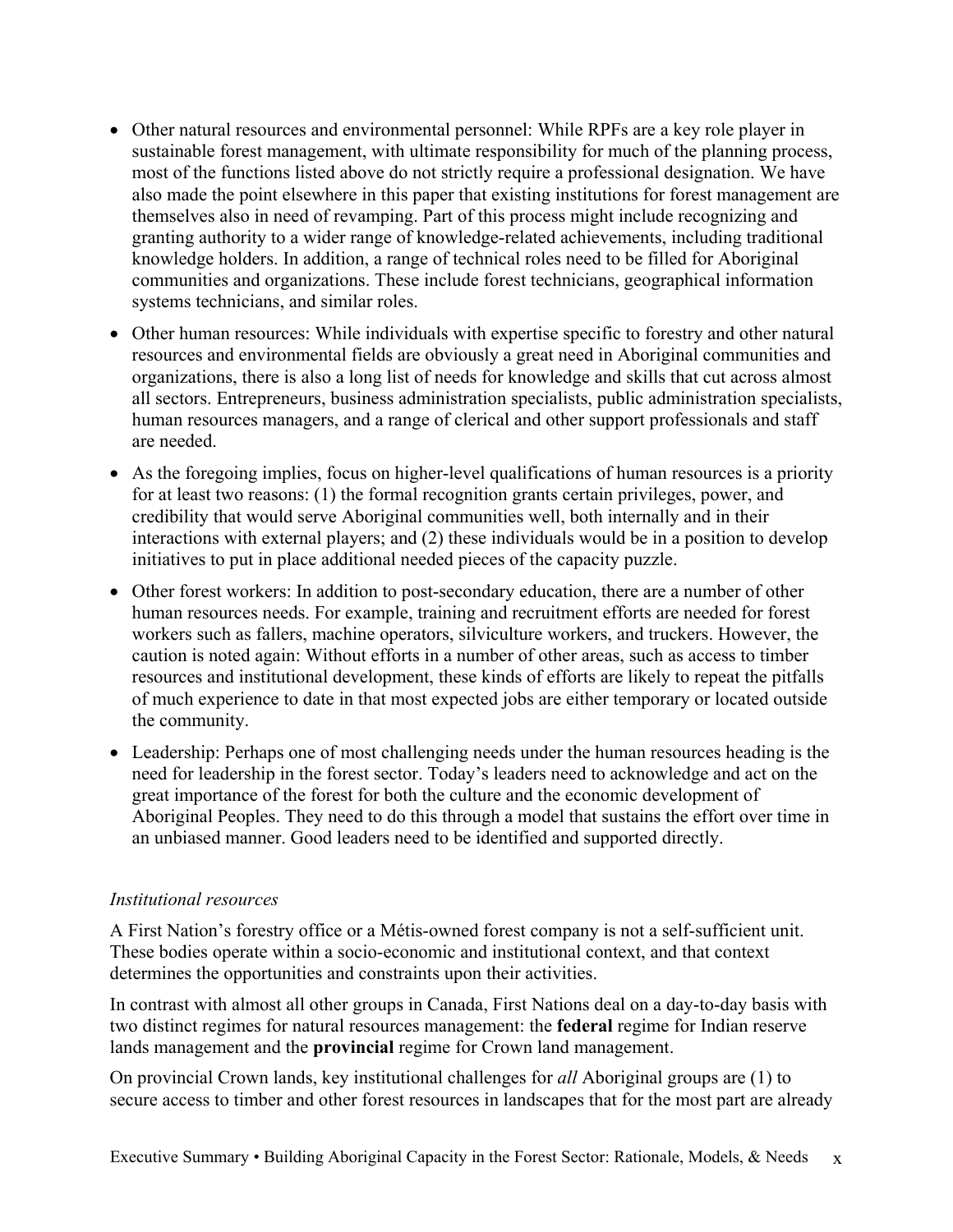completely allocated to non-Aboriginal parties; (2) to develop forms of tenure and associated instruments that accommodate and are appropriate to the unique rights, cultures, and perspectives of Aboriginal Peoples relative to forests; and (3) to establish a clear and leading role in decisionmaking and governance of land use such as planning processes, consultative protocols, and so on.

On Indian reserves, the institutional challenges are very different: The primary jurisdiction lies with the federal government, and by comparison with provincial lands the institutional regime is severely underdeveloped. First Nations are demanding and DIAND is beginning to develop mechanisms for granting greater self-governance of reserve lands. However, this institutional trend actually increases the demand for other resource types in order to discharge new authorities.

#### *Knowledge and extension resources*

Aboriginal Peoples need access to both traditional and techno-scientific knowledge and information, in order to develop appropriate positions, management techniques, and arrangements regarding forest management. Even where a community's traditional knowledge may be strong, the capacity is often lacking to make this knowledge available to forest management discussions while simultaneously protecting it. Needs in the area of knowledge and extension include the following.

- research project personnel and funding
- land and resources inventory and mapping databases and management systems
- on-demand extension and research support organizations
- data-sharing partnerships and protocols with non-Aboriginal research organizations, governments, and forest companies (universities, extension services, etc.)

#### *Social resources*

In the context of Aboriginal Peoples' rights and participation in the forest sector, key issues under the heading of social resources include socio-political unity of purpose, effective leadership, and community identity. This type of resource, while a central theme of the capacity literature, overlaps strongly with the Aboriginal Capacity Working Group's resource types of institutional capacity and cultural development.

#### *Physical resources*

One obvious additional area of capacity need is physical resources, including technology. Public infrastructure such as roads, hospitals, and schools are shared with many other sectors. In recent years, a new concern regarding the infrastructure of remote Aboriginal communities has been access to the internet and the increased capacity for communications and information sharing that it can deliver.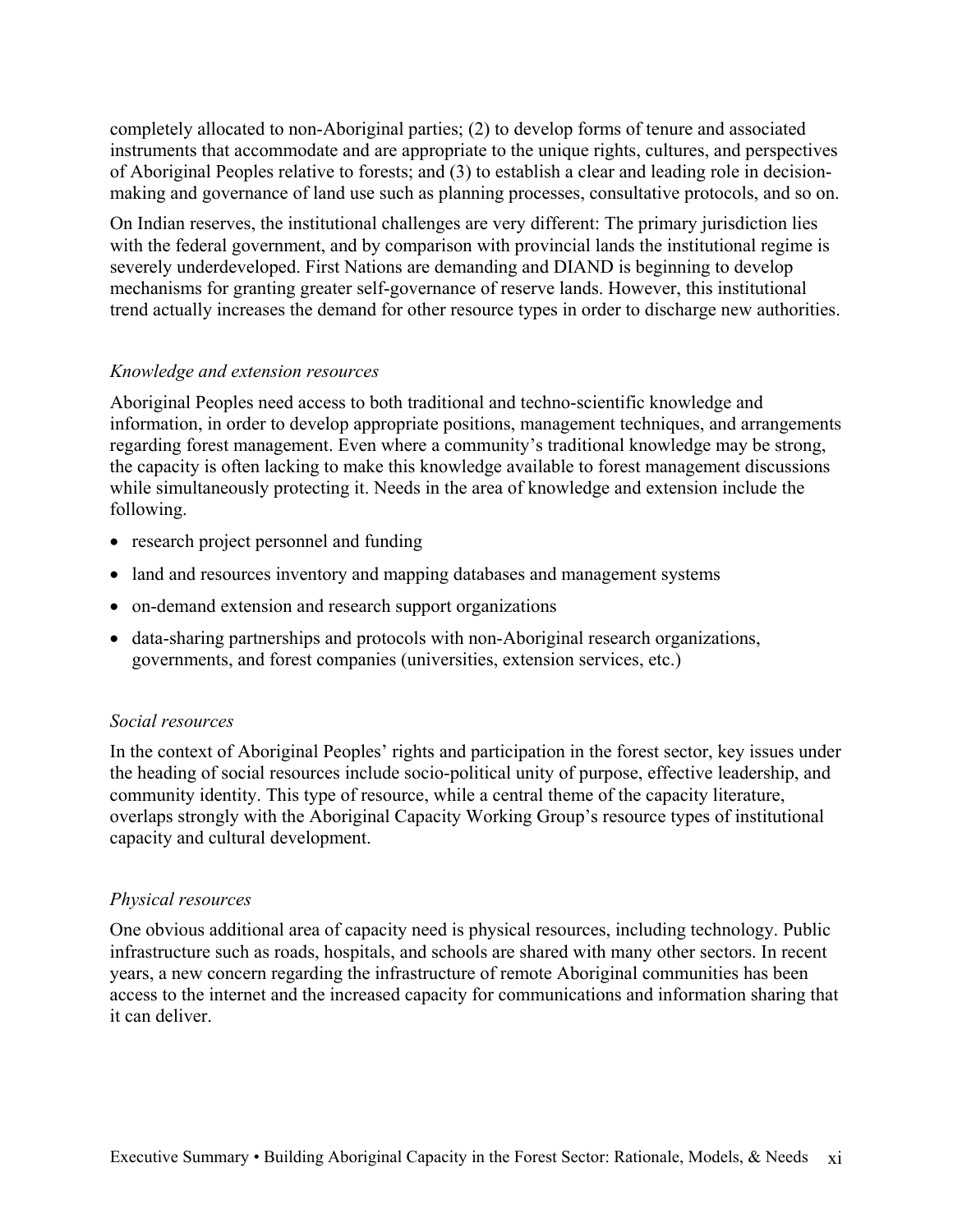# *Cultural resources*

Almost any well-designed actions to advance the rights and participation of Aboriginal Peoples in the forest sector have the potential also to support development of cultural resources. However, this is dependent on achieving the right cultural "fit" – that is, initiatives that deliberately build on the specific values and preferences of the targeted populations.

## *Natural resources*

Across most of Canada's forested area, the present land base of Aboriginal communities is inadequate to support a thriving forest sector. Access to forest resources is a major concern for Aboriginal peoples as a foundation of economic development and self-sufficient capacity.

The other major need for capacity building in forest resources is to address the historical contamination and degradation of those resources to which Aboriginal peoples already have access. Aboriginal Peoples need to be leaders in the rehabilitation of forest lands, and this requires the capacity to do so.

# *Financial resources*

Almost any action to address the capacity needs discussed in this paper would require significant funding to plan and implement. However, effective capacity building takes time. In many cases, stability of funding may be as important as the amount of the funding.

While Aboriginal Peoples, by culture and by their unique status in Canadian society, have the primary responsibility to take action in building their own capacity, they require support from non-Aboriginal parties to do this. Most importantly, a range of existing institutional barriers to Aboriginal communities and organizations raising their own financial resources need to be overcome.

Features of more effective funding arrangements include:

- The opportunity for multi-year funding agreements.
- Better coordination of existing federal and provincial programs. Industry participation is appropriate in the development, support, and delivery of some programs.
- Flexibility that allows communities to determine priorities that suit their specific situations, with a range of alternative support arrangements available.
- Accounting for the high "transaction costs" communication and negotiation on a day-to-day basis – that generally attend Aboriginal forestry initiatives.

#### Principles for effective Aboriginal capacity building

The following principles summarize what the Aboriginal Capacity Working Group of the National Forest Strategy Team 3 has learned about capacity building for Aboriginal peoples' rights and participation in the forest sector. Team 3 will use these principles as a basis for developing recommendations towards a national capacity building strategy for Aboriginal Peoples in the forest sector.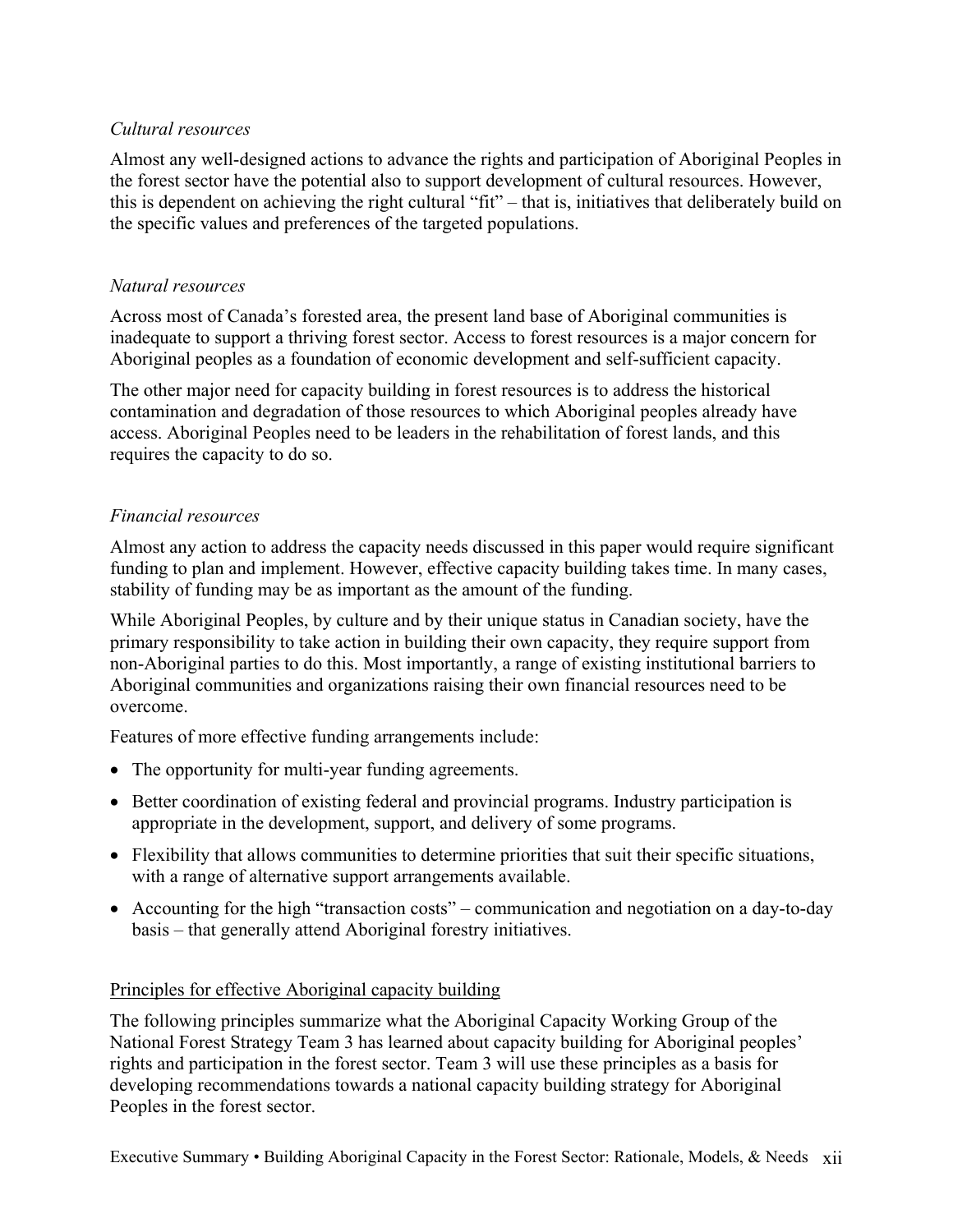- 1. Because Aboriginal and treaty rights are held collectively, the vision of the Aboriginal Capacity Working Group is a vision of community-level capacity. One challenge is how to ensure that individual capacity also contributes to community capacity.
- 2. Aboriginal Peoples hold the primary responsibility for building their own capacity, but they must be financed and resourced to take this role. More importantly, institutional barriers to the exercise of their primary responsibility must be removed.
- 3. Distinctions between different Aboriginal groups need to be understood, respected, and accounted for in capacity-building initiatives. Different Aboriginal Peoples, and different communities within those Peoples, present distinctly different opportunities and challenges for capacity building.
- 4. The process of Aboriginal capacity building needs to be a society-wide process. All parties have something to contribute, and all parties need to increase their capacity in some areas.
- 5. Aboriginal capacity is a key component of society's shared interests in sustainability. Without increased Aboriginal participation in the forest sector, our society will be less capable of meeting its ecological, social, and economic goals.
- 6. Cultural fit is key in any capacity-building initiative. Culture is a capacity resource to be built upon.
- 7. New capacity is built on the foundations of existing capacity. Recognizing the existing capacity of Aboriginal communities and their organizations is a critical first step.
- 8. Capacity building initiatives need to be specific about what aspects of capacity are being addressed. Potential areas of focus include human resources, financial resources, culture, institutional arrangements, infrastructure, social capital, natural capital, knowledge systems, and others.
- 9. A holistic approach is needed. Any capacity building initiative is likely to focus on some aspects of capacity more than others, but all aspects must be assessed over time.
- 10. Institutional arrangements are often the key barriers and opportunities for building capacity. Institutional change can strengthen relationships between Aboriginal Peoples and other parties.
- 11. Strong Aboriginal organizations play an essential role in catalyzing capacity. They are the interface between community members and institutions. They use capacity, and they provide a home for it.
- 12. Acquisition and sharing of knowledge and information are one of the most adaptable resources for capacity building. This includes traditional knowledge and the ability to apply and protect it.
- 13. A successful capacity building initiative demonstrates features of good development programs in general. It is responsive, participatory, transparent, equitable, accountable, consensus-oriented, effective, efficient, strategic, and measurable.
- 14. Leadership is critical. Effectively addressing the Aboriginal capacity challenge requires identifying and supporting community and organizational leaders directly.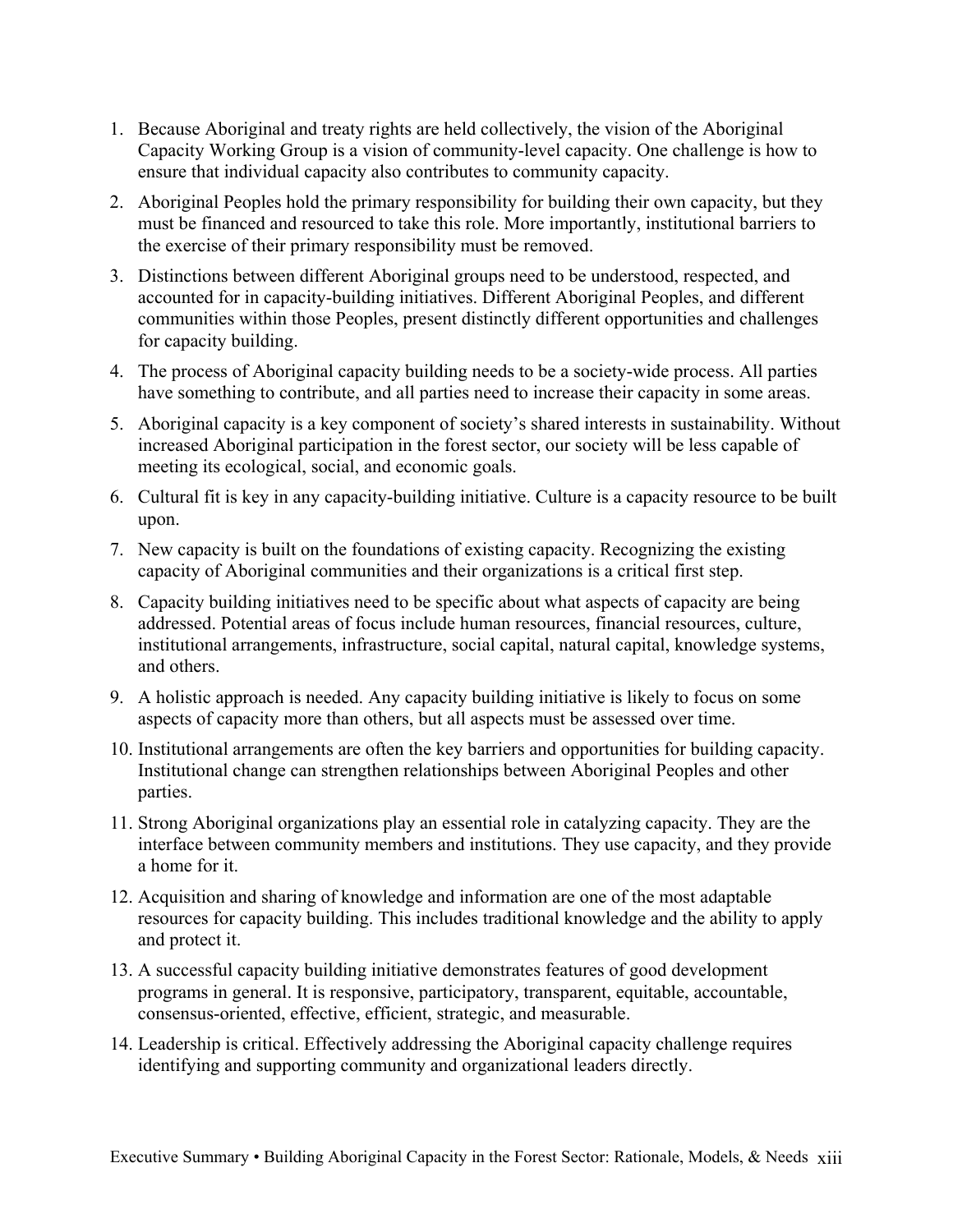#### Conclusion

The purpose of this discussion paper is to promote implementation of the action items that comprise Theme 3 of the National Forest Strategy of Canada, 2003-2008. What we find is that capacity is a wide-ranging concept that reaches into almost every aspect of Aboriginal Peoples' relationships with non-Aboriginal peoples and with the forest. The need today is great, and the potential pitfalls are many. While any capacity-building initiative will need to select specific areas of focus in a strategic manner, the outcomes of such initiatives nonetheless need to be assessed with respect to the whole of our model of capacity.

Team 3 intends to develop the ideas in this discussion paper further. One immediate need is for the question of roles and responsibilities of various parties to be clarified with respect to such a strategy, in a manner that is agreeable to all concerned. Team 3 is currently at work on an additional discussion paper to advance this issue. Out of this process, the intention is to produce consensus recommendations and to champion them in a range of relevant policy processes.

When a common vision and strategy is available to support Aboriginal Peoples in their lead responsibility for building their capacity to implement their rights and increase their participation in the forest sector, we may expect the benefits to accrue to all of Canadian society.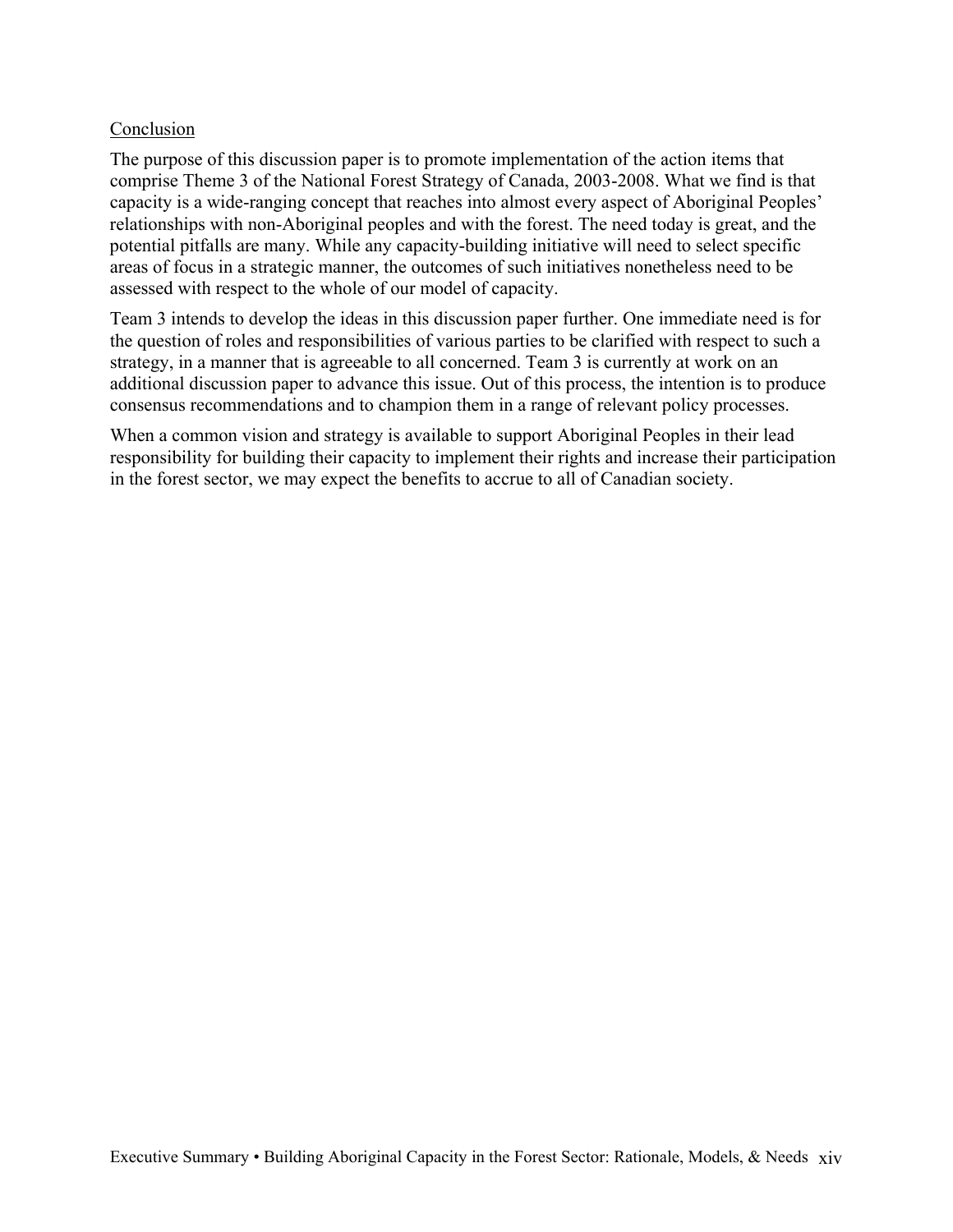"Effective engagement of Aboriginal Peoples in natural resource management is a central and complex challenge to the future of Canada's boreal." (National Round Table on the Environment and the Economy, 2005)

"When First Nations and government decided that First Nations needed more lawyers, concrete steps were taken to make this happen. A university law preparation course, along with funding for participants, was established. The program acted as a bridge and increased the success rate for Aboriginal students wishing to pursue a law degree. The university law schools assisted by ensuring that there were seats available for Aboriginal students and that other resources were available to assist students. The result today is an adequate number of Aboriginal lawyers. The same approach was taken to increase the number of Aboriginal teachers and social workers. This is what has to happen on the lands and resources front." (A member of the Post-*Delgamuukw* Capacity Panel, 1999)

# **Introduction**

 $\overline{a}$ 

Theme Three of the National Forest Strategy 2003-2008 (NFS), "Rights and Participation of Aboriginal Peoples", recognizes the need to: "Accommodate Aboriginal and treaty rights in the sustainable use of the forest recognizing the historical and legal position of Aboriginal Peoples and their fundamental connection to ecosystems." At the same time, Theme Three also notes that achievement of this objective depends on building adequate capacity: "The lack of technical, human and financial resources and the lack of appropriate policy frameworks make it difficult for Aboriginal peoples to participate in forest management and forest-based economic activities." (NFSC 2003:  $14-15$ )<sup>1</sup> In short, capacity is lacking to ensure that Aboriginal Peoples' rights are given effect through forest-based activities.

To address these challenges, Action Item 3.4 of the NFS calls on the forest community of Canada to: "Direct federal and other available funding to support Aboriginal capacity building and participation in implementing the National Forest Strategy, through measures such as a renewed and expanded First Nation Forestry Program and the development of a parallel Métis forestry program, and in supporting Aboriginal participation in related local, regional and international meetings." Other action items of Theme Three also touch on specific aspects of Aboriginal capacity, such as developing mutual understanding among diverse parties; institutional

<sup>&</sup>lt;sup>1</sup> These commitments are also reflected in the *Canada Forest Accord, 2003*, which is the signatory document that is the foundation of the NFS. In the *Accord*, the partiescommit to "Accommodating Aboriginal and treaty rights in the sustainable use of the forest in a manner consistent with constitutional requirements", while noting that, "The sustainability of Aboriginal and other forest-based communities rests on their ability to participate effectively in forest management."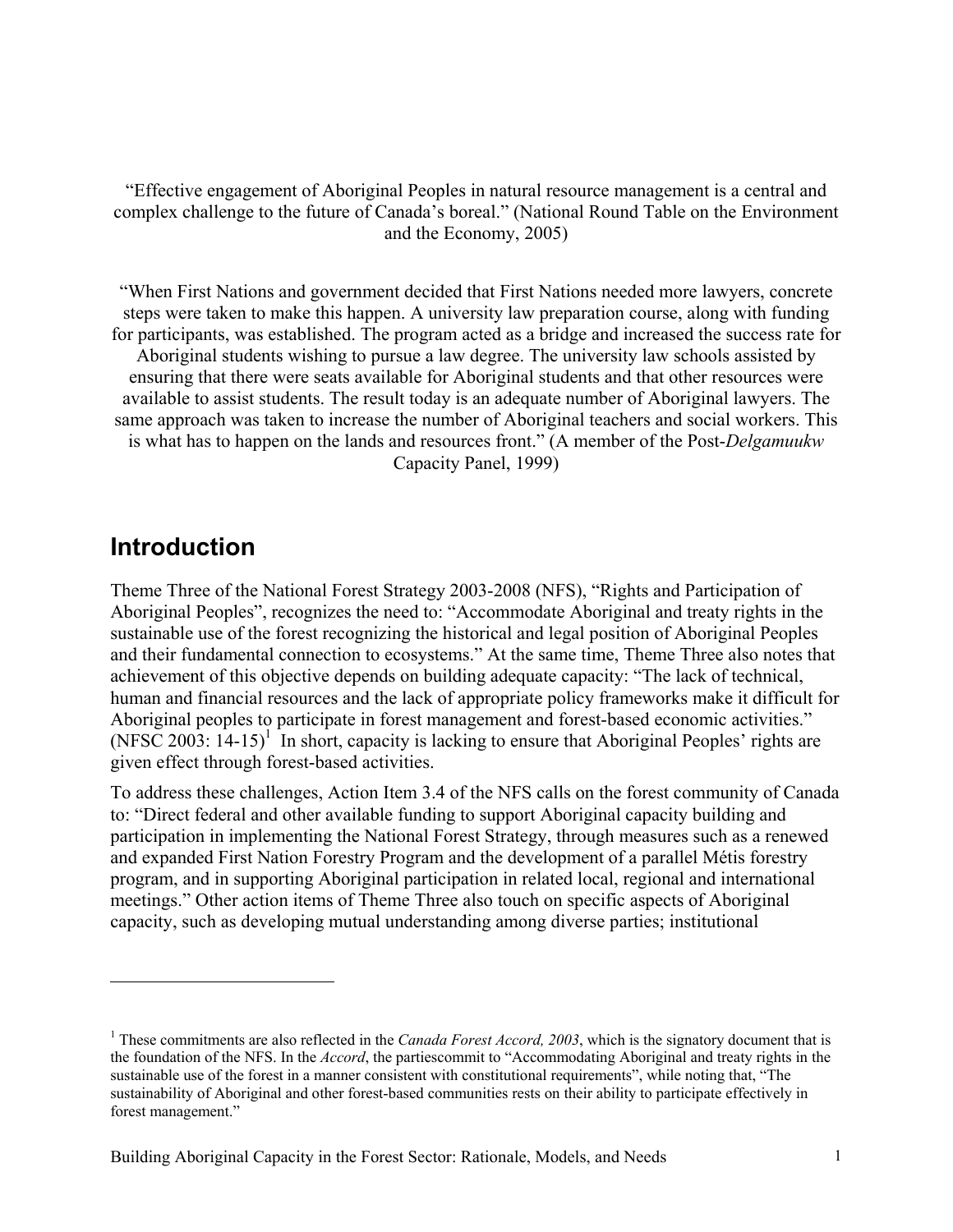development; forest management planning; access to natural resources and benefits from their use; and international trade relations. A full list of these action items is given in Appendix 1.

This discussion paper is part of an ongoing effort by members of Thematic Team Three (Team 3) – a multi-party, consensus-based process to promote implementation of the Theme – to develop understandings and strategies that will practically address the challenge of building capacity to support the rights and participation of Aboriginal Peoples in the forest sector.<sup>2</sup> The Aboriginal Capacity Working Group of Team 3 has come together around a common vision:

**The Capacity Working Group envisions Aboriginal peoples possessing the necessary capacity to realize their full potential, aspirations, rights, responsibilities and values. It sees Canada and Aboriginal peoples working in partnership to ensure full, effective Aboriginal participation in the forest sector. These efforts will result in mutually beneficial relationships among all members of Canada's forest community.** 

A key feature of this Vision is that the benefits of a successful capacity-building strategy for Aboriginal Peoples will accrue to all of Canadian society. This is the primary driving force behind the present paper.

However, capacity is not a simple concept to understand and apply. It is multi-faceted, comprising a range of resources and assets that an individual or group draws on to take action over time in specific socio-political contexts to achieve desired outcomes in terms of well-being and increased capacity. In this paper, we explore linkages between capacity building and achieving the shared goals of Canadian society with regard to the rights and participation of Aboriginal Peoples in the forest sector. A working model of the capacity building process is developed and then related to the specific challenges of Aboriginal forestry. These explorations are used as the basis for setting out a number of principles that describe how capacity building is likely to be most successful. Our purpose is to deepen the shared understanding of Team 3 and the members of the broader NFS Coalition as a means to encourage effective implementation of the NFS.

# **What is special about building capacity for Aboriginal Peoples?**

Aboriginal communities and organizations share many of the same basic needs and concerns as non-Aboriginal people. Therefore, many capacity building approaches that have been found to be successful with the latter can also be useful in capacity building for the former. This is particularly true at the individual level (as opposed to the community or organizational level). Furthermore, both Aboriginal and non-Aboriginal groups find themselves subject to many of the same larger-scale influences, such as trends in global forest products markets, broad sociopolitical trends in Canadian society, and demographic and environmental trends.

 $2^2$  The term "forest sector" is used broadly in this paper. We examine capacity building needs and strategies across the full spectrum of forest-related rights, planning, activities, policy, management, and so on. This includes issues related to parks, trapping and hunting, non-timber forest products, tourism, and other areas, it and includes actions by governments, private entities, Aboriginal and non-Aboriginal communities, non-governmental organizations, and research organizations.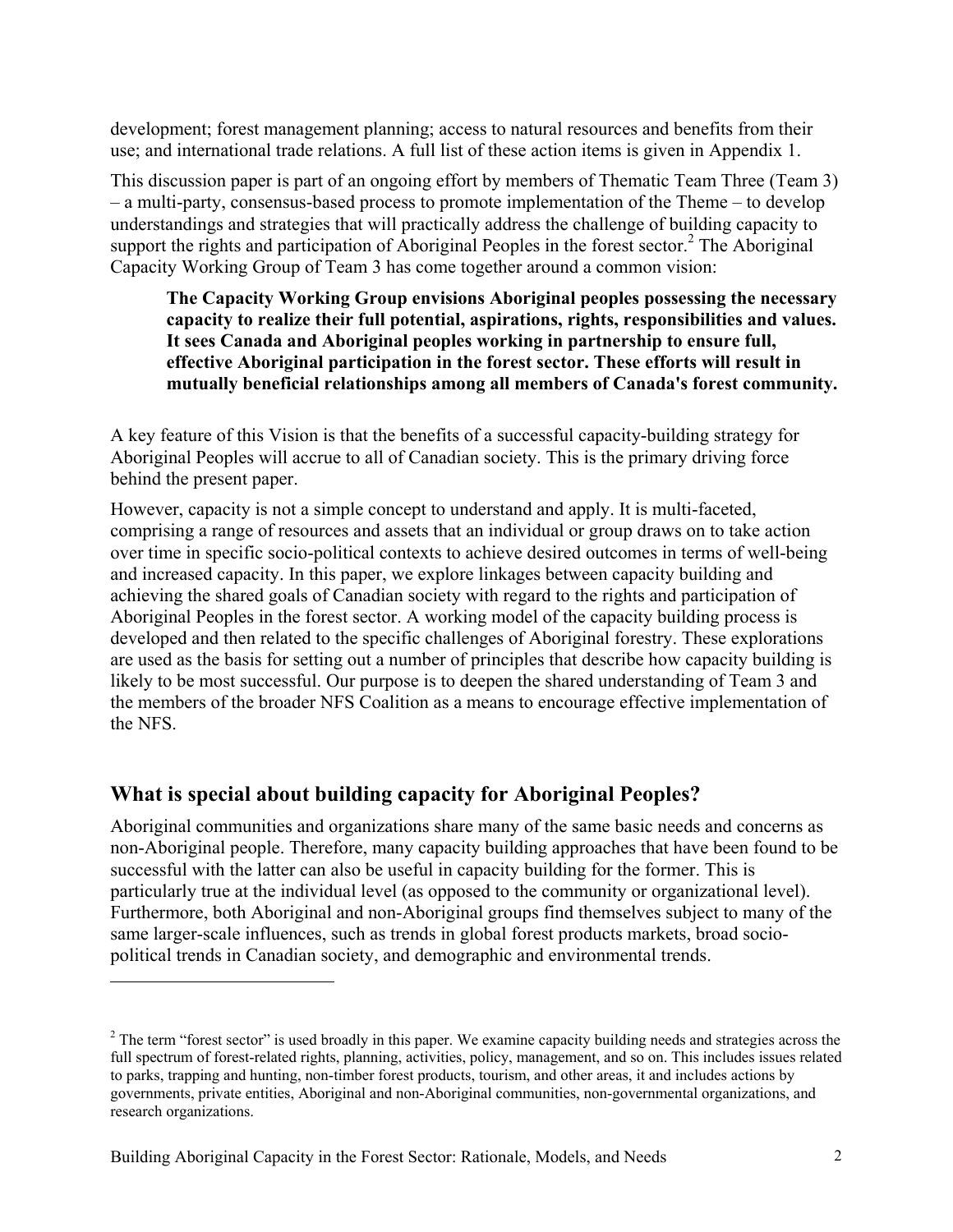Thus, there is much to support the perspective that we all share the same challenges and opportunities, and we all stand to benefit from mutual capacity building to cope with and take advantage of these situations. However, there are also several important distinctions to be made between Aboriginal Peoples and other segments of Canadian society:

- **Current conditions:** Aboriginal communities generally exhibit unusually high levels of poverty by comparison with other groups in Canada. Registered Indians and their Indian reserves are subject to an *Indian Act* that deprives them of economic, cultural, and social powers taken for granted by other Canadian citizens. This societal divide manifests itself in almost all facets of First Nations communities' lives, including a regulatory structure for timber harvest that is almost universally acknowledged to be sorely inadequate (Hearndon 1983, Mactavish 1987, Auditor General of Canada 1992, Notzke 1994, Brubacher and others 2002, Westman 2005). The *Act* and the broader history of Aboriginal-Canada relations, including periods of extreme familial dislocation, cultural oppression, and forced relocations, has also tended to create deep problems of identity and self-esteem.
- **Legal status:** Aboriginal Peoples Indians (First Nations), Métis, and Inuit are the only social group that is specifically referenced in the Constitution of Canada, enjoying rights that the courts have characterized as *sui generis* ("of their own kind") in certain contexts. Due to this unique status, we may predict an ongoing increase in forest management responsibilities for Aboriginal communities and their governments over time. They will gain new landbases, new institutional roles, and the beginnings of self-governance.<sup>3</sup>
- **Ultimate goals:** At a minimum, Aboriginal Peoples aspire to self-governance and significant management responsibility over major portions of their traditional territories. These aspirations are held to be both inherent and a component of the rights recognized by Section 35 of the *Constitution Act, 1982*.
- **Culture:** The distinct cultures of First Nations, Métis, and Inuit have a key importance in determining what strategies and techniques will be most effective for capacity building. For example, Aboriginal communities tend to collate and view standard forest inventory data in a different manner than non-Aboriginal communities. For another example, Aboriginal students tend to respond to conventional classroom settings and academic incentives in ways that are distinct.
- **Existing strengths and weaknesses:** Aboriginal communities usually differ from non-Aboriginal communities in the aspects of capacity in which they are already strong or weak. For example, Aboriginal communities, which are usually younger and more remotely located, with a vested interest in the long-term sustainability of lands and resources, are a major potential source of human resources for the forest industry. For another example, Aboriginal People's traditional knowledges are a resource with distinct protocols and requirements for application to problems in the forest sector. It is important to note also that there are some key differences in capacity between First Nations and the Métis, such as the very different institutional frameworks that govern their relationship to Canada and to the land.

 $3$  The traditional territories of the Inuit generally do not include commercially viable forests, except for in a few exceptional cases. Therefore they will not be discussed specifically in this paper.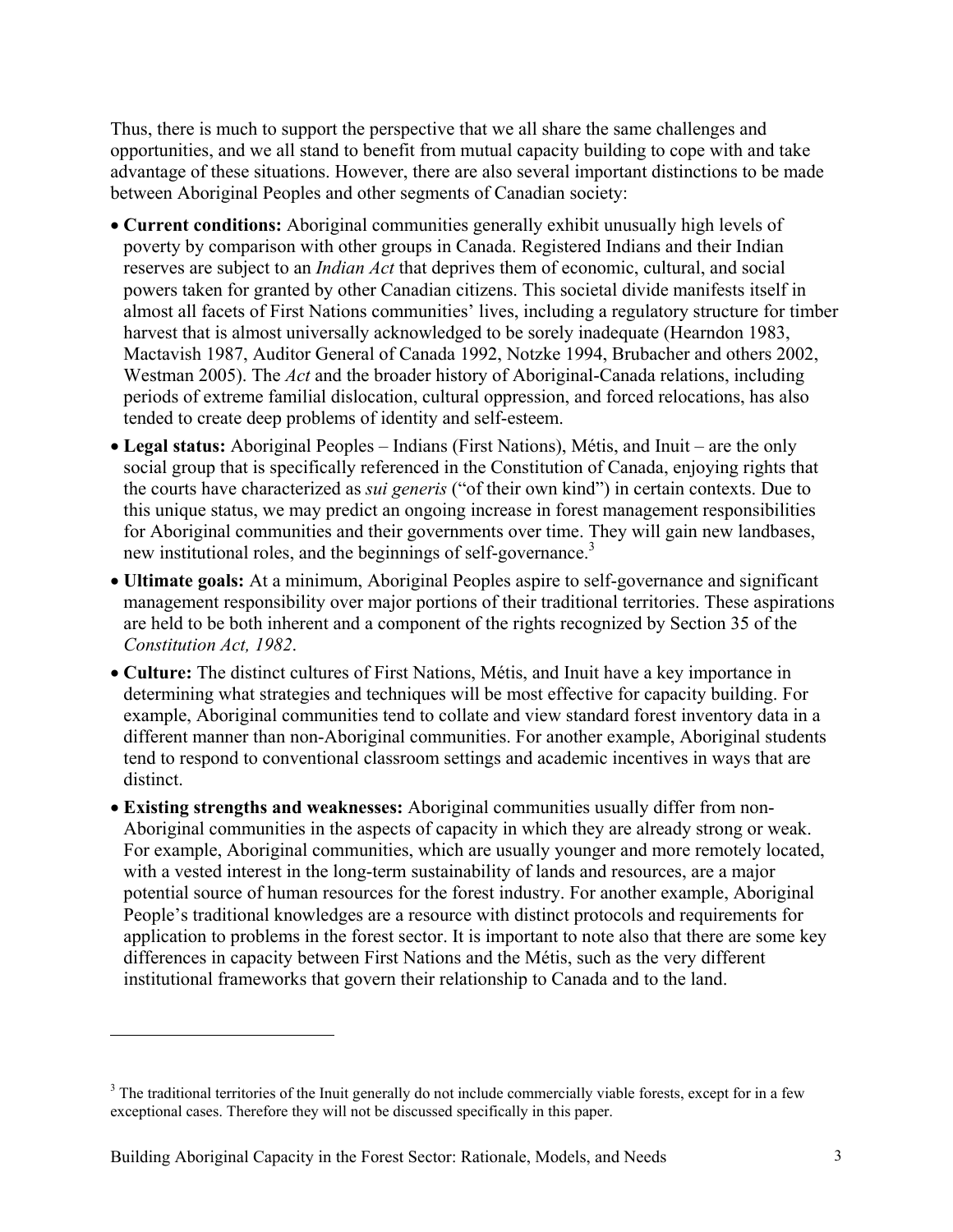# **The importance of the forest to Aboriginal peoples**

"Land is absolutely fundamental to Aboriginal identity." (RCAP 1996, Vol. 2: 425)

 "Like in the case of no other resource, the impact of non-native forestry practices and native people's perception thereof has served as a catalyst for the formulation and advancement of native claims and the assertion of aboriginal rights and control over aboriginal lands." (Notzke 1994: 109)

The forest is an integral part of the language and culture of Aboriginal peoples. Grand Chief Leon Jourdain describes the relationship this way:

"Our people are of the forest, or the land as we prefer to think of it, and we are inseparable from it. Our language flows from our land, we breathe it and we live it, spiritually, physically, and culturally. . . . From our conferencing and consulting one outstanding, overriding consideration has emerged relative to what some people refer to as forestry. That consideration is health! . . . A very important lesson I learned through these years of ongoing, first hand experience with depression, substance abuse, person abuse, law violations, jails, hospitals and funerals, was that personal health results from social health and, for Anishnaabe people, social health depends heavily on cultural relationships to the land, including the forest." (Jourdain 2003: n.p.)

For Aboriginal Peoples, there is currently a unique opportunity to pursue new approaches to economic development in the forest by placing it within the context of culture and identity. In a recent study of Aboriginal Peoples' participation in the labour force of Canada, Michael Mendelson (2004) stated: "[E]mployment is the cornerstone of participation in modern Canadian society. [It] is not only a source of income: It is also the basis for self-respect and autonomy." However, in contrast to the cultural assumptions behind Mendelson's statement, Myers (2000) concludes that a mix of traditional non-market economies and participation in the "modern" industrial economy may be most appropriate for a truly sustainable and resilient society in the North, and one that is more appropriate to the cultures. In any case, for the vast majority of First Nations and Métis communities in Canada, both industrial and traditional livelihoods and cultures have always borne an intimate link to the forest.<sup>4</sup>

A key aspect of Aboriginal Peoples' relationship to the land and land-based economic activity is the question of *governance* (RCAP 1996, Brubacher and others 2002). Governance is "the process . . . through which institutions, businesses and citizen groups articulate their interests, exercise their rights and obligations, and mediate their differences." (Fréchette 1999) Prior to the arrival of Europeans in North America, First Nations and Inuit had developed a variety of different institutional arrangements for governance of their stewardship of the land. Later, the Métis developed their own distinct cultures and systems of governance. The advance of Eurocentric culture brought with it an active suppression and a systematic attempt to dismantle

<sup>&</sup>lt;sup>4</sup> In 1994, NAFA estimated that 80% of the 603 Indian Bands in Canada lived in forest areas with commercially viable forests (NAFA 1994). This figure likely underestimates the proportion that have cultural ties to forests including "non-productive" forests.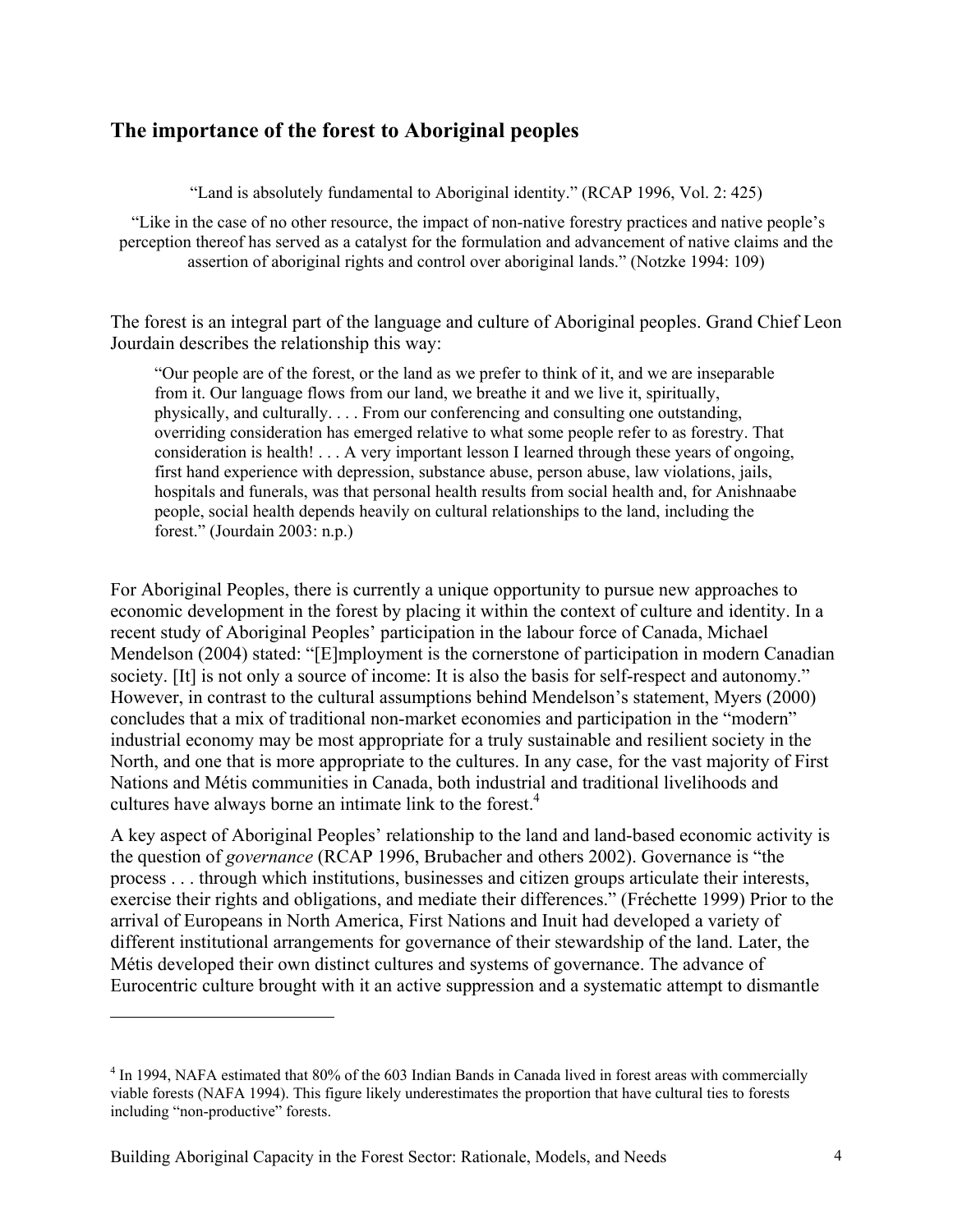these governance systems. However, today, that tide is gradually turning, and Aboriginal Peoples are beginning to re-establish jurisdiction and institutional arrangements to govern themselves and their relationship to the land in a world that has changed dramatically.<sup>5</sup> In this paper, and in a companion discussion paper currently under development by Team 3, we devote considerable attention to the gaps in institutional arrangements for Aboriginal governance of forests.

# **Benefits to society-at-large from Aboriginal participation in the forest sector**

As noted above, the Aboriginal and non-Aboriginal members of Team 3 have come together around a common vision of mutual benefit from building capacity for Aboriginal participation in the forest sector. As the Canadian Labour and Business Centre put it in a context more general than the forest sector: "[W]e need to ask – to paraphrase a well-known politician – not only what Canada can do for its Aboriginal citizens, but what Aboriginal workers can do for Canada. From the standpoint of the country's future economic prospects, increased reliance upon the Aboriginal workforce can provide part of the solution to meeting its skills and labour needs." (Lamontagne 2004: 1)

Of course, capacity building and the resulting benefits to society-at-large extend well beyond the forest industry's workforce needs. As the Auditor General of Canada put it in a 1992 report:

**"**Successful management of reserve forests would yield social and economic benefits both to the bands and to Canada. Benefits from investment in long-term forest management could reduce future federal spending on other economic development, health and social assistance programs for the bands. . . . Forestry Canada (FORCAN) estimates that each thousand cubic metres of timber harvested creates 1.94 jobs in the forest sector and 3.42 jobs in other sectors, providing an economic benefit to society of around \$166,000. . . . According to FORCAN estimates, the current reported harvest levels on reserve forests represent only 25 percent of the annual potential allowable cut. Indian forests are also growing less wood fibre than they are capable of. Therefore, it appears that existing harvest levels could be increased significantly with improved forest management. In the long term, this could potentially raise the annual harvest to nearly 5 million cubic metres, which would generate log shipments with an estimated value of \$200 million annually and prospective direct employment for almost 10,000 people." (Auditor General of Canada 1992: paras. 15.56-15.58)

The specific numbers and opportunities mentioned in the above quote would be rather different today, and they certainly cry out for updating. Nonetheless, the conclusion is suggestive – and it is limited only to considerations of Indian reserve forest lands. If we expand the discussion to include involvement in off-reserve forests, and if we also consider the growing role of the Métis and their future involvement in the sector, the result is a picture of a potentially major positive contribution to the general Canadian economy and society. Some aspects of that impact are discussed below.

 $<sup>5</sup>$  See RCAP (1996) and Brubacher and others (2002) for a fuller description of these traditional governance systems,</sup> as well as the processes by which they have been persecuted.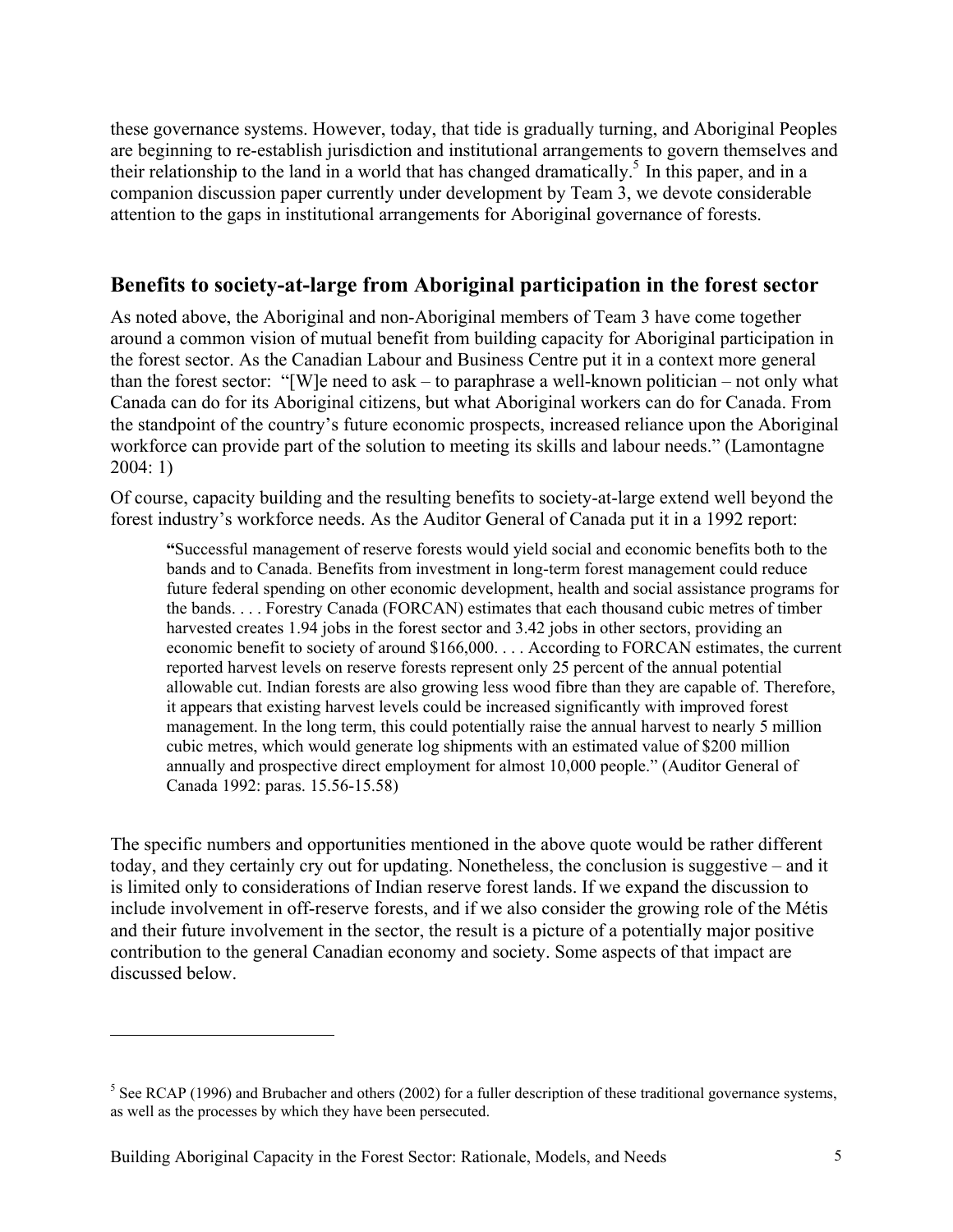# *Human resources benefits to industry*

It is becoming increasingly well known that the forest sector faces a predicted shortage of professional, technical, and labour workers (Shaw 2003, INRSSC 2006, Warkentin 2006). Furthermore, there is considerable competition for employees among all of the resource sectors in Canada (MITAC 2005).

At the same time, it is also well known that the Aboriginal population of Canada is undergoing a boom. In the 2001 Census of Canada, just over 1.3 million people reported having at least some Aboriginal ancestry (4.4 % of the total population). The younger age classes of this population make up a much greater proportion of the total than for non-Aboriginal groups. The Building Environmental Aboriginal Human Resources program estimates that one quarter of this population – 240,000 Aboriginal youth – will be entering the workforce between 2006 and 2016 (BEAHR 2000).

"This age profile means that improving educational outcomes is critical right now, and cannot wait for many years. The educational failures sown today will be the social and economic costs reaped tomorrow – and in this case, tomorrow is not a distant future. This age profile also means that Aboriginal workers will form a much larger part of the labour force in the next decades, as the non-Aboriginal population ages increasingly into retirement years and the Aboriginal workforce enters into its mid-twenties and early thirties. Given the demographics of the West and the North, this is all the more true of those regions." (Mendelson 2004: 5)

Those interested in Aboriginal forestry have made the obvious connection: The forest sector should be looking to the Aboriginal youth of Canada for its future human resources – all the more so considering the inherent ties between these communities and the forest, both geographically and culturally.

# *Improved diversification and competitiveness of the forest sector*

In recent years, the Government of Canada has made a number of significant investments to promote competitiveness and innovation in the forest sector. For example, Natural Resources Canada (NRCan) has recently committed \$40 million to continue Canada's expansion into developing markets such as China and to increase value-added manufacturing (NRCan 2007). Diversification is a key component of long-term competitiveness and sustainability, and the distinct cultures and status of Aboriginal Peoples could bring a unique and valuable perspective to such concerns.

Increasing the participation of Aboriginal Peoples in the forest sector through culturally driven economic development can promote a more robust economy overall. The diversity this would bring suggests an increased ability of the sector to take advantage of a greater range of opportunities, not only in terms of conventional timber products but also in terms of non-timber forest products, ecotourism, and value-added manufacturing.

For example, Canada currently has a non-timber forest products (NTFP) industry worth approximately \$240 million annually and employment for over 100,000 people. However, increased access to international markets by entrepreneurs along with a growing international demand could make it possible to double or triple this value. Aboriginal Peoples possess a high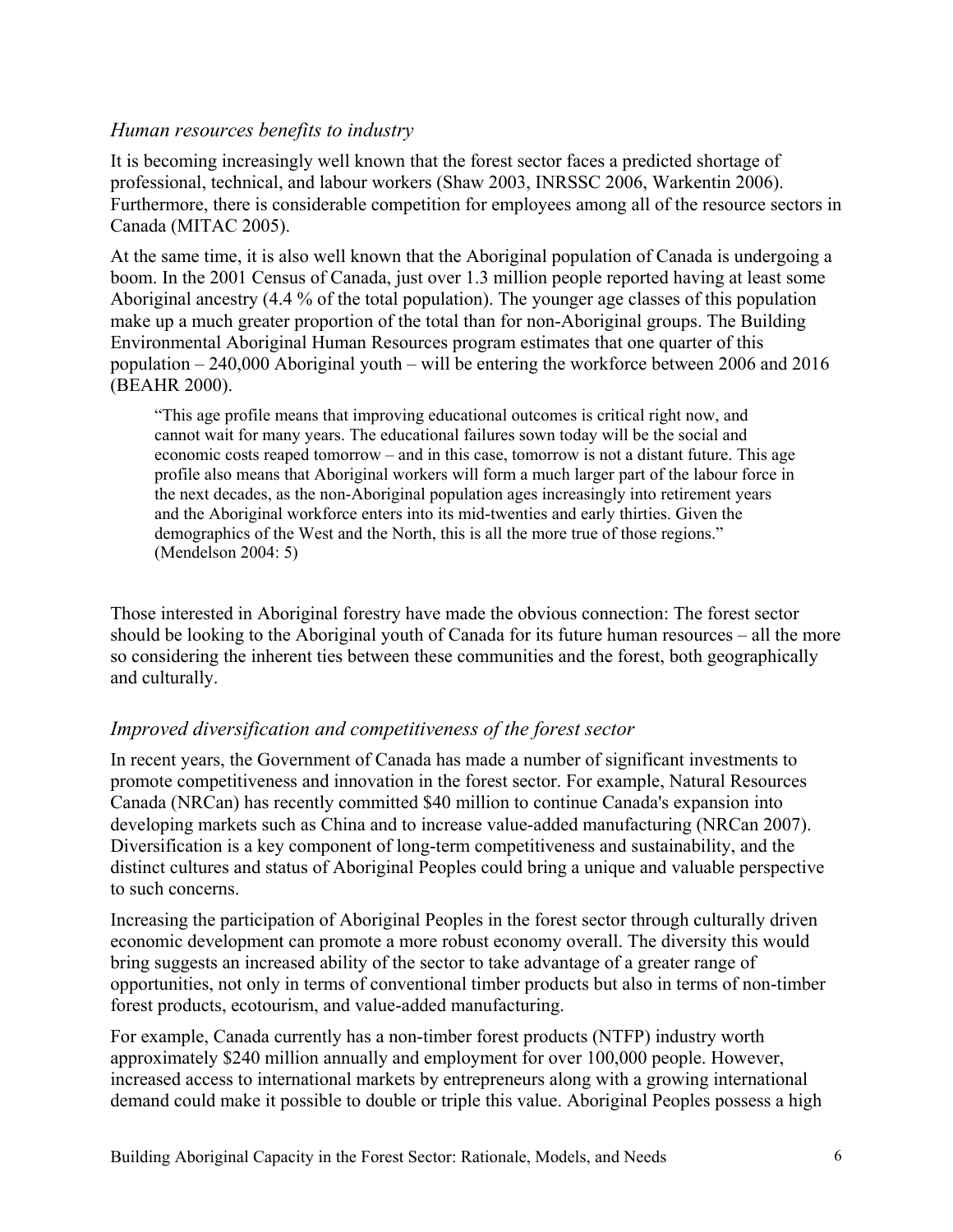level of knowledge of NTFP management techniques such as the use of fire, harvesting techniques, planting, and various levels of cultivation (Duchesne and others 2000).

# *Improved understanding of sustainable forests and forest management*

The case for involvement of Aboriginal Peoples in research and decision-making about forest management has often been made on the basis of bringing a broader range of knowledge to bear on the issues. Growing recognition of the limitations of "western science" and the conventional management systems of natural resources and environmental bureaucracies has opened the door to considering other ways of knowing and valuing the forest. The international landmark World Commission on Environment and Development stated, "Lifestyles of tribal and Indigenous peoples . . . can offer modern societies many lessons in the management of complex . . . ecosystems. Their disappearance is a loss for the greater society, which could learn a great deal from their traditional skills in sustainably managing very complex ecological systems." (Bruntland 1987: 12)

In addition, because many Aboriginal communities continue to maintain traditional livelihoods on the land in remote locations, their day-to-day, season-to-season, and generation-to-generation observations constitute a vast store of factual information about trends in the conditions of ecosystems that would be prohibitively expensive to collect in any other fashion. This situation has also triggered an interest in the potential for Aboriginal individuals to act as "ecosystem monitors" within a formalized, scientific monitoring framework.

# *Regulatory and social stability*

Uncertainties about the future outcomes of efforts to consult and accommodate Aboriginal Peoples and their forest-related rights, in accordance with a continually evolving jurisprudence on the subject, pose a significant risk for forest sector companies and the governments seeking to attract their investment. As the Royal Commission on Aboriginal Peoples put it, "conflict over lands and resources remains the principal source of friction in relations between Aboriginal and other Canadians. If that friction is not resolved, the situation can only get worse." (RCAP 1996, Vol. 2: 425) A lasting reconciliation of the current forest management regime with Aboriginal and treaty rights to forest lands would help to reduce this risk, improve the business climate, and clarify the roles and responsibilities of the various parties.

# *Support for the cost self-governance*

Federal and provincial governments share a general interest in the benefits to industry discussed above. Several additional benefits of successful capacity building for Aboriginal forestry are relevant especially in the case of the federal government. The federal government is the level of government primarily responsible, on behalf of the Crown, for First Nations and Inuit Peoples and their reserves.

Improved access to lands, resources and resource revenues could finance at least some of the costs of self-government. In combination with a range of other capacity-building areas such as governance and community visioning, the result would be mutually beneficial to all of Canada. (RCAP 1996)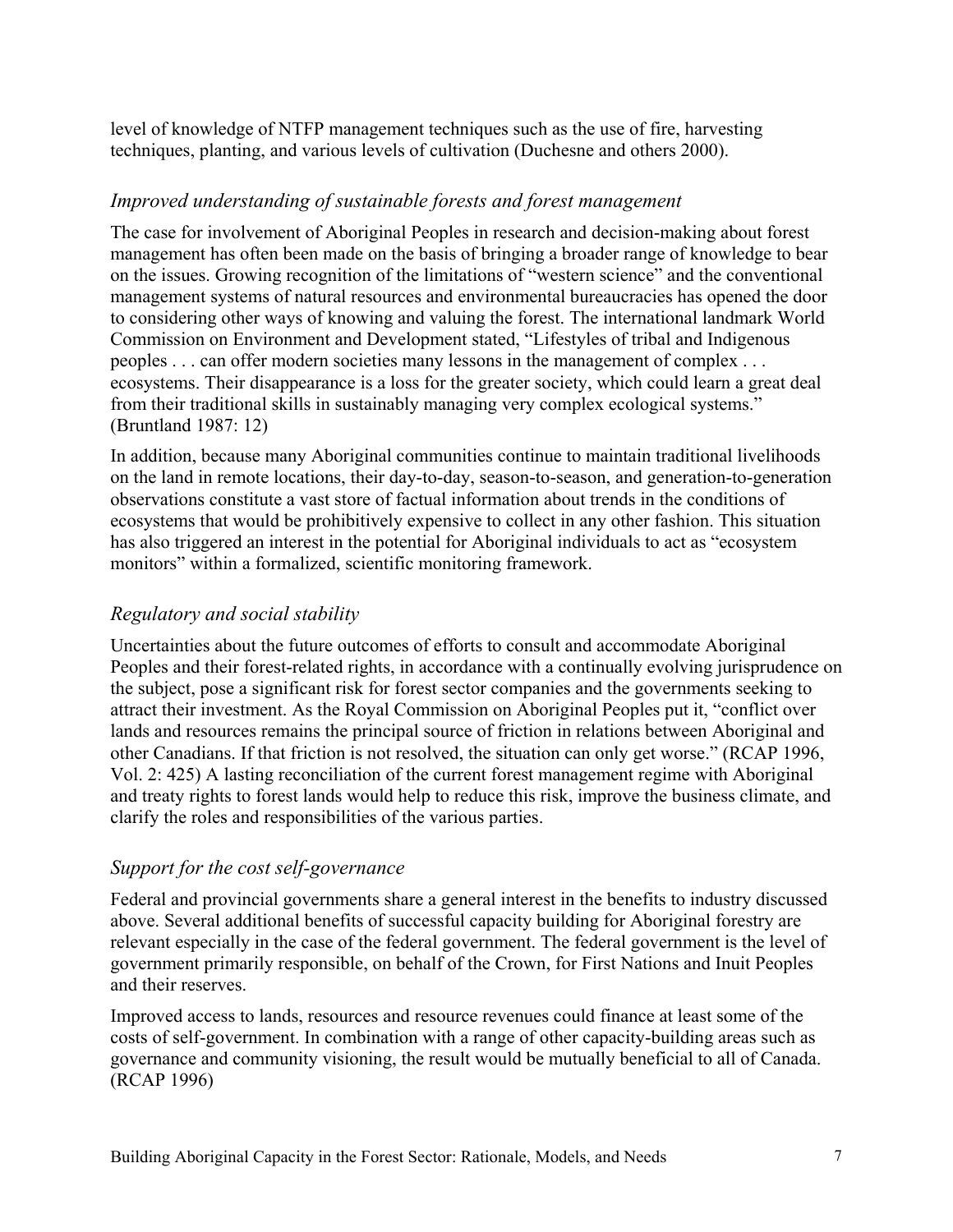# *Fulfilling statutory and legal duties towards Aboriginal lands and people*

The Crown has special duties towards Aboriginal lands and people. These duties are grounded in the Constitution of Canada and in the terms of historical treaties and modern-day land claims settlements between the Crown and Aboriginal governments. In the case of First Nations, the federal government pursues these duties through statutes, especially the *Indian Act*, and a host of instruments. In the case of the Métis, the institutional framework for addressing their constitutionally recognized rights is virtually absent: They have no treaties, few settled land claims, no federal statutes, and little landbase.<sup>6</sup>

In addition to statutory duties assigned to specific departments (mainly the Department of Indian Affairs and Northern Development [DIAND], also known as Indian and Northern Affairs Canada), the Crown and Aboriginal Peoples have a unique, trust-like fiduciary relationship. The obligation of a fiduciary relationship is for one party (the Crown) to act in the best interests of another (Aboriginal Peoples), with mutual responsibilities accruing to each. According to the *Van der Peet* decision of the Supreme Court of Canada, "The Crown has a fiduciary obligation to aboriginal peoples with the result that in dealings between the government and aboriginals the honour of the Crown is at stake. Because of this fiduciary relationship, and its implication of the honour of the Crown, treaties, s.35(1) [of the *Constitution Act, 1982*], and other statutory and constitutional provisions protecting the interests of aboriginal peoples, must be given a generous and liberal interpretation." (SCC 1996: para. 24) Where the Crown is in breach of its fiduciary duty, it may be liable for compensation to the affected Aboriginal communities (SCC 1984).<sup>7,8</sup>

# **Capacity is key**

 $\overline{a}$ 

Non-Aboriginal and Aboriginal parties have established a range of different negotiations, policies, programs, and other processes in order to pursue the benefits of Aboriginal participation in the forest sector as outlined above. In response to recent court decisions such as *Haida* and *Mikisew*, many provinces have developed draft or final consultation policies. In response to land claims, some provinces have entered into co-management arrangements with First Nations. In response to the *Powley* decision, several jurisdictions have begun to develop arrangements to accommodate Métis fishing and hunting on Crown lands, including in forests. Treaty land entitlements processes in several provinces promise to transfer significant additional landbases from the Crown to Indian reserve status. Nation-wide, increasing amounts of timber volume are being allocated to Aboriginal communities under the existing provincial tenure systems. Two provinces – New Brunswick and British Columbia – have established agreements with individual First Nations to share royalties (stumpage) from logging on Crown lands.

<sup>&</sup>lt;sup>6</sup> In Alberta, the provincial government has passed legislation to establish the Métis Settlements and to improve the situation significantly. No similar action has been taken in the rest of Canada.

<sup>7</sup> Due to a lack of dedicated jurisprudence, the Crown's obligations specifically towards the Métis is less clear than the situation for First Nations.

<sup>&</sup>lt;sup>8</sup> Questions of the roles and responsibilities of the various parties are discussed in detail in a companion to the present paper, currently under development by Team 3.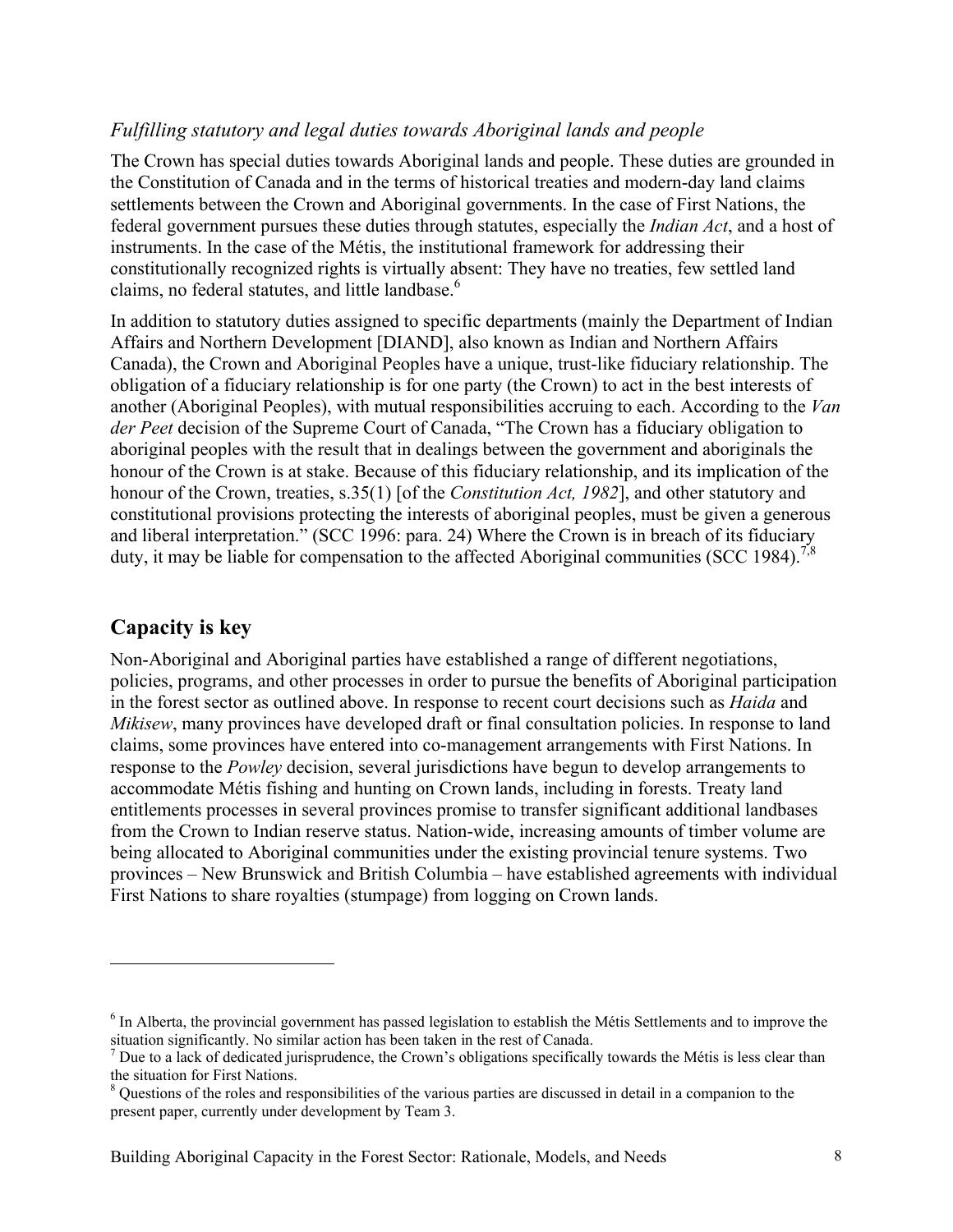Thus, there is both a mutual incentive and the beginnings of an emerging political will to take bold steps for advancing the rights and participation of Aboriginal Peoples in the forest sector. However, a key challenge in this context is the issue of *capacity*. The National Round Table on the Environment and the Economy relates this dynamic to the boreal forest of Canada:

"Today, most federal, provincial and territorial governments and non-government organizations, as well as many resource companies, take the view that no major new developments or conservation decisions relating to the boreal should be made without Aboriginal support. In the future, that support will likely be forthcoming if Canadian governments and Aboriginal peoples cooperatively address the need for significant institutional reform and focused capacity development to enable Aboriginal involvement in boreal planning and management. . . .

Currently, Aboriginal communities are characterized as having scarce technical, human and financial resources; low levels of educational attainment; and a small base of professional and technical expertise from which to draw. These concerns about limited capacity are compounded by the increasing demands for consultation being placed upon Aboriginal communities. Some Aboriginal groups are being overwhelmed by invitations from the Crown and industries to engage in consultations about proposed resource developments in their traditional territories. Further, as a result of the Supreme Court's rulings that consultation by the Crown is required even in cases where an Aboriginal right has not yet been formally established (as determined by the Supreme Court of Canada in November 2004 through the *Haida* and *Taku [River Tlingit]* decisions), the number of requests for consultation will only increase." (NRTEE 2005: 44-45)

As already noted, the key role of capacity building as an underpinning of successfully addressing the rights and participation of Aboriginal Peoples is also acknowledged in the 2003-2008 National Forest Strategy of Canada (NFS). Under this umbrella, the NFS Thematic Team 3 has determined to work to clarify the nature of the capacity building challenge, and strategic means of making progress on this issue.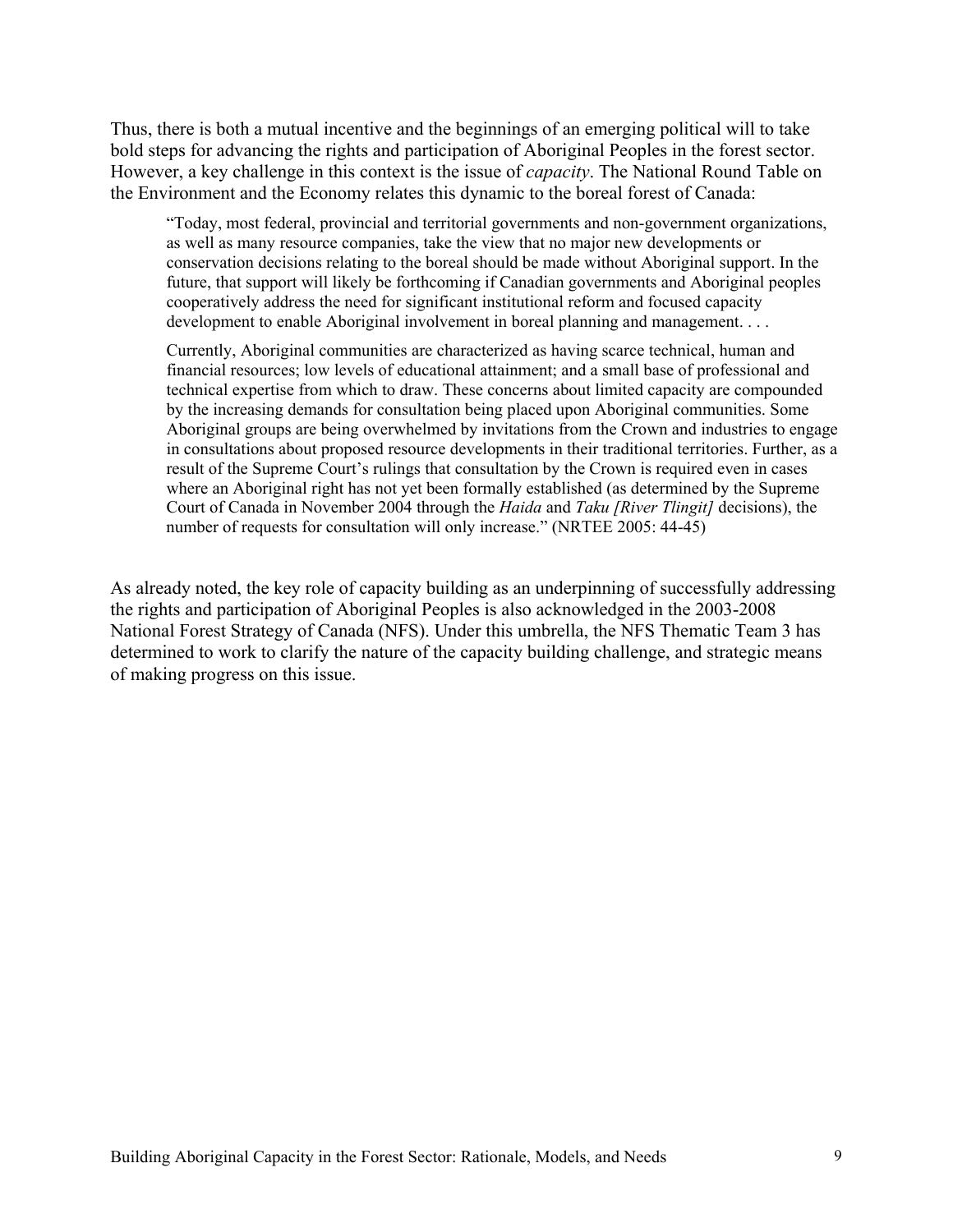# **What is Aboriginal capacity in the forest sector?**

Above we have laid out the context and rationale for building capacity to address the rights and participation of Aboriginal Peoples in the forest sector of Canada. Various opportunities are identified, yet few of them have been acted on. A lack of capacity is a key reason for this failure.

Within the field of international development, "capacity building" as a concept (not necessarily Aboriginal capacity) came into vogue in the early 1990s (Schacter 2000). A focus on capacity came about due to the realization that investments in international development to that point had left little lasting legacy behind in developing countries. They continued to be terribly poor. This situation has many parallels with the experience in Aboriginal communities across Canada.

Implementing any of the action items of the National Forest Strategy (NFS) and pursuing the benefits and obligations outlined above requires the capacity to do it. However, there is a larger question for capacity: How, and with what resources, are the needs and aspirations of Aboriginal peoples articulated under existing frameworks and opportunities? In some cases, existing opportunities may not actually suit the true interests of the community involved. In such situations, the need is not for building capacity to take advantage of the opportunity, but rather to identify why the opportunity is not actually appropriate or desirable and to communicate a vision of what constitutes an appropriate alternative.

It is now generally recognized that a capacity building approach is an efficient approach to achieving community well-being. This realization is embodied in the well-known saying, "Give a man a fish and he will eat for a day; teach a man to fish and he will eat forever."

We now turn to the question of how capacity may be defined.

# **The challenge of defining capacity and capacity building**

"While the focus was once on technology transfer, the concept of 'capacity building' or 'capacity development' has evolved to include education, training, institutional reform and the collection and integration of indigenous/local and scientific knowledge." (Ministry of the Environment of Finland 2001: 1)

"In many ways, 'capacity' is like a code word for money." (Team 3 member, April 2006)

"Effective participation also calls for innovative and bold institutional arrangements between governments and Aboriginal communities relating to forest management. To support more effective participation, forest management planning and decision-making processes need to include women and youth as well as Aboriginal cultural and traditional approaches to land use." (NFSC 2003: 15)

One of the reasons we can say that "capacity" is a key challenge for implementing the rights and participation of Aboriginal Peoples in the forest sector is because the concept encompasses so much. While some use the word to refer mainly to needs for training and education, others use it to evoke a comprehensive suite of initiatives at many different levels in the social system. Still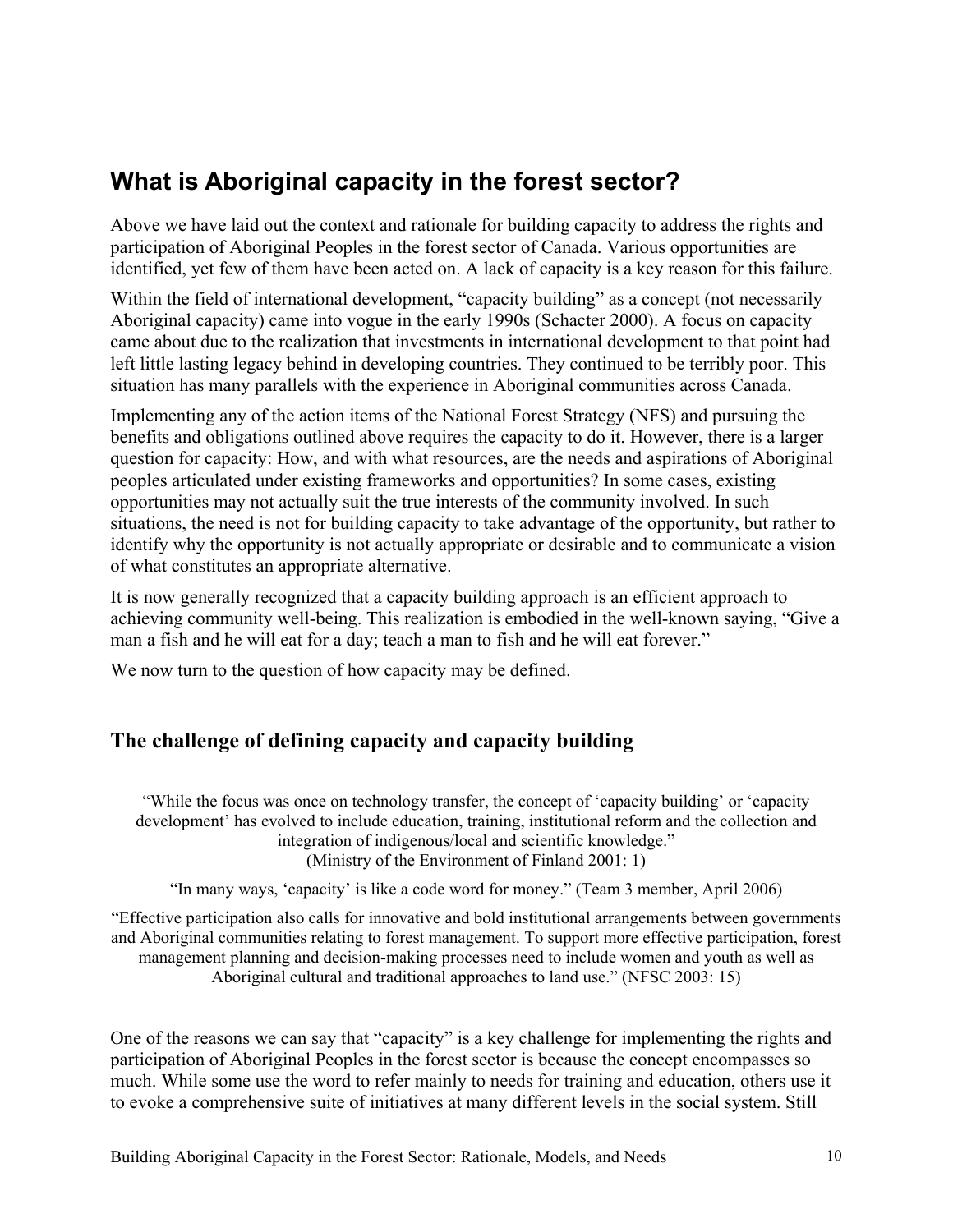others refer primarily to the basic need for financial resources to fund whatever activities one might contemplate.

On the other hand, researchers such as Beckley and others (2004) emphasize that building capacity involves more than simply increasing the resources available to a community or organization. In this perspective, it is even more important to understand how a community can effectively *mobilize* its varied resources.

In this section, we develop a model for understanding and assessing capacity and capacity building initiatives with specific reference to the rights and participation of Aboriginal Peoples in the forest sector. Much of the literature that we refer to is specifically concerned with *community* capacity; however, most of the concepts are transferable to other levels of capacity building, such as the individual, organizational, regional, provincial, and national levels.

# *General definition of community capacity*

Kusel (1996: 396) gives the following short definition of community capacity: "The collective ability of residents in a community to respond to external and internal stresses, to create and take advantage of opportunities and to meet the needs of residents." Countless variants on this basic definition can be found in the literature. For example, the 1997 Regional Capacity Building Conference, hosted by the Ktunaxa/Kinibasket Tribal Council, concluded that, "Capacity building is a process through which people and governments individually and collectively acquire the personal and organizational resources to realize their socio-economic and political aspirations, and to effectively manage change to meet existing and future responsibilities." (Gordon and CPPC 1997: n.p.) Similarly, the National Round Table on the Environment and the Economy states, "At the Aboriginal community level, capacity includes the broad abilities to design communal responses to environmental and natural resource management issues, seize the opportunity to improve community socio-economic conditions, and develop strategies to protect and enhance the community's varied interests – traditional or contemporary." (NRTEE 2005: 46)

While the basic definition is quite broadly agreed, more variation is found in how various parties elaborate the different components that make up capacity. In the mid-1990s, the analysis of community capacity tended to be largely restricted to identifying different kinds of resources (also called assets or capitals) that a community could draw upon to perform the functions mentioned in the definitions above. However, more recent thinking has become increasingly concerned with the *processes* by which the resources are applied, and the *outcomes* of doing so. Incorporating this process perspective results in definitions such as the following, offered by Beckley and others (2005 draft):

"For the purpose of this paper, we define community capacity as: The collective ability of a group (the community) to combine various forms of capital within institutional and relational contexts to produce desired results or outcomes. This definition involves distinct but related facets:

- Capital, assets, or resources,
- Catalysts,
- Mobilization of those resources through social organization and relationships,
- End results or outcomes."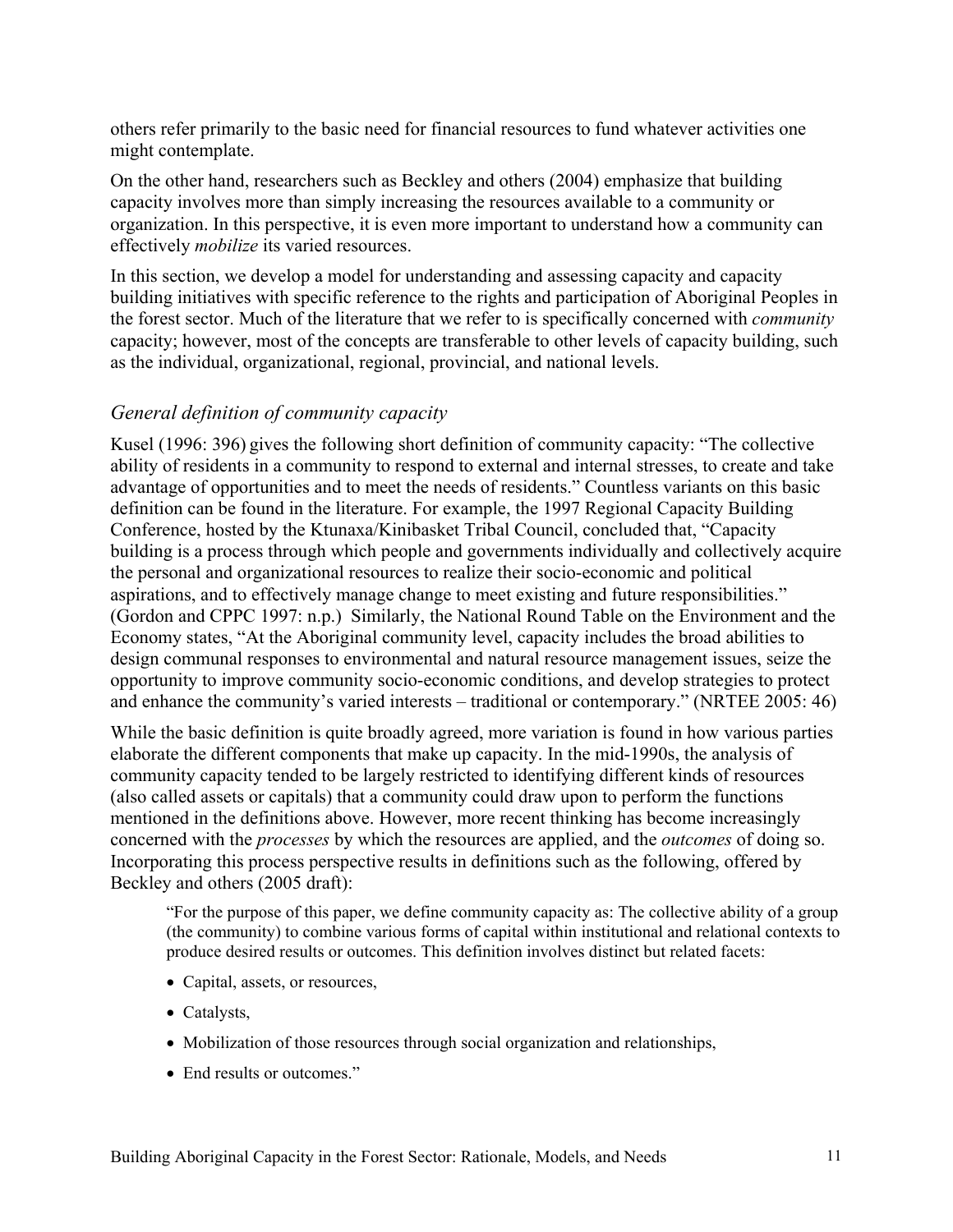In the next sections we will explore several of the key aspects of this definition.

# *Capacity as resources and capitals*

One of the most common approaches that researchers have taken to analyzing the components of community capacity is to identify the different types of resources, also often called "capitals" or "assets", that can be drawn on by a community in addressing the opportunities and challenges it faces. As one of the first of the modern stream of thinking on the topic of capacity in forestdependent communities, Doak and Kusel (1996: 401) capture three of the most commonly highlighted categories of resources: "Community capacity can be divided into three broad areas: Physical infrastructure includes the physical elements (e.g., sewer systems, business parks, land available for development, open space, etc.) of a community, and includes financial capital; Human capital includes the skills, education, experiences and general abilities of residents; and Social capital includes the ability and willingness of residents to work together for community goals (more formally defined as including networks, norms and trust that facilitate coordination and cooperation for mutual benefit)." Over the past decade, subsequent researchers have revised this list of resource categories to include various additional categories. While human and social resources are found on almost any list, physical infrastructure is less commonly included. Categories that are commonly added to the list are institutions, financial resources, natural capital, and cultural resources.

Such frameworks are a challenge to those who would design capacity building initiatives, because they address so many different facets of society. Most initiatives that aim to build capacity focus on a small subset of these categories. For example, the World Bank's Indigenous Peoples Technical Assistance and Capacity Building initiative was largely a training initiative, addressing only human resources needs (Uquillas & Martinez 1995). Similarly, NAFA's 2000 action plan for capacity building (Brascoupé 2000, Bombay 2000) is mainly focused on professional development.

For its part, Team 3 has arrived at the following breakdown of categories. The list is intended to highlight issues that are deemed central specifically in the case of Aboriginal Peoples' rights and participation in Canada's forest sector. We affirm that successful capacity building must involve the cultivation and application of all of these resources, even if individual programs must strategically and opportunistically select certain items for direct action:

**Human resources:** As Frank and Smith put it, "What is important to realize is that the heart of capacity building is people." (Frank and Smith 2000: 10) To date, most efforts to build Aboriginal capacity in the forest sector have focused on human resources.

**Institutional resources (also called institutional capacity):** By "institutions" we refer not to organizations, but rather to the "rules of the game" within which organizations and individuals operate. A major finding of the Harvard Project on American Indian Economic Development is that "institutions matter" – for sovereignty, for the separation of business from politics, and for culturally appropriate forms of both (Jorgensen & Taylor 2000).

**Knowledge and extension resources:** Knowledge is often considered in the academic literature to be a sub-component of human resources. However, in the increasingly technical and information-intensive forest sector, knowledge and information needs are highlighted so often that Team 3 has chosen to include this as a separate category of resource. The overlap with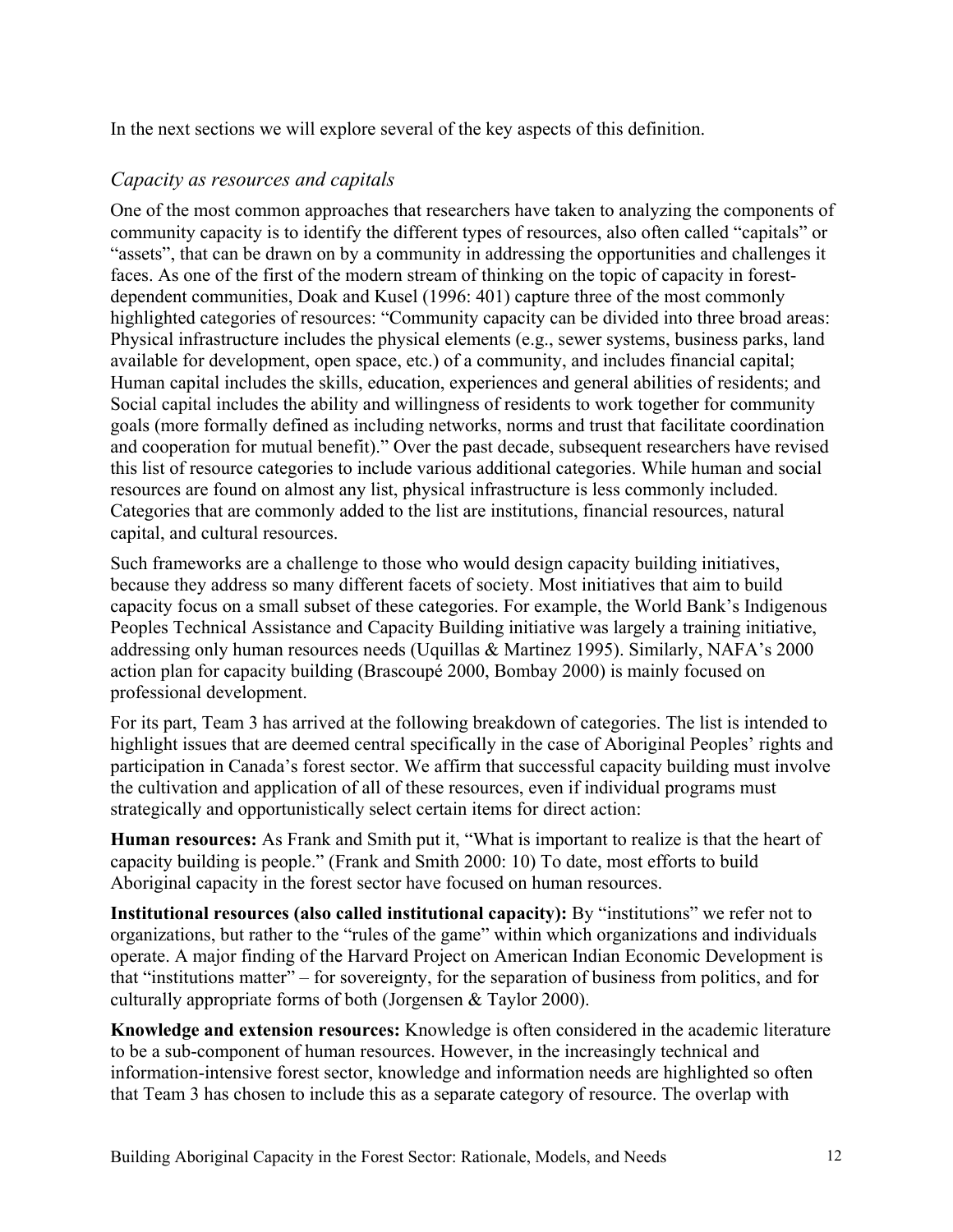physical resources (computer hardware and software, libraries) and institutional resources (extension organizations, knowledge/data sharing agreements, traditional knowledge systems) is also strong.

**Social resources (also called social capital):** In the literature, social capital is one of the most frequently emphasized aspects of community capacity. Social capital is generally understood to be a property of groups rather than individuals, and a matter of relationships among individuals. These relationships include informal networks, societal norms, and formal institutions (Coleman 1990, Putnam 1993). This category therefore overlaps with several other categories of resources in this list. Relationships enable people to engage in collective action.

**Cultural resources:** Cultural distinctions, and the need for capacity building efforts to account for and build on culture, are a key issue in addressing rights and participation of Aboriginal Peoples in the forest sector. Culture is the ultimate basis for the legitimacy of formal institutions and a community's compliance with them. (Cornell and Kalt 1991) The violent separation of institutional arrangements from culture in the history of Canada-Aboriginal relations is a key reason for the current capacity challenges that the communities face.

**Natural resources (also called natural capital):** Across most of Canada's forested area, the present landbase of Aboriginal Peoples is inadequate to support a thriving forest sector. First Nations lands south of the sixtieth parallel (mainly Indian reserves) make up less than one percent of the Canadian land mass. Much of this land is of marginal value for modern industry. The Métis landbase is almost non-existent, being limited only to the 520,000 hectares that comprise the Métis Settlements of Alberta. In the United States (excluding Alaska) — where Aboriginal people are a much smaller percentage of the total population — the comparable figure is three percent of the total land mass (RCAP 1996, Vol. 2: 422-423). For reasons of both feasible economic development and the settlement of claims to Aboriginal and treaty rights and title, communities and organizations are demanding greater access to off-reserve Crown lands.

**Financial resources:** Almost any deliberate effort to build capacity for Aboriginal rights and participation in the forest sector will be faced with funding challenges. It is also worth noting that money is an extremely flexible resource.

Among the items on the list above, institutional and cultural resources are probably the least commonly found in other definitions of capacity, yet they have been identified as crucial components in Aboriginal forestry. Both are often considered sub-categories of social capital. Although appropriate institutional arrangements have been highlighted as key since at least the early 1990s, it has taken some time for this complex, far-reaching concept to infiltrate the discourse of Aboriginal forestry. On the other hand, cultural distinctions and the ongoing evolution of traditional cultures in the face of centuries-long oppression are more central to Aboriginal people's aspirations for well-being than most other groups in North America.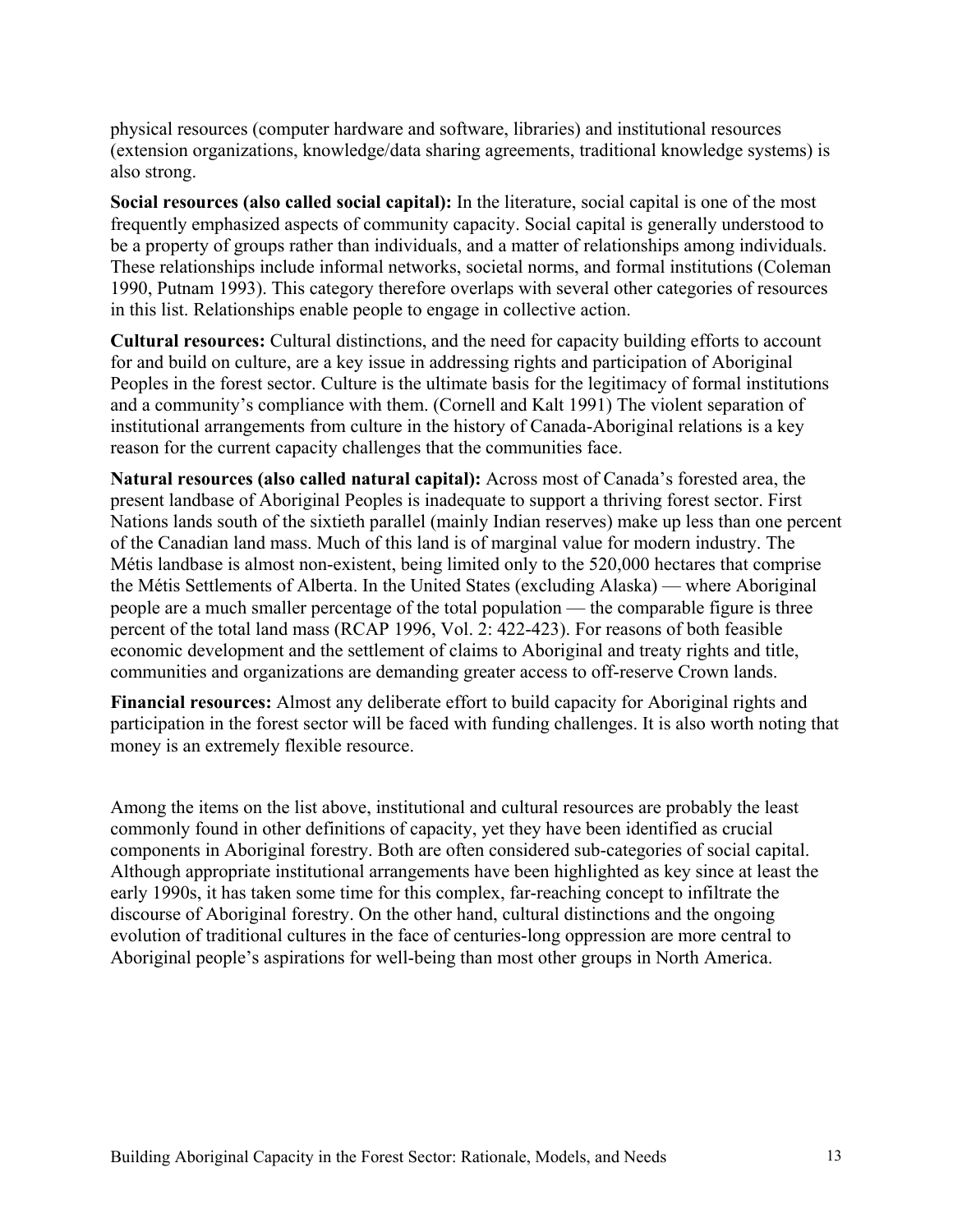| <b>Resource Type</b>                                | <b>Examples</b>                                                        | <b>References</b>                                                                                                                                                                                                 |
|-----------------------------------------------------|------------------------------------------------------------------------|-------------------------------------------------------------------------------------------------------------------------------------------------------------------------------------------------------------------|
| human resources                                     | skills, knowledge,<br>education, leadership ability                    | Gordon and CPPC (1997), Post-Delgamuukw Capacity<br>Panel (1999), Brascoupé (2000), Frank and Smith (2000),<br>Schuller 2001, Healy (2001), Beckley and others (2004),<br>Mendis (2004), Wilson and Graham (2005) |
| institutional resources<br>(institutional capacity) | governance and<br>management systems                                   | Cornell and Kalt (1991), Jorgensen and Taylor (2000),<br>Brubacher (2002), NRTEE (2005), NAFA (2005), Coyle<br>(2005)                                                                                             |
| knowledge and<br>extension resources                | databases, traditional<br>knowledge systems,<br>extension services     | CSSP (1995), Strong (1996), Berkes and Folke (2002),<br>Nadasdy (2003), Stevenson (2005), Stanley and Campbell<br>(2006)                                                                                          |
| social resources (social<br>capital)                | interpersonal relationships,<br>trust, community cohesion,<br>networks | Coleman (1990), Putnam (1993), Kusel (1996), Healy<br>(2001), Schuller (2001), Nadeau (2002), Beckley and others<br>$(2004)$ , Mendis $(2004)$                                                                    |
| physical resources                                  | Infrastructure, buildings,<br>technology, roads                        | Kusel (1996), Post-Delgamuukw Capacity Panel (1999),<br>Frank and Smith (2000), Healy (2001), Beckley and others<br>$(2004)$ , Mendis $(2004)$                                                                    |
| cultural resources                                  | evolving traditions, land<br>ethic                                     | Cornell and Kalt (1991), CSSP (1995), Post-Delgamuukw<br>Capacity Panel (1999), Jorgensen and Taylor (2000),<br>Bombay (2000), McGregor (2004), Mendis (2004),<br>MacKendrick and Parsons (2005)                  |
| natural resources<br>(natural capital)              | forests, water, wildlife,<br>ecosystems                                | Flora and Flora (1993), Nadeau and others (1999), Beckley<br>and others (2004), Mendis (2004)                                                                                                                     |
| financial resources                                 | capital and project funding                                            | Kusel (1996), Nadeau and others (1999), Healy (2001),<br>Frank and Smith (2000), Beckley and others (2004),<br>Mendis (2004), Wilson and Graham (2005)                                                            |

**Table: Eight types of resources that contribute to Aboriginal capacity in the forest sector** 

# *Inter-relationships among the resource types*

 $\overline{a}$ 

Obviously, the various resources enumerated above do not operate in isolation from one another. Increasing one resource may facilitate the increase of another. Conversely, a lack of one may inhibit the application of another resource. For example, much of the experience to date in capacity-building efforts in Aboriginal forestry shows that building individual human resources may be of little benefit if additional attention is not paid to the collective institutional conditions that determine what opportunities exist to *apply* the new skills and knowledge. This issue is discussed in more detail below.

An interesting observation raised by the Finnish Ministry of the Environment (2001) is that some types of resources are consumed through use, while others may be enhanced through use. Natural, financial, and physical resources are examples of the former, $9$  while human, social,

<sup>&</sup>lt;sup>9</sup> However, many Aboriginal cultures do not agree with the European separation of humans from the land, and instead believe that respectful and skilled use of the land can actually enhance its natural resources.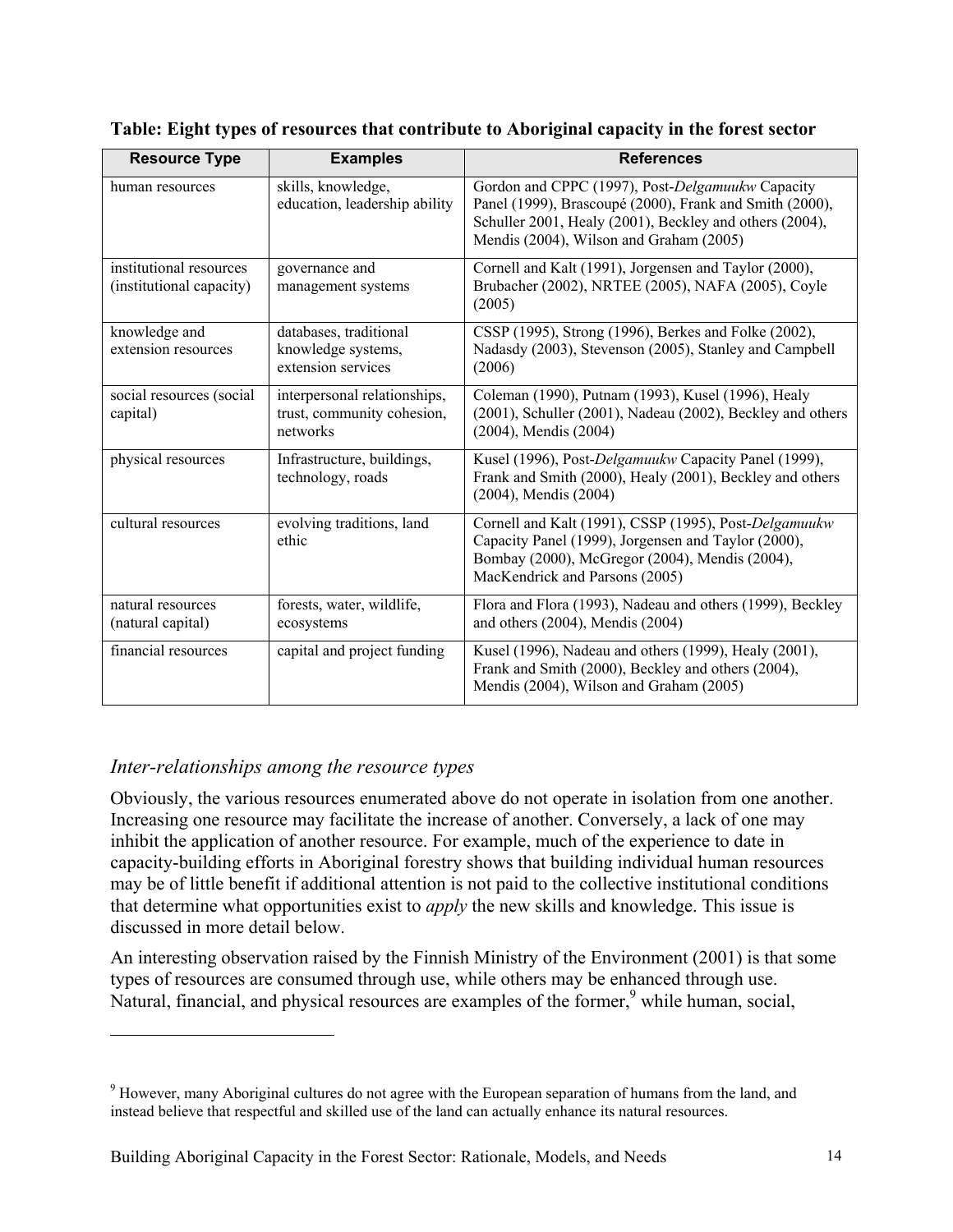institutional, cultural, and knowledge resources are examples of the latter (Ministry of the Environment of Finland 2001: 3). This point helps to develop capacity building strategies that link short-term measures to long-term outcomes.

Additional discussion below frequently highlights how making progress in one resource type is dependent on action in another area.

# *Applying available resources*

In acknowledging the key role of capacity building for promoting Aboriginal Peoples' rights and participation in the forest sector, we also must ask whether possessing resources, while necessary, is *sufficient* to ensure community well-being. Reimer (2002) notes that social capital may not always be applied, instead lying dormant as potential without actually creating measurable wellbeing. In a similar vein, Beckley and others (2004) affirm that social capital and any other resource such as natural or financial resources cannot be considered "capacity" unless they are actually applied to the challenges or opportunities facing a community, resulting in increased well-being. This raises a key question:

# **To what degree is the capacity building challenge for Aboriginal Peoples in the forest sector to be characterized as a need to build resources of various kinds, as contrasted with a need to apply the resources that already exist as unrealized potential?**

We will address this question in the following sections.

In assessing and strategizing for community capacity, many researchers target one or more of the resources (assets, capitals) listed above (Kusel 1996, Goodman and others 1998). However, Beckley and others (2005 draft) state, "We feel strongly that capacity is best discussed and measured in terms of what it achieves or how it contributes to quality of life. . . . Thus, networks, for example, may or may not become capital, depending on whether they are used to create a collectively defined desired outcome." An example that may be especially relevant to Aboriginal people and the forest sector is the case where a community may possess considerable traditional knowledge of a landscape and its wise use, yet be provided with no avenues for applying this knowledge to the challenges of sustainable forest management.

The literature on conditions and mechanisms that help to mobilize resources to create capacity is somewhat underdeveloped at this point. Beckley and others (2004) identify four "relational spheres" that facilitate the application of existing resources to challenges and opportunities for desired outcomes:

- bureaucratic sphere governmental and regional agency processes at various levels of organization
- market sphere trade, business, and commercial enterprises
- communal sphere family and kin networks, informal exchange and mutual aid
- associative sphere voluntary organizations, clubs, churches, and interest groups

These relational spheres appear to have a strong overlap with institutional and social resources as described above. Indeed, Beckley and others do not list an institutional category of resources in their model. At this point in the development of the literature, the distinctions between resources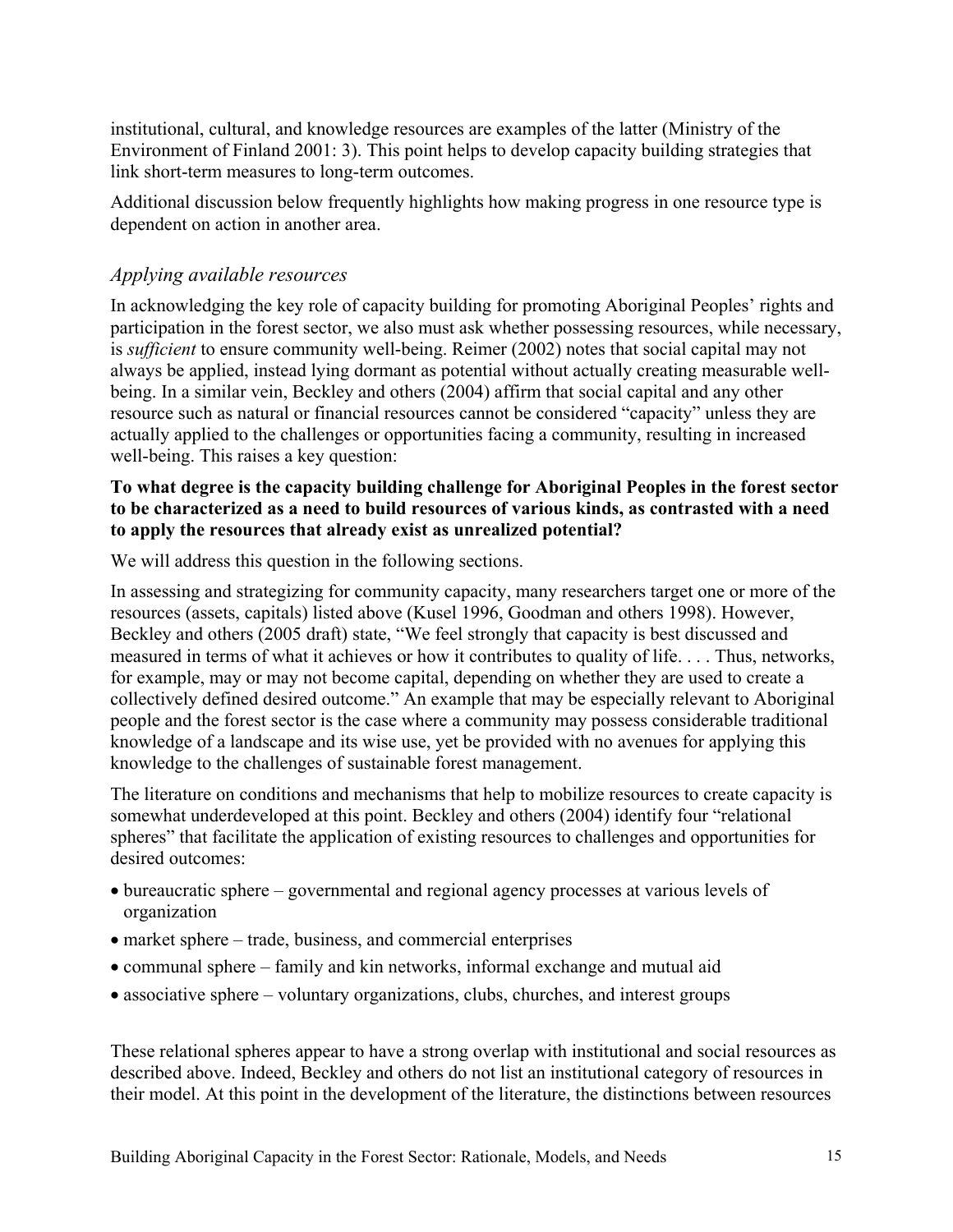and relational spheres/mobilizers need further elaboration. However, we can conclude that a capacity-building initiative must focus on more than simply building resources – it must also consider how to develop the mechanisms and institutions that allow communities and organizations to apply their available resources.



#### **Figure: A model of capacity building**

In the model shown in Figure 1, institutional frameworks, political will, and Aboriginal and treaty rights form the foundation of processes to build capacity. Resources, assets, and capital of different types are drawn upon by communities in order to produce desired outcomes in terms of well-being. Over time, capacity building efforts can build on each other in an iterative fashion (represented by the "back looping" of the arrows). Outcomes may include incremental changes in the foundational aspects of institutions, political will, and understanding of rights. The challenge is to design capacity building initiatives that form a "good fit" with the specifics of a community's capacity status at a certain point in time.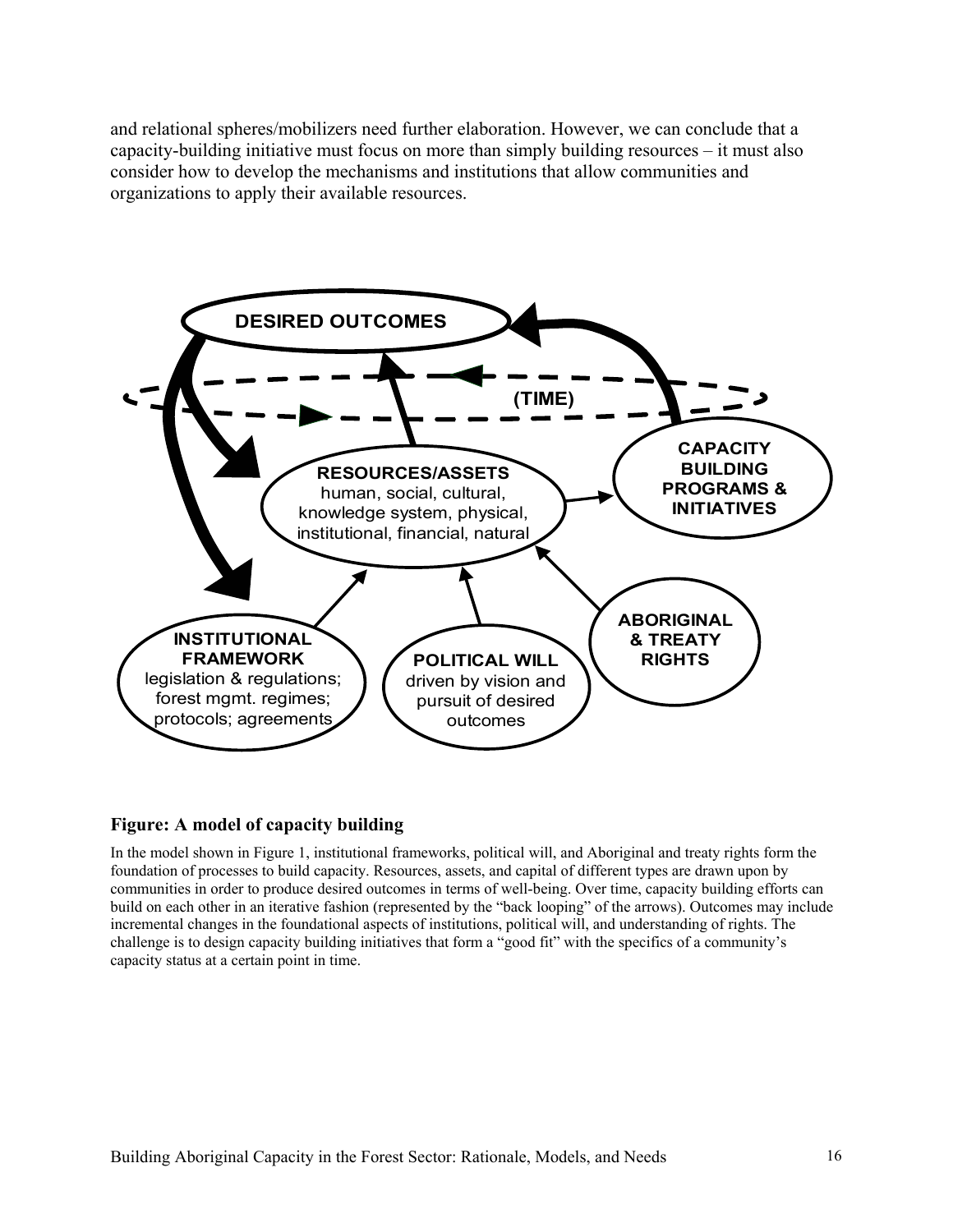# **Capacity for whom?**

 $\overline{a}$ 

"Capacity building refers to the need for First Nations People and First Nations organizations to gain the competence and ability to do various things. In Burnt Church it was a term used by the government to say that the Burnt Church people were not ready to fish for lobster, not ready to manage the fishery in a responsible way, or to engage in business and economic development. Capacity building has become a polite and politically correct way for governments and others to say to the First Nations: 'You are not ready to do this yet. But if you wait; if you are patient; if you get more training; if you make the arrangements we suggest; if you just do this our way, sooner or later you will have the capacity to do what we do. And when you accomplish this; when you have qualified for our programmes, when you have slowly managed to gain the qualifications we require, then we will consider some kind of partnership with you." (Matthew Coon Come 2001)

The design of a capacity-building initiative depends on whose capacity one aims to build. In the context of Aboriginal rights and participation in the forest sector, we can approach this question from several different perspectives.

# *Aboriginal capacity and non-Aboriginal capacity*

In discussions of capacity building for Aboriginal Peoples' rights and participation, the assumption is often that it is only the Aboriginal communities or organizations that lack the needed capacity. This is false. Team 3 views the capacity challenge as a need for mutual development among Aboriginal and non-Aboriginal parties. Each is weak and strong in different areas, and a unilateral capacity-building initiative may be not only ineffective, but impossible. For example, acquiring funding for a training program conceived by a Métis community might require first that a federal agency understand that this is a priority, and why. Similarly, forest companies and provincial governments recognize the need to improve their own understandings and management systems for addressing Aboriginal interests in the forest.<sup>10</sup>

The assumption that Aboriginal peoples are the only parties in need of capacity building arises in part from a failure to appreciate the capacity they already possess. While capacity-building discourse in the forest sector usually focuses on needed technical skills, databases, formal land use planning, financing, and so on, there is also a need to consider existing traditional knowledge, kinship ties, cultural survival, community adaptability, and other areas where Aboriginal peoples may be strong. In the context of community development, Frank and Smith call on leaders to "[r]ecognize that all community members have skills they can contribute. The challenge is to organize and support individuals so that they can make a meaningful contribution to the community development process." (Frank and Smith 2000: 49) To a large extent, the capacitybuilding challenge may be viewed as a question of building relationships of mutual respect.

 $10$  In another paper currently in development by Team 3, the issue of DIAND's internal capacity to effectively administer the *Indian Act* and Indian Timber Regulations is explored in detail.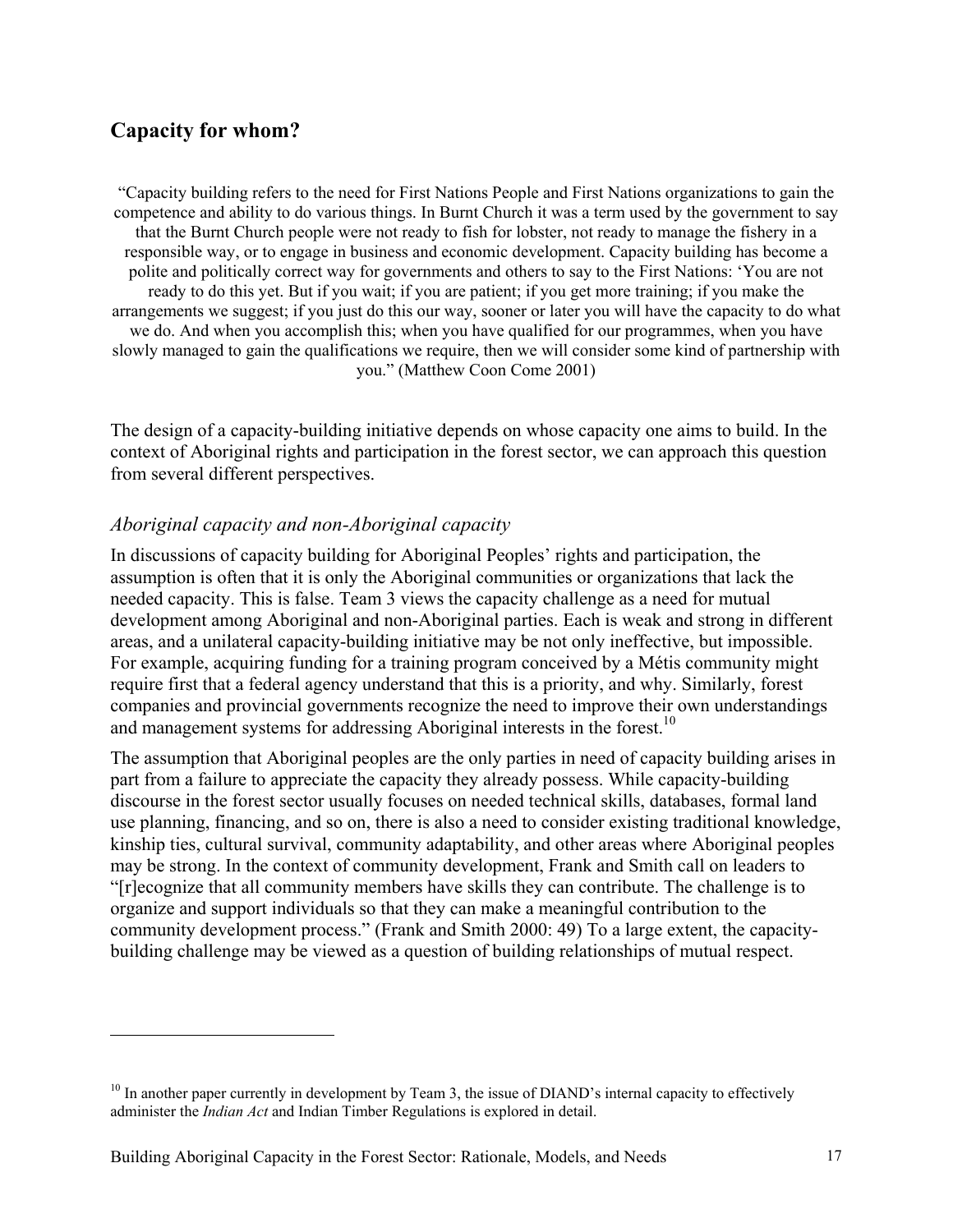On the government side, Schacter (2000) emphasizes that the capacity challenge implies not only the application of tools and techniques to build capacity of target populations; it also equally implies that the program agency itself must change how it does business - namely:

- Relinquish much of the control and involve target populations fully in project design and implementation.
- Redefine basic concepts related to evaluation of projects, such as "results", "efficiency", and "quality", and align staff incentive structures with these redefined concepts.
- Rethink the project cycle as a process of collaborative inquiry, rather than linear implementation.
- Recruit and train personnel that understand capacity building and its central importance.

In most of the remaining discussion, we focus on the needs of Aboriginal communities and organizations. However, action to address Aboriginal capacity gaps will need to include two features that account for the points made in this section:

- finding ways of recognizing and applying the existing capacity in Aboriginal communities
- designing programs that develop Aboriginal capacity in tandem with the capacity of non-Aboriginal parties

# *Systemic levels of capacity*

The question of "capacity for whom" takes on an added dimension when we consider the various distinct levels in a social system that one could target in an initiative. This is in fact the main dimension by which the United Nations Development Program (UNDP 1997) once built its own model of capacity building, identifying four types of capacity: individual, organizational, interorganizational, and the social/policy environment. The Institute on Governance (IOG 2001) follows a similar framework, distinguishing the levels of the individual, organization, system, and combinations of the three.

In the context of Aboriginal People's rights and participation in the forest sector, Team 3 has identified additional levels that are especially relevant. For example, First Nations' sub-regional Tribal Councils and other amalgamations are a common level of focus for action in addressing challenges of ecosystem management, and historic and contemporary treaties, usually at the regional level or larger, are a foundation of relationships with the Crown. For the Métis, provincial- and national-level organizations provide a key avenue for representing a population that tends to be geographically dispersed due to the lack of a landbase. In addition, current efforts to establish co-management institutions usually work at a regional level.

How does building capacity at one level influence another level? Can a national-level initiative such as the National Forest Strategy and Theme 3 effectively promote capacity building at the community level? A rapidly growing literature exists that conceptualizes the interactions among the different levels of a system as a key feature of adaptive capacity to persist over time (Gunderson and Holling 2002, Holland 1995, Argyris and Schon 1978, and many others). Therefore, any capacity-building initiative needs to consider which of the following levels it intends to target, and how working at that level may influence capacity at other levels.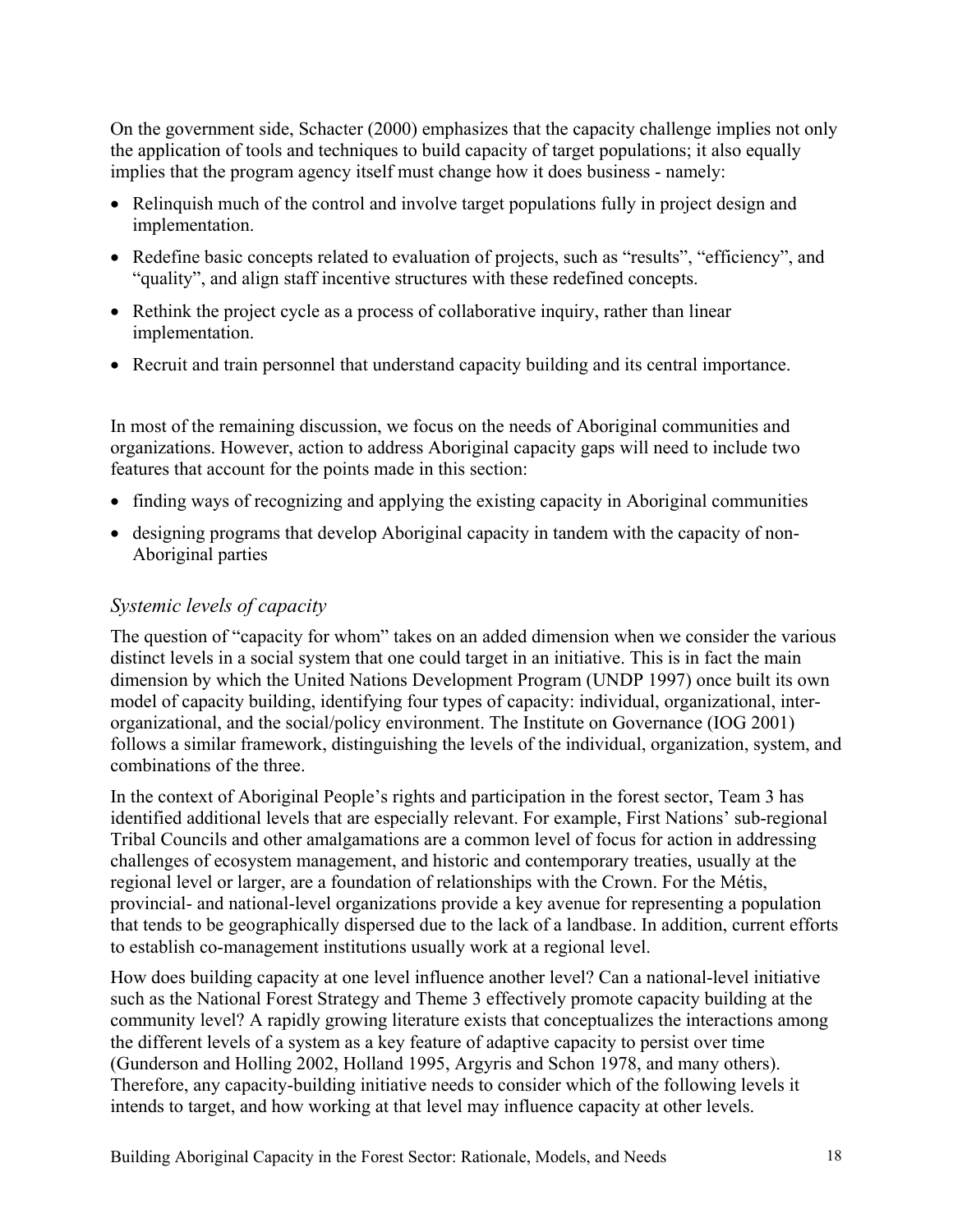



To think of these levels as a strict hierarchy is not recommended. The levels overlap, and they interact through informal networks. Influence works in multiple directions, through top-down and bottom-up dynamics. "Spheres" or "scales" might be terms that represent these relationships more effectively. In the literature of adaptive systems, the distinction between these spheres has been characterized as a difference in the speed at which they reconfigure themselves – hence, higher levels are called "slow variables" and lower levels are called "fast variables" (Gunderson and Holling 2002).

As a national strategic body, Team 3 focuses on the community and national levels of organization for building capacity.<sup>11</sup> However, as with many of the concepts introduced in the present paper, we recognize that the levels are interdependent, and strategic action needs to be assessed from a holistic perspective that promotes the cultivation of cross-scale linkages.

 $11$  For clarity, in this paper we use a geographically based definition of "community". This term can also be defined in a sociological manner, based on shared interests rather than shared place. The "communities" of the Métis, offreserve First Nations, and non-status Indians would fit this second definition. However, again for clarity, this paper will refer to these groups' "organizations" as a key means of representing their respective populations.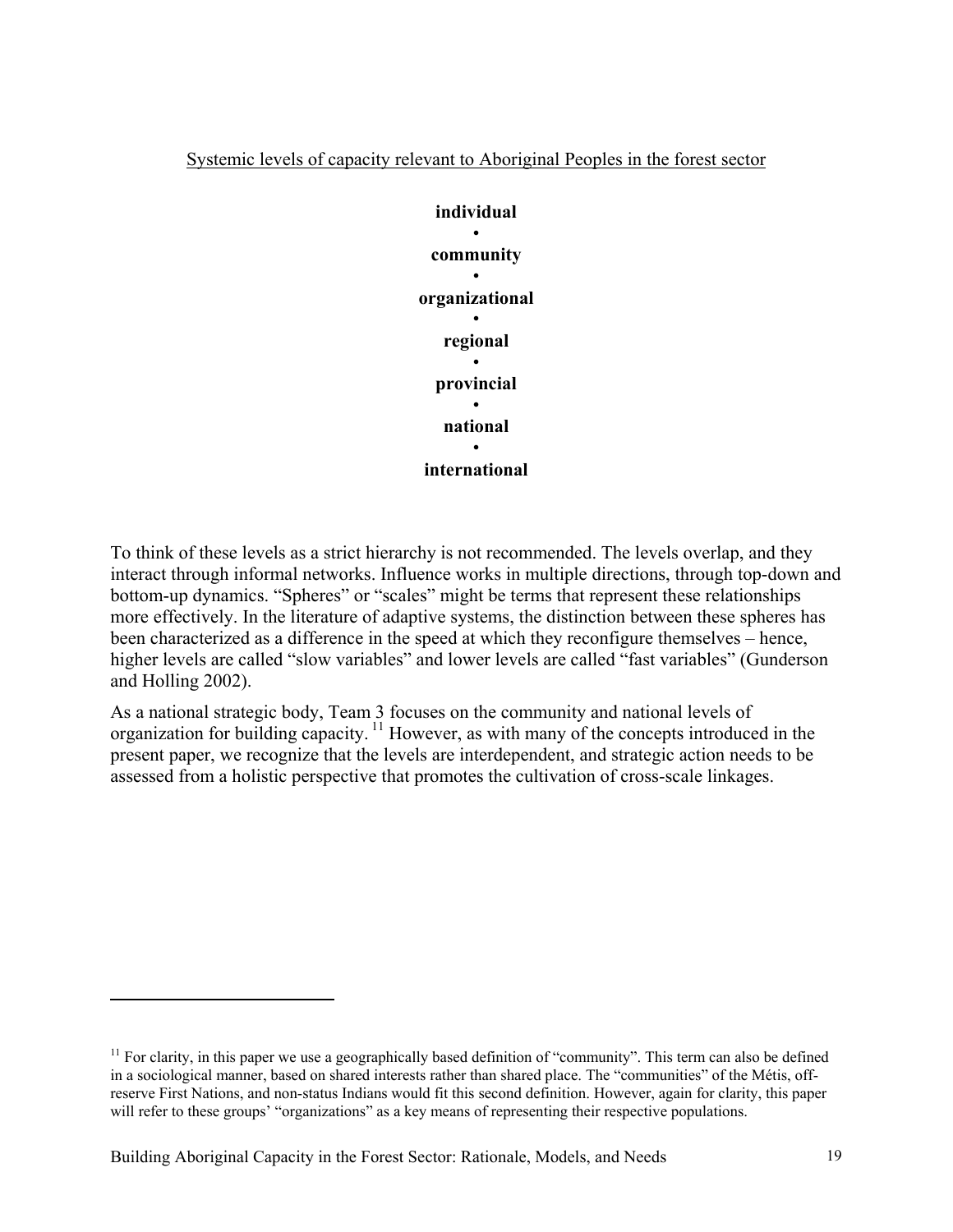# **A review of Aboriginal capacity needs in the forest sector**

What exactly do Aboriginal Peoples need capacity to do in relation to lands and resources? In the preceding sections we have reviewed definitions of capacity that identify the need to respond to external and internal stresses, to create and take advantage of opportunities, and to meet the needs of residents. We have also noted that these activities occur at a number of different levels in the social system, mobilizing different types of resources to produce desired outcomes.

However, our thinking on capacity building requires a more concrete and specific conception of the needs as we understand them today.

# **Functions**

Perreault and Stevenson (paper in progress 2007) distinguish the capacities to *engage* and to *represent*. As we have seen, these functions, and the building of capacity to perform them, may operate at a number of different levels in a system.

- 1. Capacity to **engage**: The capacity to engage refers to the ability of Aboriginal peoples to take advantage of opportunities that present themselves in the form of existing tenures and businesses, established roles in land use planning processes, and so on. Aboriginal people play the roles of tenure holders, governments, workforce, landowners, and entrepreneurs.
- 2. Capacity to **represent**: The capacity to represent refers to the ability of Aboriginal peoples to address deeper issues of exclusion, institutional failure, and accommodation of Aboriginal and treaty rights and title by effectively understanding and communicating their community and organizational identity, values, and vision to non-Aboriginal parties, to other Aboriginal groups, and for themselves. Aboriginal people play the roles of leaders, ambassadors, and negotiators.

This simple distinction between engaging and representing provides a way of thinking about key needs in capacity building that cuts across almost any significant issue: The difference between *seizing* opportunities and *creating* them. In dealings with non-Aboriginal governments and industry, the latter is inevitably more challenging than the former to establish as a joint project.

We can be more specific than this in describing the activities for which capacity is needed. The Aboriginal Forestry Training and Education Review Committee identified the following needs, which as a whole address both the engaging and the representing aspects (Hopwood and others 1993):

- assuming control of forest management for Indian forest lands
- entering into contractual and co-management agreements with provincial governments for resource management of Crown lands
- entering into contractual or joint venture arrangements with industry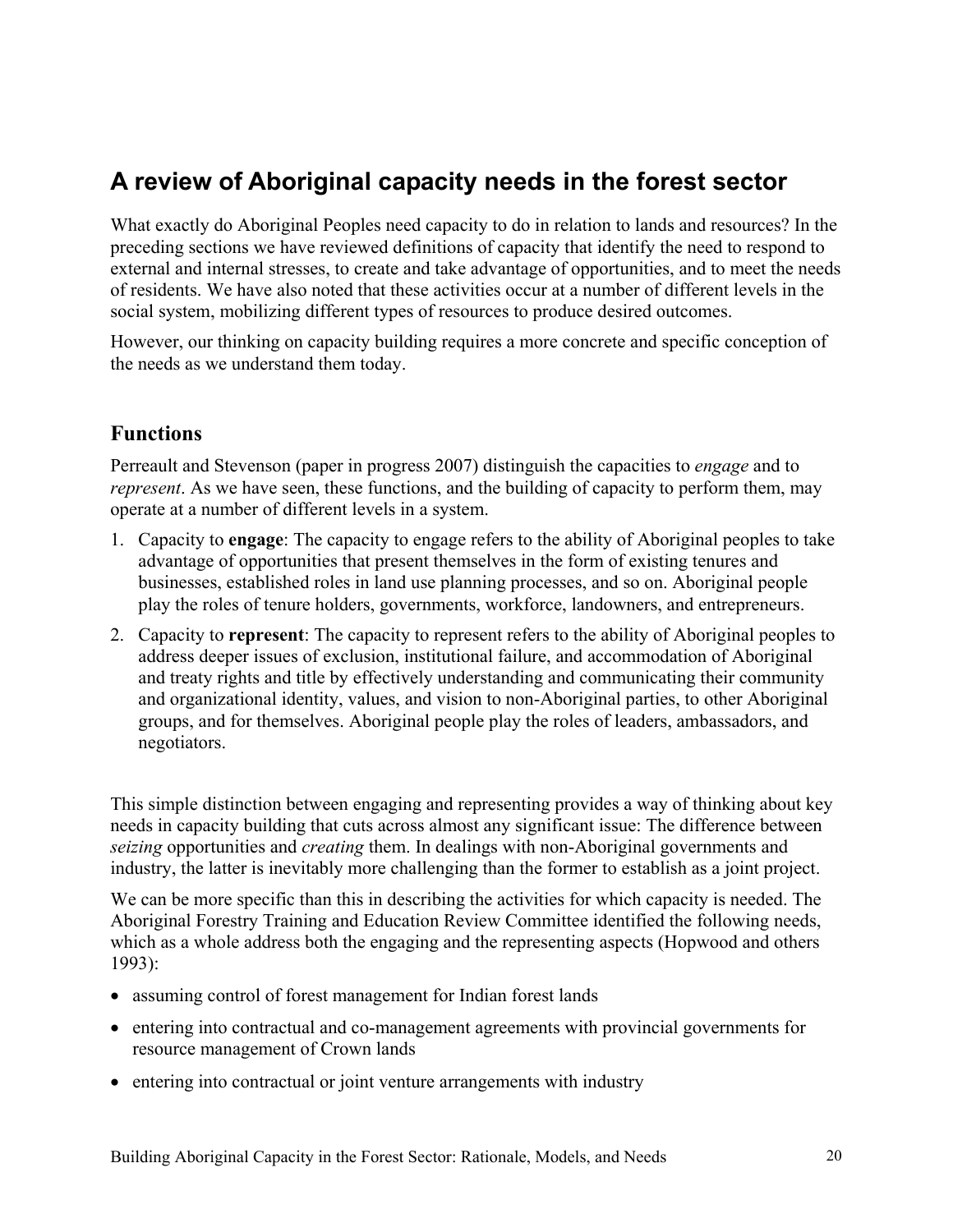- developing, implementing, and managing new resources management regimes through the settlement of land claims and the institutionalization of Aboriginal self-government
- obtaining employment with non-Native companies
- developing new business enterprises in the forest sector reflecting market trends for forest products and services

Focusing specifically on self-governance for forest management, Brubacher and others (2002) provide extensive discussion of the following "functions of forest management", and again the engaging/representing distinction is helpful in understanding the requirements in terms of capacity. Given the current interest of DIAND in devolving many of its statutory obligations to communities and their governments, we need to ask where the capacity to *engage* in those functions will come from, and where the capacity will come from to *represent* the need to expand on those functions for true self-governance.

- establishment of law governing people's use of the forest.
- forest land management planning and codes of practice.
- harvest allocation and enforcement.
- revenue generation and distribution of benefits.
- institutional and human resources development.
- compensation for losses and dispute resolution.

One additional function needs to be emphasized. Due to recent court decisions such as *Haida*, *Mikisew*, as well as a series of cases in the Maritimes such as *Sappier* and *Gray*, the Crown's duty to consult has become the subject of intense speculation, negotiation, and policy development. At least six provinces have initiated or completed the development of new consultation policies in the past five years. In addition, various referrals processes for developments on Crown lands within a First Nation's traditional territory have been in place for a longer period of time. Unfortunately, the lack of human, financial and institutional resources for Aboriginal communities and organizations to engage effectively and with full information in such processes often leads to delays, misunderstandings, and mistrust among all parties, including the mainstream forest industry.

"When faced with a request to review a referral on a major proposed development, without adequate technical resources to assess the document and discuss potential impacts with their constituents, First Nation political leaders have no other option but to say NO! This response has lead to and will continue to lead to increasing frustration among all involved." (Gordon and CPPC 1997: 7)

As the lists of functions above demonstrate, a forester working in the context of an Aboriginal community, government, or organization is in fact not a specialist. She or he is often a oneperson department, starting with little existing infrastructure or systems and acting as a public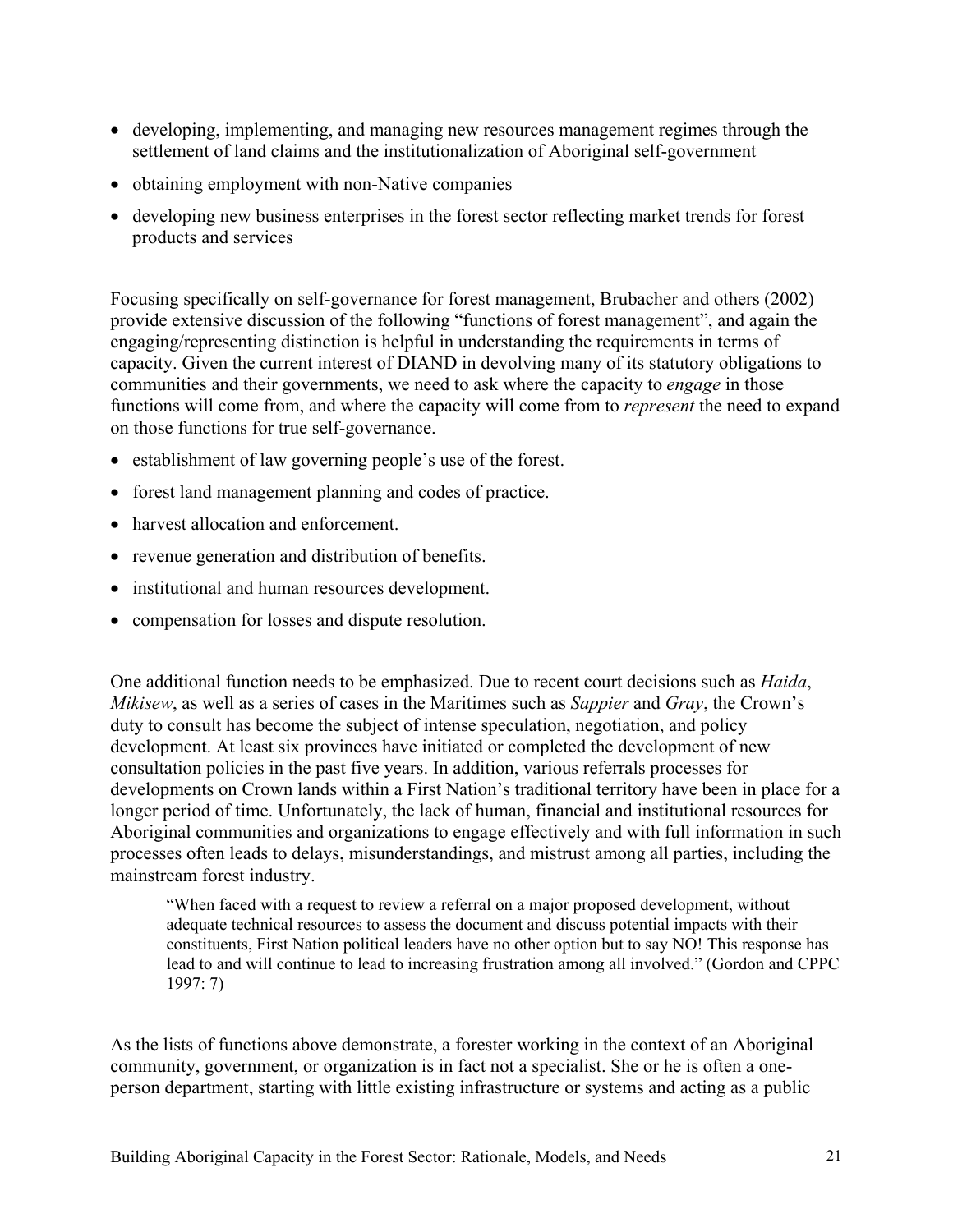administrator, a human resources manager, a political negotiator, a facilitator, an entrepreneur, a researcher, and much else.

It also important to bear in mind how much of an Aboriginal community's or organization's

functioning consists essentially of communications with a range of players in a governance and regulatory system that is usually extremely complex. The travel alone associated with attending meetings is often a major time and expense item. The small size, dispersal, and fragmentation of the Aboriginal population mean that the per capita costs of communicating and delivering services are high. Gibbins and Ponting put it this way in the context of transferring delivery of social services to Indian Bands: "Indians face the prospects of moving from a situation of DIAND's inefficiency attributable in significant part to its large size and centralization, to a situation of inefficiency attributable to Bands' small size and decentralization. It should be stressed that this forecast of inefficiency in the delivery of services by Indian governments in no way casts aspersions upon the level of competence or commitment or integrity or diligence of Indian government leaders and their civil servants; rather, it is based solely on mathematical facts of life." (Gibbins and Ponting 1986: 56-57)

#### **Box 1. Capacity for communications: The North Shore Tribal Council**

During the mid-1990s, the Forestry Unit of the North Shore Tribal Council (NSTC), with a total staff of four including administrative support and no core funding, was responsible for the following communications tasks (Rekmans 2006). The relationships extend across most levels of social organization, from individual businesses to the national level. These tasks were in addition to the Unit's numerous "core functions" such as proposal development, contract administration, training, mapping, timber permitting, timber sales.

- reporting to the NSTC Board of Directors on Forestry Unit activities
- reporting to and providing secretariat services to the Board of Directors of Robinson Huron Forestry Company
- reporting to and providing secretariat services to the Board of Directors of Mitigaawaaki Forestry Marketing Cooperative.
- meeting with seven Chiefs and Councils in NSTC (distances of up to 200 km from the central office).
- meeting with members of seven communities.
- negotiations with the District Ontario Ministry of Natural Resources (OMNR) office in Sault Ste. Marie.
- negotiations with the District OMNR office in Sudbury.
- negotiations with one company holding a sustainable forest license (SFL).
- meetings with overlapping licensees of SFL.
- input into two Local Citizens Committees.
- advocating at provincial-level OMNR.
- communicating with and participating in Union of Ontario Indians initiatives.
- participating in national initiatives with NAFA.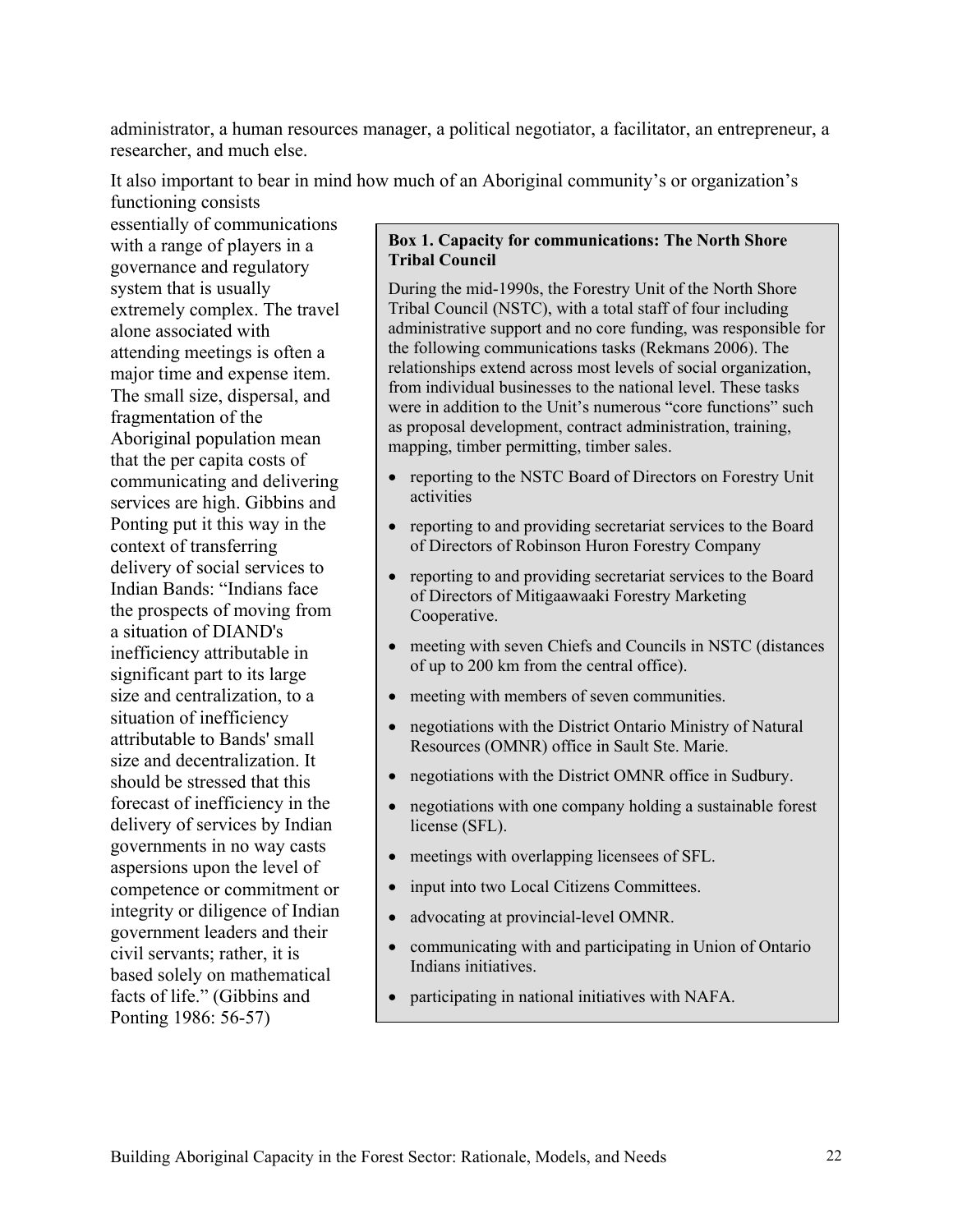# **Status and needs of Aboriginal Peoples in the forest sector**

Below we sketch the outlines of Aboriginal capacity needs in their full range, specific to the forest sector. It is important to note that although we focus on the forest sector, there are a host of challenges in Aboriginal communities and organizations that cut across *all* sectors and are very relevant to forest sector capacity: community health, housing, basic education, and other issues.

We begin with, and devote more discussion space to, the resource types that are the major area of focus for immediate strategic action. This is not meant to imply that the other resource types are less important – indeed, social resources such as community cohesion and cultural resources such as the land ethic and traditional knowledges may be considered the absolute foundation of capacity for Aboriginal Peoples. However, from both a strategic action point of view as well as the complexity of the concepts and their implementation, the others are deemed in need of more discussion.

# *Human resources*

"Capacity-building . . . requires much more than developing a trained workforce. A trained workforce, however, is the key ingredient in capacity-building as all other elements can be obtained if the development process is spearheaded by community leaders with the appropriate expertise." (NABFOR 2001 draft: 1) Human resources have been one of the major areas of focus for capacity building initiatives to date – both in the form of training and educational programs and in the form of funding to hire qualified staff, usually from outside a community. However, when focusing at the community level as this paper does, the question arises as to how the building of *individual* capacity through human resources programming can be expected to contribute to *community* capacity. Two aspects of this relationship merit discussion in an Aboriginal forestry context:

# Rental capacity

It is common for an Aboriginal community to resort to retaining outside consultants in order to address their capacity needs. This "rental capacity" certainly can have its benefits for the community over the short term, if its economic standing and strategic planning are sufficiently well developed to capitalize on it. The rental capacity may even be a springboard to raising awareness, providing training, and developing organizations that are a lasting legacy. However, too often this is not the case. For example, from the mid-1980s through the mid-1990s, DIAND made funding available for First Nations to develop forest management plans for their reserve lands. In almost every case, an outside consulting forester was retained to complete the plan. Unfortunately, the resulting plans were usually based on a standard template, with little variation to account for the distinct situations and visions of the communities. After submitting a plan, the consultant moved on, and the plan gathered dust. Exceptions to this pattern were few.

# The brain drain

Another common experience in the dynamics between individual and community capacity is the "brain drain" phenomenon. In this scenario, an individual in the community receives education and training in, for example, geographic information systems (GIS). The funding for this training may have been obtained through the community Band office. Yet when the training is complete, there are no job opportunities, much less well-paid ones, with either the Band or a local First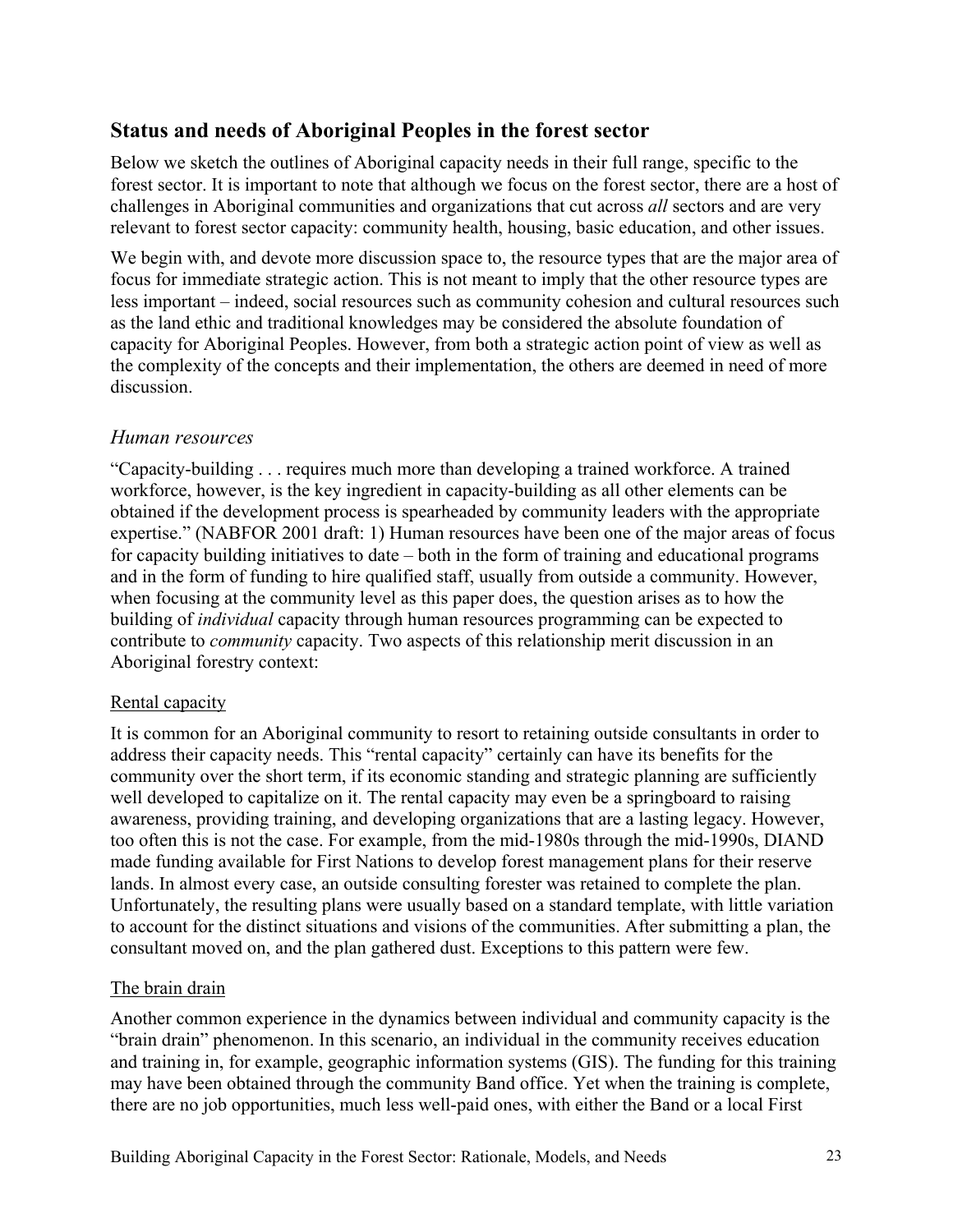Nations-owned company. In the end, she finds work with a non-First Nations organization. If she is looking for the best possible wages, the work may be in the oil and gas sector. A similar pattern is observed for Métis and other Aboriginal organizations that may also be engaged in training initiatives.

The linkage between individual and community capacity is often found in institutional arrangements – if the community in the example above had a forestry capacity building plan, including initiatives to gain access to timber resources and the economic development those

#### **Box 2. NAFA hypothetical job description for a First Nations Forest Manager**

In 1999, NAFA developed the following hypothetical job description to illustrate the very diverse knowledge and skills requirements typically faced by the "forestry department" of a Band or Tribal Council – often a single person, and often with responsibilities in more areas than just forestry:

"S/he will be responsible to manage all aspects of forestry, including community consultation; reserve forest management and enforcement; forest business development; implementation of forestry employment programs; and management of forestry contractors."

tenures would support, perhaps the GIS technician would have remained in her community and made a major contribution to collective capacity.

On the other hand, in the conditions of great labour mobility that characterize the modern era, we should also note the phenomenon of qualified individuals that migrate from their own community to contribute to Aboriginal capacity in another region. There is a certain flexibility here that is not available to many other types of capacity building. Also, as this section illustrates by comparison with those that follow it, human resources are one

of the easiest aspects of capacity to measure (though we by no means have full data). Clearly human resources development will continue to be central to concerns with capacity building for Aboriginal Peoples in the forest sector, but such efforts will meet with limited success unless they are combined with capacity building in other areas.

# Professional Foresters

In almost all provinces, at least some of the functions listed above require a formal professional designation when they apply to provincial Crown land. For example, Forest Development Plans on provincial Crown lands in British Columbia can only be accepted by the Province if they are signed by a member of the Association of BC Professional Foresters – that is, a Registered Professional Forester (RPF).

In 2003, Parsons and Prest estimated that Canada-wide there were 17 Aboriginal RPFs, as well as 46 individuals with a forestry degree but not the formal designation (Parsons and Prest 2003). In 2005, the Institute on Governance reported an estimate of about 12 Aboriginal RPFs in British Columbia (Wilson and Graham 2005). Today these numbers are probably somewhat higher, but exact figures are unknown. For comparison, the Canadian Institute of Forestry estimates that in 2000 there were about 8,500 RPFs in Canada (cited in Bombay 2000). About 3,500 of these are in British Columbia (Wilson and Graham 2005). A primary component of NAFA's multi-year Aboriginal Professional Development Action Plan was to increase the number of Aboriginal RPFs to 500 within a decade, in addition to a number of other awareness, education, and training initiatives (Brascoupé 2000).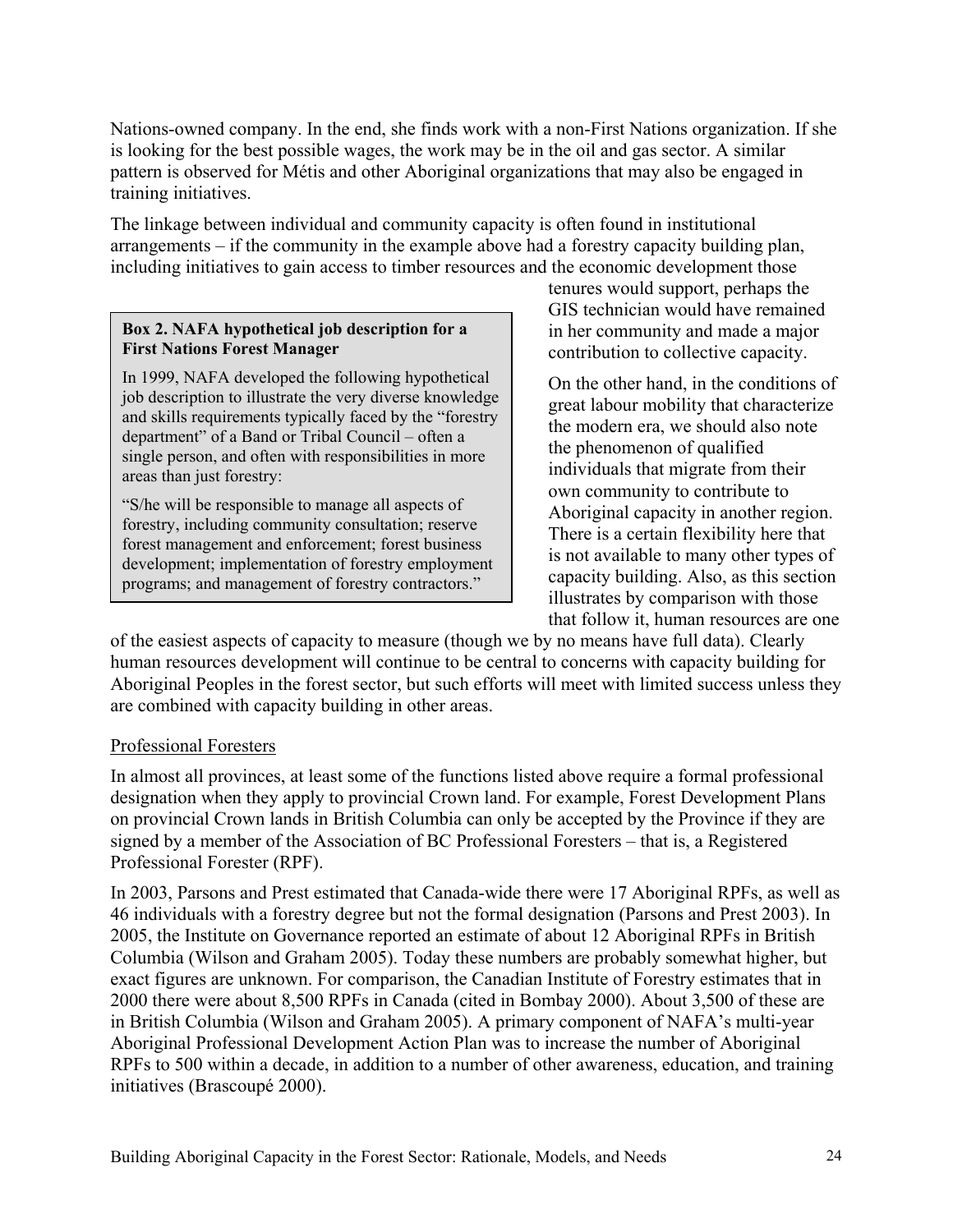## Other natural resources and environmental personnel

While RPFs are a key role player in sustainable forest management, with ultimate responsibility for much of the planning process, most of the functions listed above do not strictly require a professional designation. Within the existing institutional regimes for forest management in Canada, the RPF and other professional designations – biologists, agrologists, engineers, and so on – grant considerable power and recognition of achievement in knowledge and skills. However, we make the point below that these and other institutions for forest management are themselves also in need of revamping. Part of this process might include recognizing and granting authority to a wider range of knowledge-related achievements, including traditional knowledge holders. Even in non-Aboriginal society, there is an ongoing movement towards alternative formal designations – for example, the developing Canadian Certified Environmental Practitioner designation.

In addition, a range of technical roles need to be filled for Aboriginal communities and organizations. These include forest technicians, geographical information systems technicians, and similar roles.

According to Statistics Canada (2004), only 4500 Aboriginal people, or 1.2% of the total Aboriginal student population were studying at a post-secondary level in resource-related fields.

## Other human resources

While individuals with expertise specific to forestry and other natural resources and environmental fields are obviously a great need in Aboriginal communities and organizations, there is also a long list of needs for knowledge and skills that cut across almost all sectors. Entrepreneurs and business administration specialists are needed to pursue economic opportunities. Public administration specialists are needed to support transition to selfgovernance. Human resources managers are needed. A whole range of clerical and other support professionals and staff are needed.

# The value of post-secondary education in the forest sector

As the foregoing implies, focus on higher-level qualifications of human resources is a priority for at least two reasons: (1) the formal recognition grants certain privileges, power, and credibility that would serve Aboriginal communities well, both internally and in their interactions with external players; and (2) these individuals would be in a position to develop initiatives to put in place additional needed pieces of the capacity puzzle (Brascoupé 2000, Bombay 2000).

Focusing on higher-level human resources development in the forest sector also can contribute to community capacity by providing positive role models. The impact of positive role models can produce a shift in a community's culture and attitudes as a whole towards the forest sector and related careers in it.

Although training and education for Aboriginal Peoples in science-based and technological fields is seen as crucial for both community and individual interests in the forest sector and others, progress is slow. Aboriginal people are under-represented in math and science programs (RCAP 1996, Volume 3: 524). Fewer than one percent of Aboriginal students are majoring in sciencerelated courses at the post-secondary level (Mullens 2001: 10).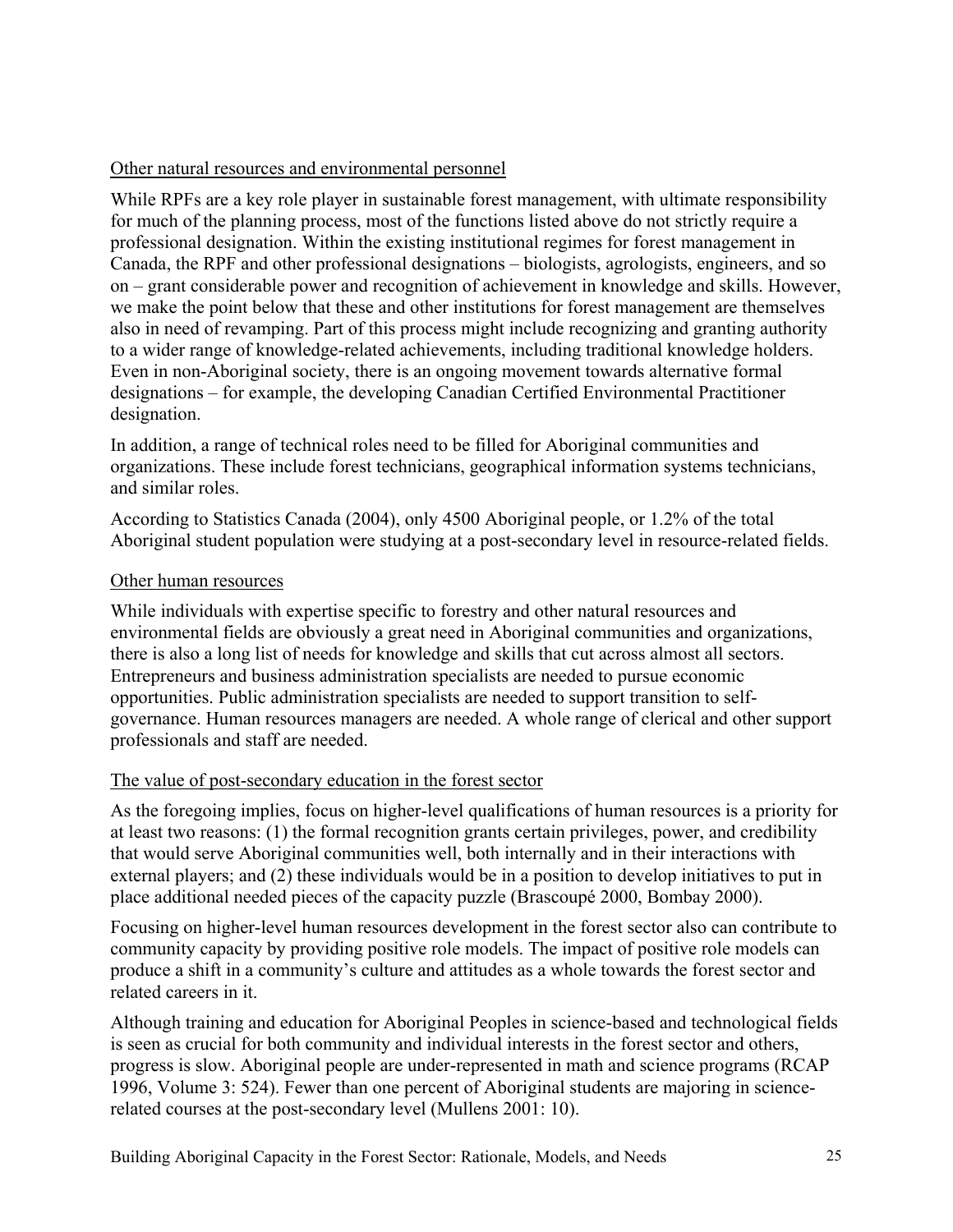## Other forest workers

In addition to post-secondary education, there are a number of other human resources needs. For example, training and recruitment efforts are needed for forest workers such as fallers, machine operators, silviculture workers, and truckers. However, the caution is noted again: Without efforts in a number of other areas, such as access to timber resources and institutional development, these kinds of efforts are likely to repeat the pitfalls of much experience to date, in that most expected jobs are either temporary or located outside the community. Even something as simple as transport to job sites and needed equipment can be a stumbling block.

## Leadership

Perhaps one of most challenging needs under the human resources heading is the need for leadership in the forest sector. Today's leaders need to acknowledge and act on the great importance of the forest for both the culture and the economic development of Aboriginal Peoples. They need to do this through a model that sustains the effort over time in an unbiased manner. Good leaders need to be identified and supported directly.

In addition, new leaders need to be cultivated in the younger generation.

## Cultivating Aboriginal human resources

In the short term, filling the human resources needs of Aboriginal communities and organizations will involve widespread contracting of non-Aboriginal individuals. However, due to the acute need for employment in the Aboriginal population and the unique challenges of straddling Aboriginal and non-Aboriginal cultures and institutions, over the long term it is imperative for most positions in Aboriginal communities and organizations to be held by Aboriginal people.

This points to a need for institutional development. Human resources development needs to be driven by the long-term opportunities and needs of communities and organizations as identified through strategic planning. This would provide the "destination" for the individuals that receive training and education.

# *Institutional resources*

It is worth repeating that by "institutions" we do not refer to organizations, but rather to the "rules of the game" within which organizations operate, as reflected in such features of society as legislation, regulations, policies, agreements, protocols, and accepted practice. A First Nation's forestry office or a Métis-owned forest company is not a self-sufficient unit. These bodies operate within a socio-economic and institutional context, and that context determines the opportunities and constraints upon their activities.

In contrast with almost all other groups in Canada, First Nations deal on a day-to-day basis with two distinct regimes for natural resources management: (1) the **federal** legislation, instruments, and policies for Indian reserve lands management under the *Indian Act* and, since 1999, the *First Nations Land Management Act*; and (2) the **provincial** legislation, instruments, and policies for Crown land management in the traditional territories of First Nations as sanctioned by the Constitution of Canada.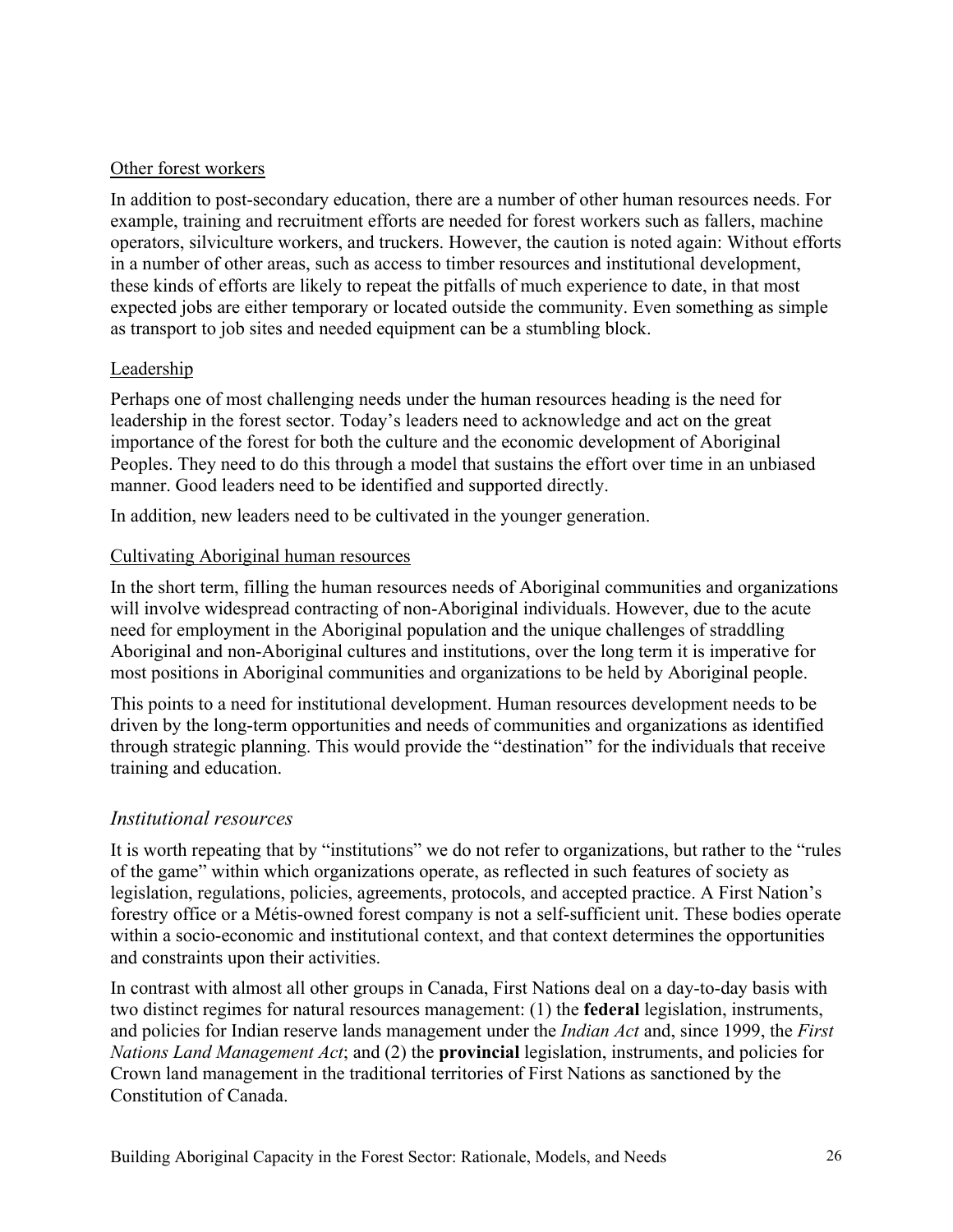On provincial Crown lands, where the provinces hold primary jurisdiction in regulating and allocating access to forest resources, key institutional challenges for *all* Aboriginal groups are (1) to secure access to timber and other forest resources in landscapes that for the most part are already completely allocated to non-Aboriginal parties (NAFA 2003, 2005); (2) to develop forms of tenure and associated instruments that accommodate and are appropriate to the unique rights, cultures, and perspectives of Aboriginal Peoples relative to forests (Ross and Smith 2002, NAFA 2005); and (3) to establish a clear and leading role in decision-making and governance of land use such as planning processes, consultative protocols, and so on. In all of these areas, a key institutional resource to be drawn upon is the recognition and affirmation of Aboriginal and treaty rights in Section 35 of the *Constitution Act, 1982*, as well as the direction on this Section specific to lands and resources management that the courts have given from time to time in the intervening years.

On Indian reserves, the institutional challenges are very different: The primary jurisdiction lies with the federal government, and by comparison with provincial lands the institutional regime is severely underdeveloped (Auditor General of Canada 1992, Notzke 1994, Auditor General of Canada 2003, Moffat 2004, Westman 2005). The Indian Timber Regulations do not, and according to the enabling *Indian Act* cannot, provide assurance of logging consistent with even outdated concepts of sustained yield, much less current ideas of sustainable and ecosystem-based management. The gap between on- and off-reserve regimes for forest management is a continuing challenge for community members, their governments, and their businesses to navigate.

First Nations are demanding and DIAND is beginning to develop mechanisms for granting greater self-governance of reserve lands. However, this institutional trend suggests an increased demand for other types of resources in order to discharge new authorities. The *First Nations Land Management Act* (FNLMA; 1999) now provides an opportunity for First Nations to opt out of the *Indian Act* lands provisions on condition of putting in place an acceptable Lands Code to replace it. However, few First Nations have taken this option to date, and due to the lack of capacity for implementation few additional First Nations are likely to follow (Moffat 2004). In addition, Lands Codes under the FNLMA do not necessarily include forestry-related provisions.

In any case, the shift to self-governance of forest lands will require the development of systems for conducting forest inventories, calculating allowable cuts, developing forest management plans, allocating and enforcing harvests, revenue generation and distribution, reforestation and silviculture regulations, and more (Brubacher and others 2002). In addition, a whole range of historical and institutional conditions have conspired to produce an underdeveloped business culture in Aboriginal communities. For example, until the recent passing of the *First Nations Fiscal and Statistical Management Act* (2006), on-reserve real property regimes lacked adequate provisions for taxation, Band access to capital markets, and financial standards. Furthermore, the large gaps in human resources (see above) in communities have resulted in the common practice of Indian Bands and other Aboriginal governments to approach the problem of community economic development by playing a lead role in establishing and operating forest businesses and other enterprises. The result has frequently been a problematic relationship between business and politics (Wilson and Graham 2005). New institutional measures are needed to establish appropriate, effective, and legitimate structure in these cases.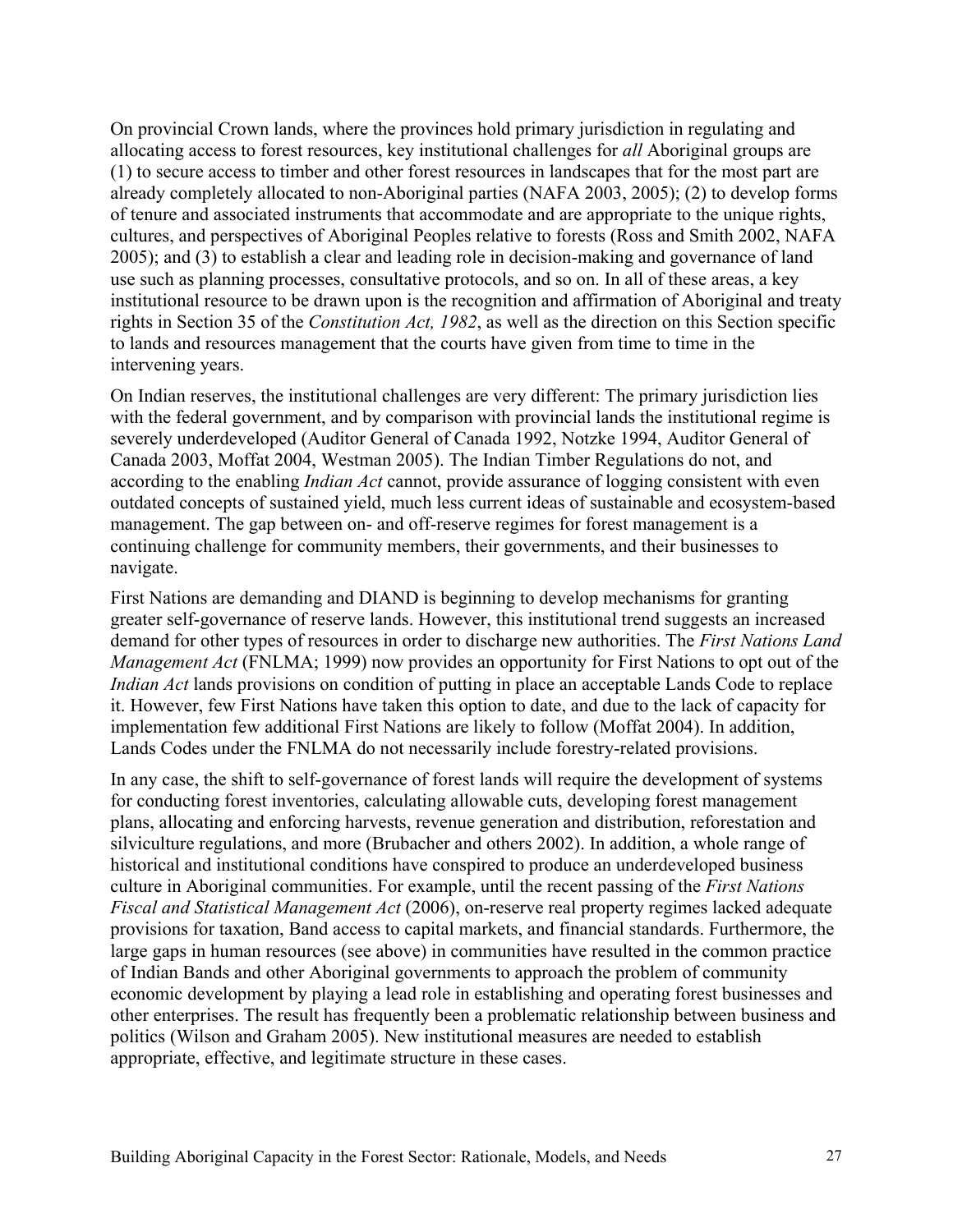A few additional recent examples of progress in the area of institutional arrangements should be noted here. The first addresses Band and Indian reserve governance, and the others are arrangements with provincial governments.

- In February 2007, the Government of Canada and the Anishinabek Nation signed a Governance Agreement in Principle that, once it becomes a Final Agreement, would eliminate the application of sections of the *Indian Act* dealing leadership selection, citizenship, culture and language, and management and operations of government. The new law-making authorities would enable the First Nation to better attract investments, create partnerships and manage economic opportunities (DIAND 2007).
- In April 2004, the Province of Manitoba and eight First Nations on the east side of Lake Winnipeg signed a Memorandum of Understanding (MOU) to pursue jointly the objectives of the East Side Broad Area Use Planning Initiative, now re-named Wabanong Nakaygum Okimawin (WNO: "East Side of the Lake Governance"). Since then, the majority of the sixteen First Nations on the east side have signed. The MOU establishes a government-togovernment relationship, common objectives, and institutional arrangements such as the East Side First Nations Council (Government of Manitoba 2004). In March 2007, a five-year, \$2.5 million transfer agreement was signed by the Manitoba government and the WNO Council of Chiefs was signed, launching one of the most comprehensive traditional area land-use plans in the province's history.
- The New Relationship agreement of April 2005 commits the Province of BC, the Union of BC Indian Chiefs, the BC Assembly of First Nations, and the First Nations Summit to develop new approaches for consultation and accommodation and to deal with Aboriginal concerns based on openness, transparency and collaboration. "We agree to a new government-togovernment relationship based on respect, recognition and accommodation of aboriginal title and rights. Our shared vision includes respect for our respective laws and responsibilities. Through this new relationship, we commit to reconciliation of Aboriginal and Crown titles and jurisdictions" (New Relationship Agreement) The implementation of this agreement will involve the development of processes and institutions to achieve a number of goals including: practical and workable arrangements for land and resource decision-making and sustainable development, recognition of the need to preserve each First Nations' decision-making authority, financial capacity for First Nations and resourcing for the Province to develop new frameworks for shared land and resource decision-making and to engage in negotiations; mutually acceptable arrangements for sharing benefits, including resource revenue sharing, and dispute resolution processes which are mutually determined for resolving conflicts rather than adversarial approaches to resolving conflicts (Government of BC 2006).

Many other examples of promising approaches exist. The challenge for all of them is to ensure that long-term capacity exists in the Aboriginal communities and organizations to implement agreements and responsibilities.

Additional examination of the complex and fundamental questions of institutional capacity is found in another discussion paper currently under development by Team 3.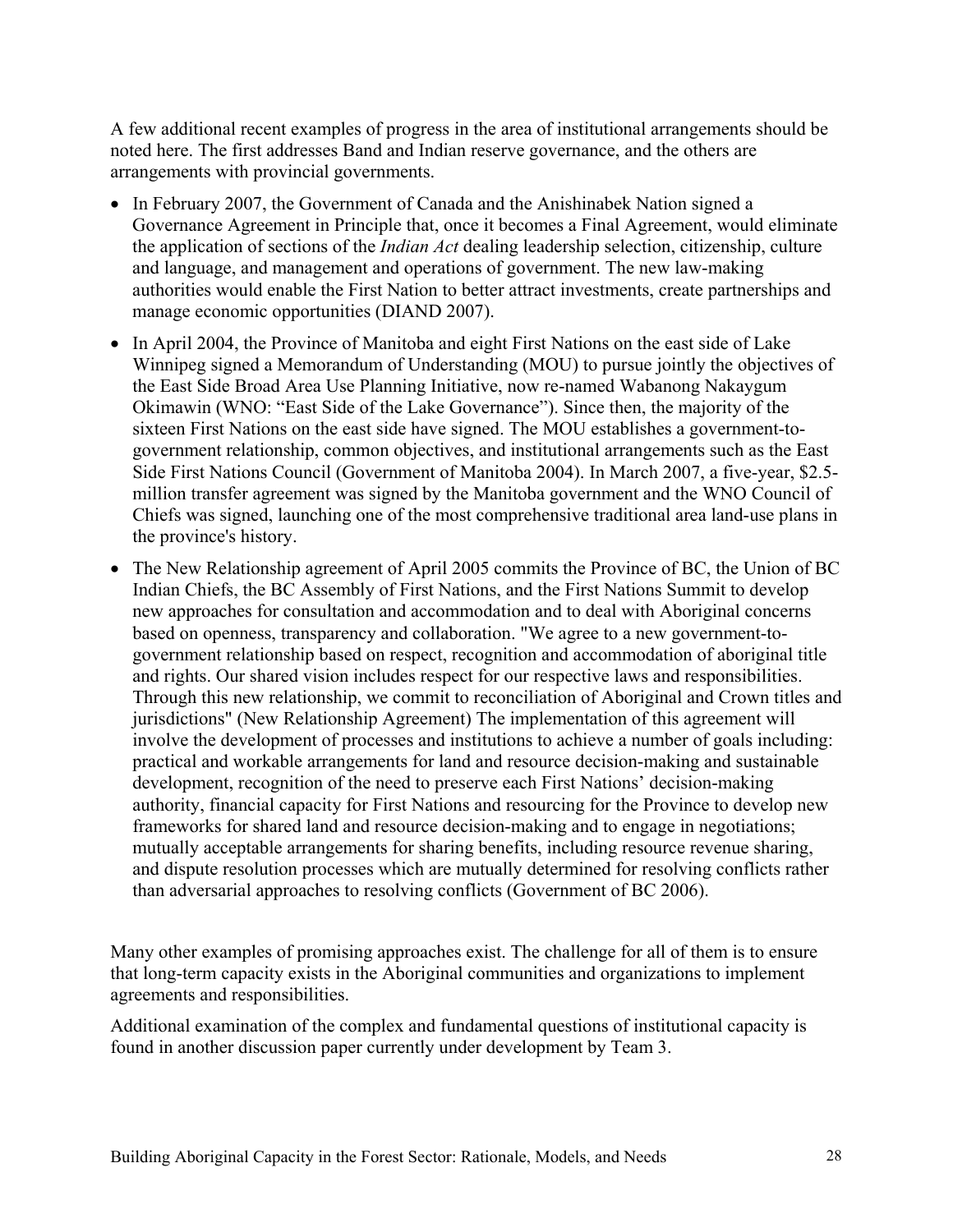# *Knowledge and extension resources*

Aboriginal Peoples need access to both traditional and techno-scientific knowledge and information, in order to develop appropriate positions, management techniques, and arrangements regarding forest management. Even where a community's traditional knowledge may be strong, the capacity is often lacking to make this knowledge available to forest management discussions while simultaneously protecting it – that is, maintaining both the community's intellectual property rights and the fundamental nature as distinct type of knowledge, with its own systems for generating and validating new knowledge and ensuring that knowledge is passed and applied to the relationship to and use of the Land. Some capacity needs in the area of knowledge and extension include the following. Note that these needs overlap strongly with other categories of resources, such as human resources, physical resources, and institutional resources.

- research project personnel and funding
- land and resources inventory and mapping databases and management systems
- on-demand extension and research support organizations
- data-sharing partnerships and protocols with non-Aboriginal research organizations, governments, and forest companies (universities, extension services, etc.)

As with many of the capacity needs discussed in this paper, knowledge and extension resources may be best developed not at the community level but at some level of amalgamation, such as the Tribal Council or regional level. For example, the Nicola Tribal Association (NTA) in British Columbia has had success in representing its communities to negotiate an Innovative Forest Practices Agreement with industry and the Province, including significant commitments to invest in the NTA's abilities to develop and manage an extensive traditional knowledge research and data management system. The system allows the NTA to efficiently review the state of both scientific and their own traditional knowledge of the traditional territory in order to prepare their input to forest management planning and other decisions (Sandy 2006).

At the national level, NAFA and partners are currently developing a proposal to establish a First Nations Forest and Natural Resources Institute, focusing on research and extension functions (Bombay and Stevenson 2007). To date, the research agenda in Canada has been set by non-Aboriginal parties, and application of the findings is sporadic at best. It its current draft form, the proposal is to perform the following functions in the forest sector:

- undertake research of implications of current policies and institutional regimes; models for addressing needs, rights, and interests; and models for reformed forest development and management policies and institutional frameworks to accommodate Aboriginal rights and interests
- reform policy in the interests of all Canadians by translating research findings into policy recommendations and delivering knowledge extension services to First Nations and Crown government policy makers

The proposal for this Institute also acknowledges the need to provide support for capacity building in non-Aboriginal parties, especially provincial and federal governments. As discussed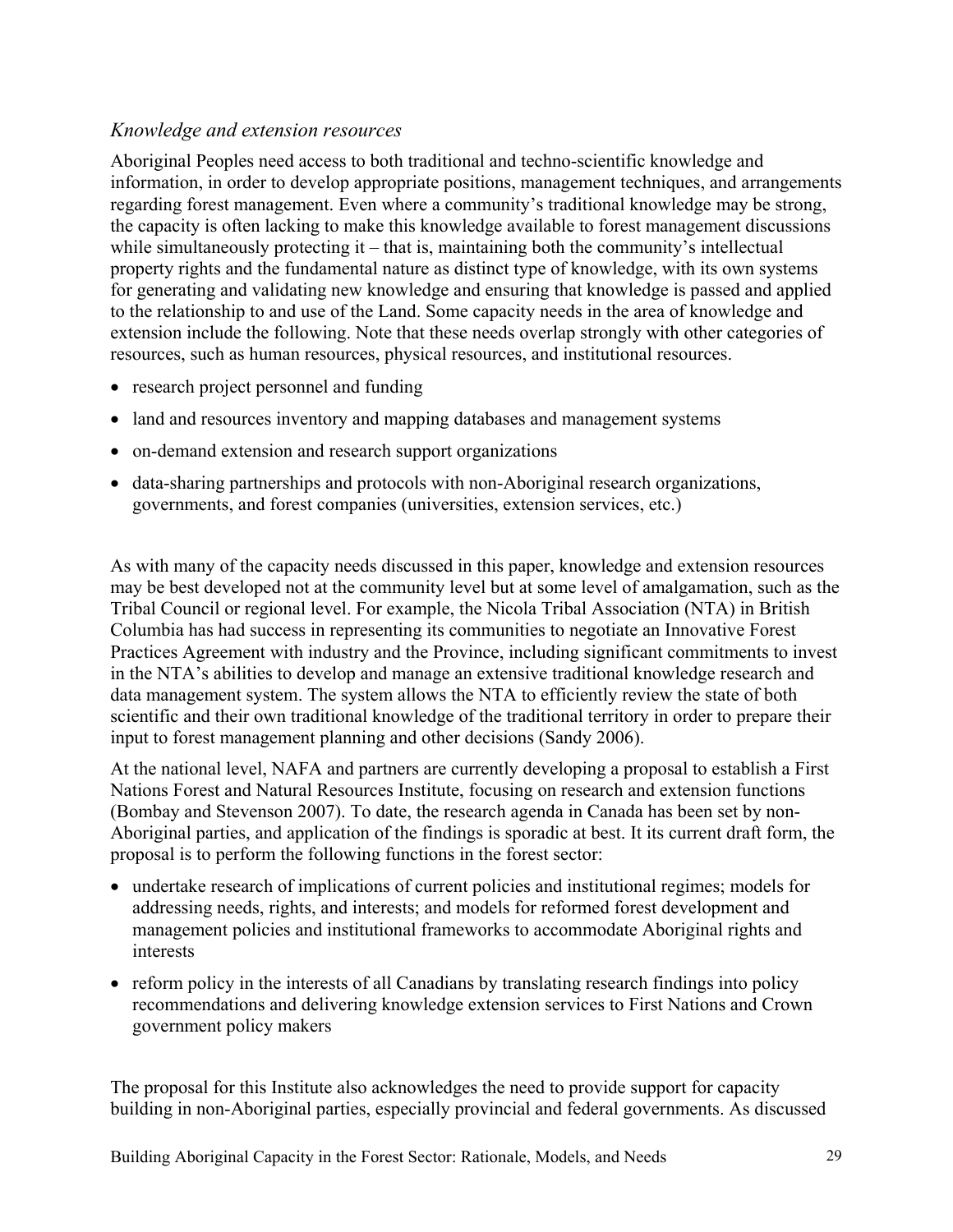in a previous section, capacity building for Aboriginal rights and participation in the forest sector needs to be viewed as a two-way process of learning and development for mutual benefit.

A final issue needs to be noted under the heading of knowledge and extension resources, and that is to beware of top-down interpretations of knowledge and extension. As Stanley and Campbell (2006) note with regard to capacity building in Northern Saskatchewan, "Knowledge cannot be introduced; it has to be created by Northerners." A bottom-up, social learning paradigm that is responsive to the specific context and needs of communities needs to replace the conventional "technology transfer" paradigm that historically has resulted in failed community development and misguided higher-level policies (Röling and Wagemakers 1998, Schacter 2000).

This approach is also in keeping with the call of NFS Action Item 3.3 to incorporate traditional knowledge into forest management planning by complying with the terms of the Convention on Biological Diversity (CBD), which calls for "*in-situ*" protection and maintenance of traditional knowledge – meaning that, in addition to database compilations and bureaucratic data management, the actual lifestyles on the land that are the ongoing source of traditional knowledge need to be maintained (McGregor 2004, Harry and Kanehe 2005).

# *Social resources*

In the context of Aboriginal Peoples' rights and participation in the forest sector, key issues under the heading of social resources include socio-political unity of purpose, effective leadership, and community identity. While social resources, usually called social capital, are a major focus of much literature on community capacity building, the term tends to take a back seat to other categories in discussions of Aboriginal capacity building in the forest sector. In large part this can be attributed to the strong overlap with the themes of institutional capacity and cultural development, both of which are singled out as separate categories much less frequently in the general literature. In Team 3's case, we have deemed it necessary to separate out these important issues in order to ensure that they are properly highlighted.

An additional reason that the category of social capital receives less discussion by Team 3 is that directly addressing the informal relationships that this concept refers to is quite problematic. Schuller observed that, "where trust becomes the focus of attention, this may cause it to wither as much as to flourish; some relationships, norms, and networks are strongest when they are not exposed to constant examination." (Schuller 2001: 22)

# *Physical resources*

One obvious additional area of capacity need is physical resources, including technology. Public infrastructure such as roads, hospitals, and schools are shared with many other sectors. Private infrastructure for forest-related business may be assumed to be the responsibility of the business. However, there is a basic level of provisions – office spaces, equipment, and technology – that will be necessary to enable Aboriginal governments to perform certain functions on behalf of all of their constituents, including catalyzing new business and economic development.

In its Forestry Toolbox, the Assembly of First Nations of Québec and Labrador Sustainable Development Institute lists the following physical resources required for a basic set-up of a Band forestry office, based on the experience of the Innu Nation (AFNQL-SDI 2005).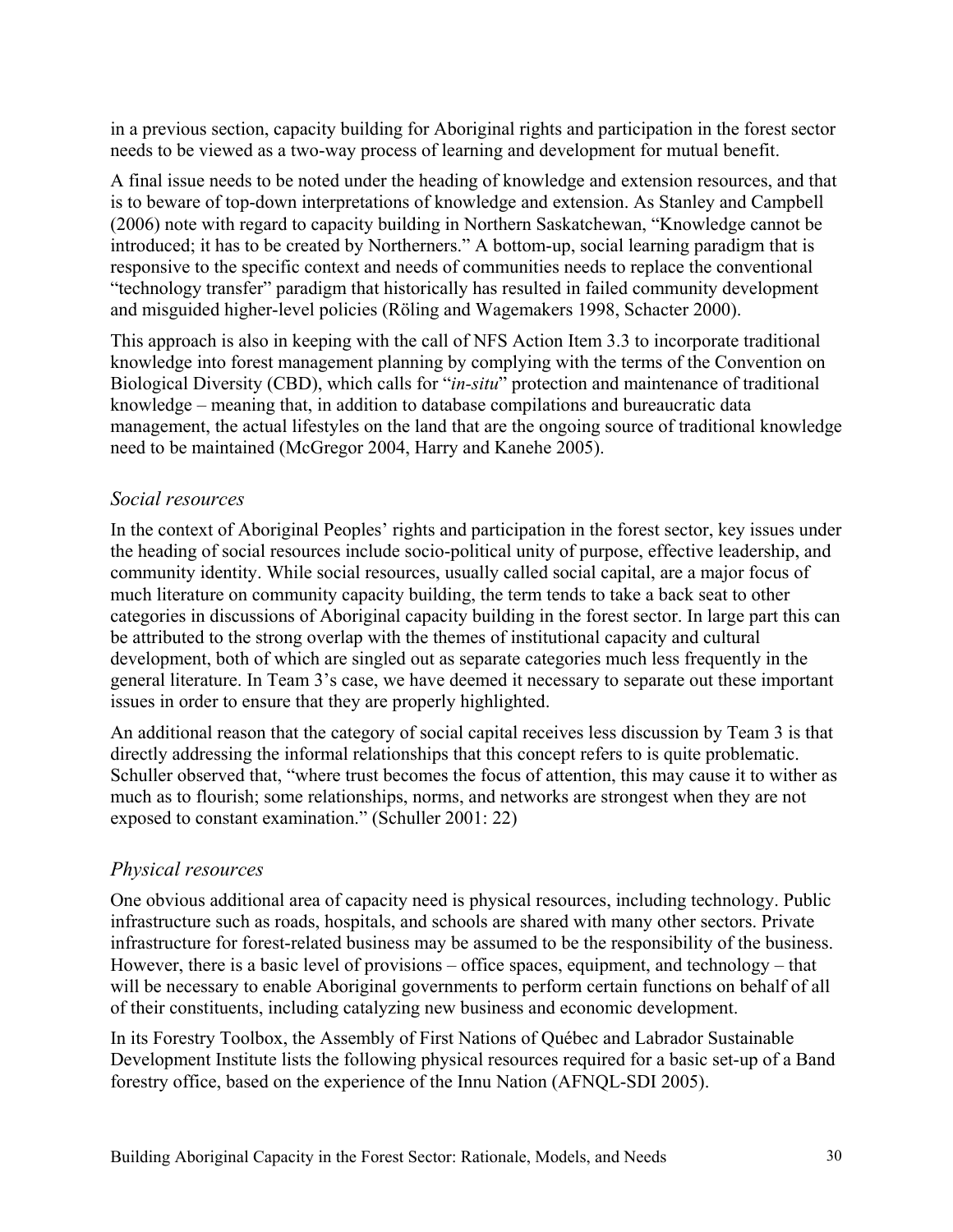- Premises rental, insurance, maintenance, and utilities
- Computer equipment, including hardware and software
- Resource inventory data, maps, aerial photos
- Field gear measurement tools, radios, axes, shovels, clothing, safety gear, etc.
- Other equipment, including photo interpretation tools
- Field vehicles 4x4 pickups, snowmobiles, boats, off-roads, etc.

In recent years, a new concern regarding the infrastructure of remote Aboriginal communities has been access to the internet, and the increased capacity for communications and information sharing that it can deliver. Some communities are still completely without internet access, while many others have access only via slow-speed, dial-up connections. Industry Canada's broadband access programs, such as the Broadband for Rural and Northern Development Pilot Program, have been attempting to address this gap.

# *Cultural resources*

As discussed in some detail in a preceding section of this paper, Aboriginal cultural identity is inexorably tied to the land, including forests. Almost any well-designed actions to advance the rights and participation of Aboriginal Peoples in the forest sector have the potential also to support development of cultural resources. However, this is dependent on achieving the right cultural "fit" – that is, initiatives that deliberately build on the specific values and preferences of the targeted populations (Post-*Delgamuukw* Capacity Panel 1999). For example, "A study was carried out by the Nicola Valley Institute of Technology in B.C. which showed much higher success rates among students at Nicola Valley Institute than other institutions offering similar programs. The students' success was attributed to the provision of cultural support." (Hopwood and others 1993: 72) Furthermore, culture is the source of legitimacy for institutional arrangements (i.e. forest management regimes and governance structures), and it can also be the undoing of well-intentioned initiatives in that area (Cornell and Kalt 1991).

Thus, while attempts to directly build cultural resources are not likely to be central to a capacity building initiative specifically in the forest sector, there is opportunity at almost every turn to ensure that existing cultural resources are built upon, rather than simply ignored. Greater use of Aboriginal languages, Aboriginal instructors, and Aboriginal learning styles would increase the success rate of training and education in many cases (Knight and others 2003, Post-*Delgamuukw* Capacity Panel 1999). In addition, development of knowledge and extension resources as described above needs to consider traditional knowledge not only as factual knowledge about ecological systems and Aboriginal Peoples' uses of them, but also as a distinct way of generating new knowledge, validating and storing it.

Under the heading of cultural resources we may also consider the prevalent attitudes in a community towards the forest sector. During a recent poll of the top 40 career preferences of Aboriginal youth attending a career fair, forestry ranked  $32<sup>nd</sup>$ . The top five choices were business owner, artist/craftsperson, teacher, doctor, and police officer/correctional officer (Consulbec 2002). Therefore, awareness of opportunities and values relative to forest resources needs to be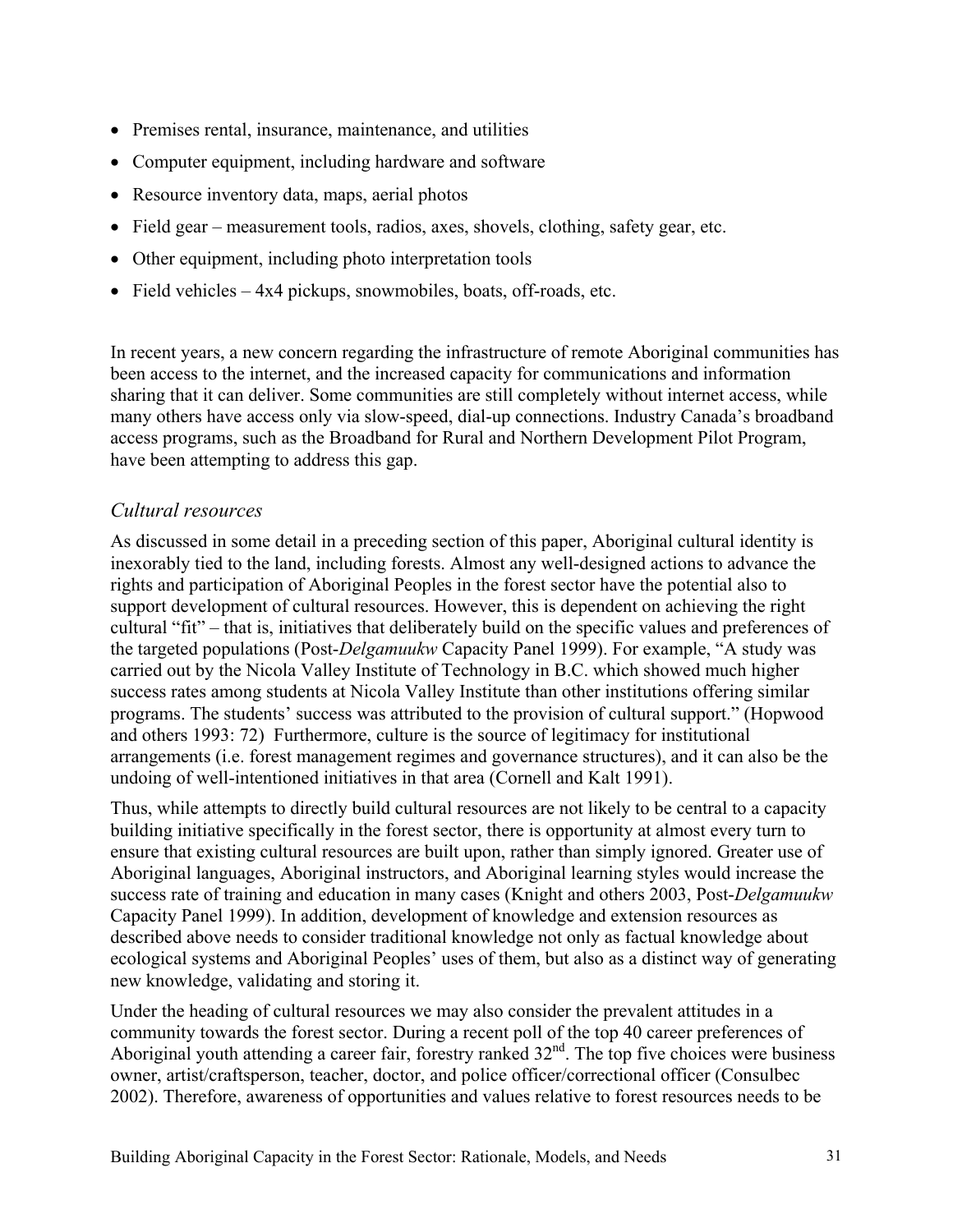built. Role models are also needed. These developments are desperately needed if Canada's forest community is to realize the mutual benefits of increased Aboriginal participation in the sector.

## *Natural resources*

Today Aboriginal peoples find themselves unable to draw sufficiently upon one of the fundamental resources that contribute to a forest-based economy – the forest itself. Access to forest resources is a major concern for Aboriginal peoples as a foundation of economic development and self-sufficient capacity. It is also among the most contentious issues, involving questions of redistributive policies for Crown lands, congruence between institutions and culture, and bridging the jurisdictional gap between federal and provincial regimes for forest management.

Across most of Canada's forested area, the present land base of Aboriginal communities is inadequate to support a thriving forest sector. First Nations lands south of the sixtieth parallel (mainly Indian reserves) make up less than one percent of the Canadian land mass. Much of this land is of marginal value for modern industry. The Métis landbase is almost non-existent, being limited only to the 520,000 hectares that comprise the Métis Settlements of Alberta. In contrast, the comparable figure for the United States (excluding Alaska) — where Aboriginal people are a much smaller percentage of the total population — is three percent of the total land mass (RCAP 1996, Vol. 2: 422-423). In fact, as Robert White-Harvey points out, "all of the reserves in every province of Canada combined would not cover one half of the reservation held by Arizona's Navajo Nation." (White-Harvey 1994: 588) For reasons of both feasible economic development and the settlement of claims to Aboriginal and treaty rights and title, Aboriginal communities are demanding greater access to off-reserve Crown lands in their traditional territories.

The other major need for capacity building in forest resources is to address the historical contamination and degradation of those resources to which Aboriginal peoples already have access. It is well known that gaps in the institutional framework for management of First Nations Lands have resulted in a continual erosion of the quality and quantity of timber, forest habitats, water, wildlife, and many other products and services. While many of these problems are also seen on private and Crown lands in Canada, there is no doubt that the problems are especially severe on Indian reserves. In 1989 "Indian forest lands" totalled 3.7 million hectares, with 43 percent of that considered productive or potentially productive. Of that total, 300,000 hectares, or about 8 percent, required restoration. More up-to-date data has not been obtained. "In addition to the devastating impact of settlement and development on traditional land-use areas, the actual reserve or community land base of Aboriginal people has shrunk by almost two-thirds since Confederation, and on-reserve resources have largely vanished. The history of these losses includes the abject failure of the Indian affairs department's stewardship of reserves and other Aboriginal assets." (RCAP 1996, Vol. 2: 425)

Aboriginal Peoples need to be leaders in the rehabilitation of forest lands, and this requires the capacity to do so – in terms of institutionally entrenched roles and responsibilities, in terms of human resources, and in terms of knowledge and extension resources. This is an imperative of both their cultures and their rights.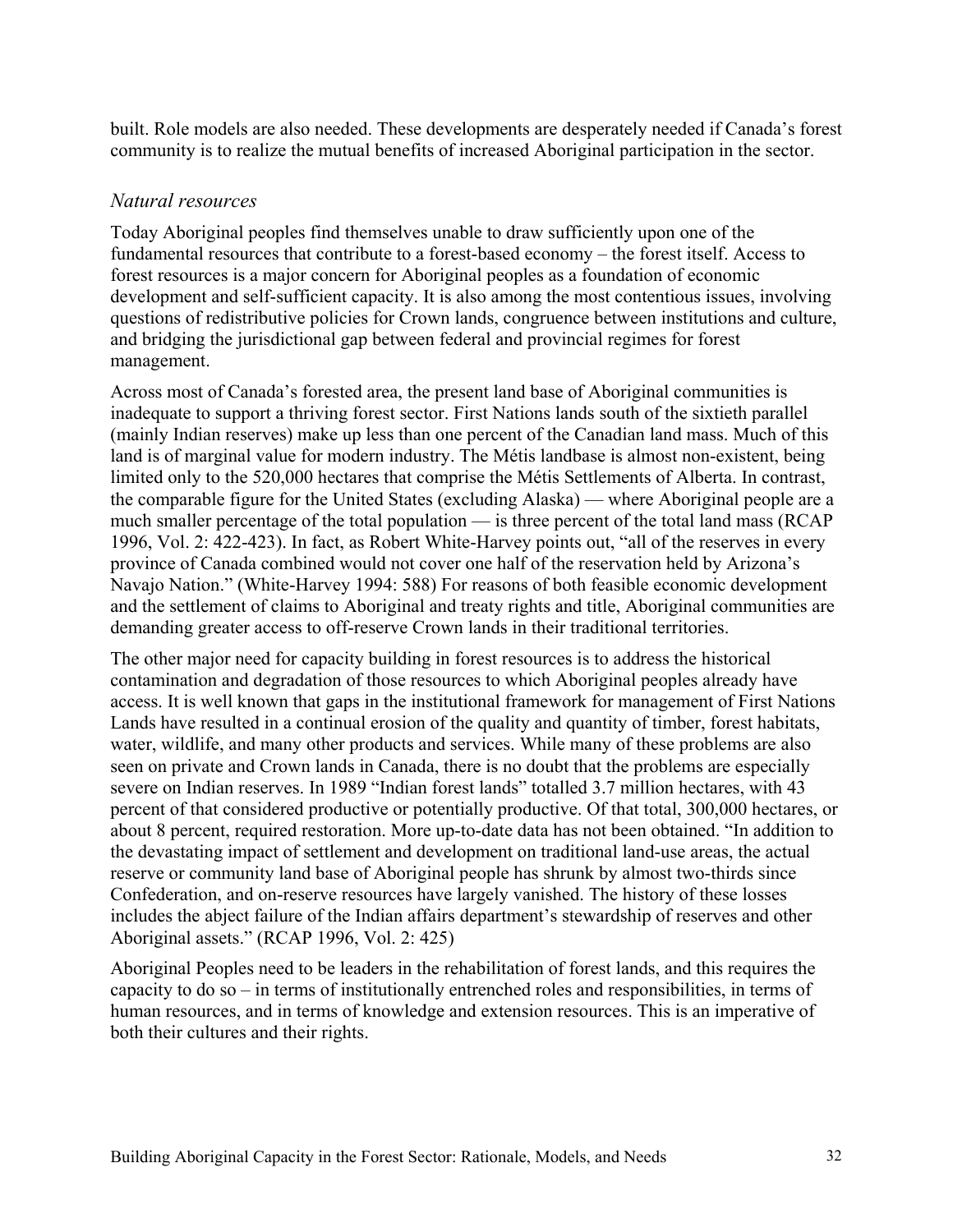#### **Box 3. Aboriginal forest tenures and cultural fit**

"A large number of Aboriginal communities in Canada are located within forested areas. Even though Indian reserves represent a miniscule proportion of public forests, the areas traditionally used by Aboriginal Peoples and on which they lived are vast. Historic or numbered treaties between the Crown and Aboriginal Peoples were entered into across large parts of the country, while British Columbia, parts of the territories, Québec and Labrador have only in more recent history undertaken land claims or treaty negotiations. The exact nature of the Aboriginal and treaty rights retained by Aboriginal Peoples on both treaty and non-treaty lands remain a subject of controversy between government and First Nations.

In 1982, these rights became constitutionally protected under the *Constitution Act, 1982*. In the past twenty years, the Supreme Court of Canada and lower courts have been increasingly requested to define the nature and scope of Aboriginal and treaty rights, and governments' obligations to the Aboriginal Peoples. These court decisions as well as the outcome of ongoing treaty negotiations will have significant repercussions on resource developments, notably in the forestry sector. . . . [U]nresolved rights issues will continue to surface in forest allocation and management decisionmaking and are calling for resolution. The key challenge in the resolution of these rights issues is for forest owners, managers and forest tenure holders to respect Aboriginal forest values and land uses enough to grapple with modifying industrial forestry practices and forest management planning in order to allow the co-existence of multiple values and uses." (Ross and Smith 2002: 3-4)

## *Financial resources*

Almost any action to address the capacity needs discussed in this paper would require significant funding to plan and implement. However, effective capacity building takes time. This means that programming needs to be stable and predictable over extended periods. In many cases, stability of funding may be as important as the amount of the funding.

While Aboriginal Peoples, by culture and by their unique status in Canadian society, have the primary responsibility to take action in building their own capacity, they require support from non-Aboriginal parties to do this. Most importantly, a range of existing institutional barriers to Aboriginal communities and organizations raising their own financial resources need to be overcome. Many of these challenges are discussed under the institutional resources heading, above. In addition, over the short- and mid-terms project and capital funding will be required to pursue the negotiations and collaborations required to achieve the longer-term, more fundamental needs. As the Vision Statement of the Aboriginal Capacity Working Group makes clear, there is mutual benefit in pursuing such partnerships.

Features of more effective funding arrangements include:

- The opportunity for multi-year funding agreements.
- Better coordination of existing federal and provincial programs. Industry participation is appropriate in the development, support, and delivery of some programs.
- Flexibility that allows communities to determine priorities that suit their specific situations, with a range of alternative support arrangements available.
- Accounting for the high "transaction costs" communication and negotiation on a day-to-day basis – that generally attend Aboriginal forestry initiatives.

Building Aboriginal Capacity in the Forest Sector: Rationale, Models, and Needs 33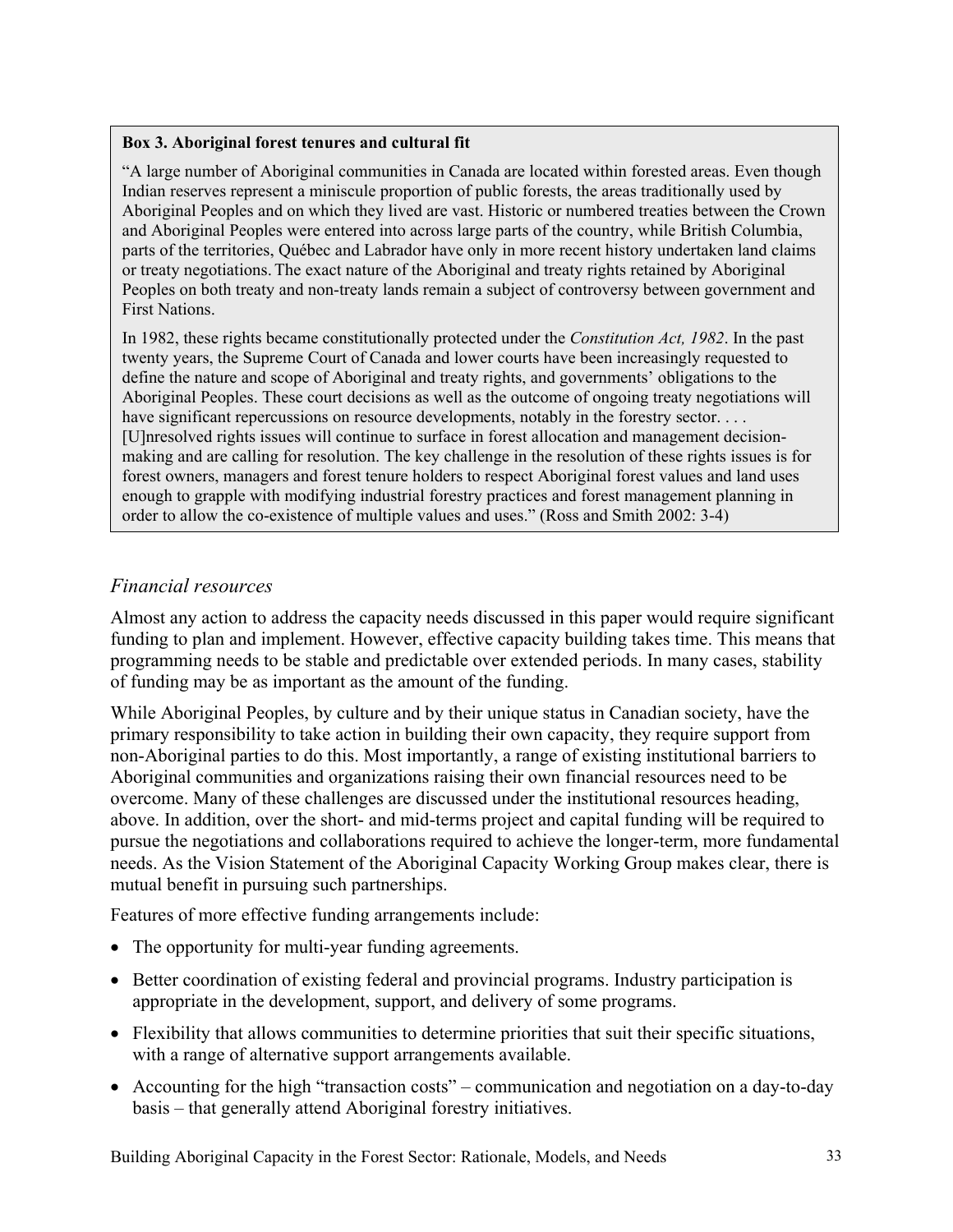Consistent, unbiased political will from Aboriginal political leadership as well as from their counterparts in the federal and provincial governments is a key pre-condition for the establishment of effective funding arrangements.

In recent years, economic development funding has become one of the major focuses of the federal government, as a means over time of moving away from perpetual funding commitments and towards providing a way for Aboriginal communities to generate wealth autonomously. In addition, more fundamental questions such as the ability to access venture capital and to practice autonomous fiscal management have begun to be addressed by initiatives such as the *First Nations Fiscal and Statistical Management Act* of 2006 and the Anishnabek Nation-Canada Governance Agreement in Principle of 2007. To be sure, a thriving business culture with fair access to markets is a key element of future capacity in the forest sector. However, at present much more work is required on the institutional side to make this happen.

In some jurisdictions, most notably British Columbia and New Brunswick, agreements to share revenue from Crown-land logging have been negotiated. These are substantial financial resources; however, the revenues generally are directed to general Band operations and are not earmarked specifically to build capacity in the forest sector. Leadership at the community level is required to address this issue. Similarly, according to the letter of existing law for on-reserve logging, the Minister of Indian and Northern Development is authorized to collect royalties for such logging and to deposit them in a Capital Trust Account, which a Band can draw from by resolution. However, this mechanism has broken down across most of the country, and in any case these revenues are not earmarked to build capacity specifically in the forest sector.

The question of roles and responsibilities for financial contributions to Aboriginal capacity building in the forest sector is treated in more depth in an additional discussion paper currently under development by Team 3.

One area where Aboriginal communities are increasingly demanding financial support from other governments and timber companies is in consultative processes regarding proposals for new development on Crown lands in their traditional territories (NRTEE 2005, Wilson and Graham 2005). Aboriginal communities are beginning to request consultation fees from government and industry before traditional use information is shared and business activities can be conducted. In the booming oil and gas sector, these requests appear to be quite readily treated as a cost of doing business. It is telling that in Alberta, where forests are subject to enormous oil and gas development pressures intermixed with timber operations, the government has recently become the first province to establish a fund expressly for the purpose of funding consultation processes in the natural resources sector.

#### A short integrated illustration

As a way of wrapping up the extensive discussion of this section, we offer the following description of First Nations involvement in land use planning in the Yukon, which demonstrates the linkages among recognizing existing capacity in Aboriginal communities, mobilizing that capacity, and the importance of institutions and social capital in this process. With this example we wish to emphasize that although an analysis of the various components that go into capacity building can often make the way forward appear complex, the reality is that the issues often coalesce on the ground into a few basic challenges mainly require the commitment of the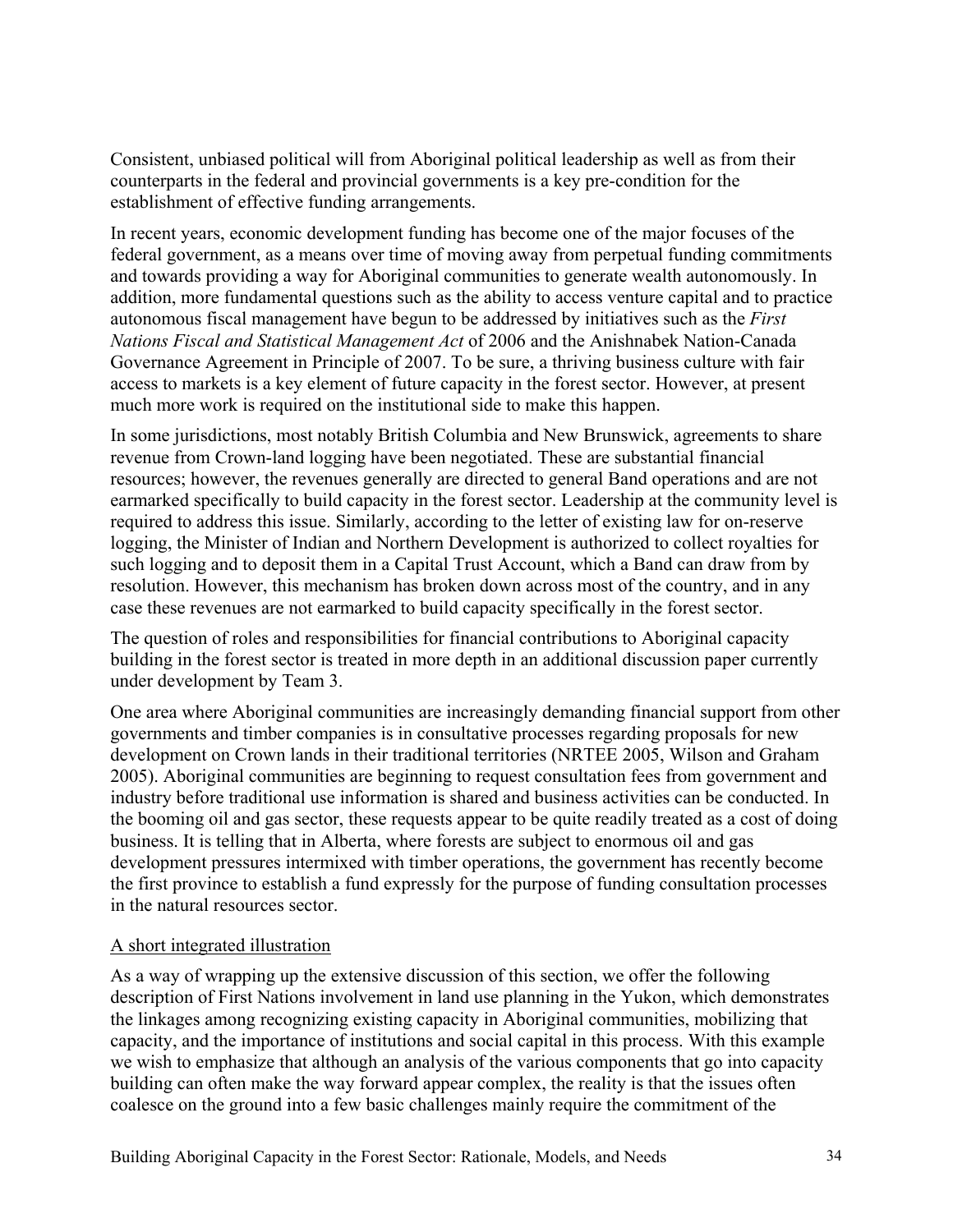community and the respective governmental leaders to begin to make progress. We make explicit reference to the model of capacity building presented by this paper by means of bold-font notes.

"The experiences of the Alsek Renewable Resource Council and the Champagne and Aishihik Planning Team illustrates that if community-based forest management planning is to succeed in the Yukon a number of conditions are required. Government must acknowledge that RRCs have a legally mandated role in forest management decision-making by developing specific policy for implementing RRC recommendations **[institutional resources]**. Government must acknowledge that community-based groups have the capability to make informed decisions that will benefit both the community and the forests **[mobilize existing capacity]**. In order to accomplish this foresters must work cooperatively with community members to ensure that the best possible forest data is made available to the participants in community-based forest management planning processes **[knowledge and extension resources]**. New government policy must be formulated to accommodate the recommendations of the community-based organizations **[institutional resources]**. The investigators believe that for community members to remain actively involved in community-based management they must observe that their recommendations are implemented by Government. The investigators are of the opinion that in order to accomplish these criteria Government policy must strive to strengthen and maintain a trusting relationship between community and government partners **[social resources]**." (Wortley and others 2001: Abstract; bold-face labels added)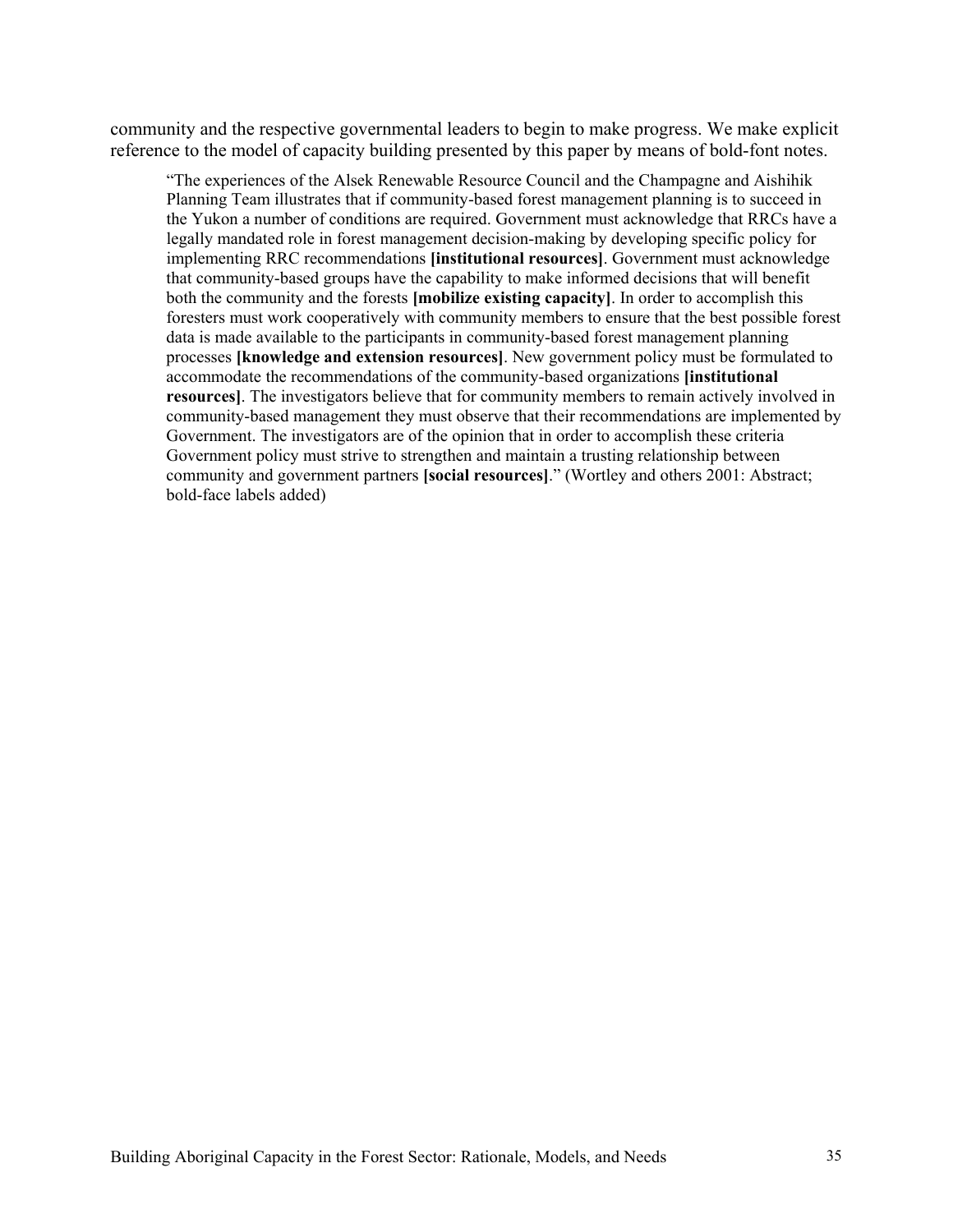# **Principles for effective Aboriginal capacity building**

In the previous section we have described a wide range of elements that can be considered to contribute to capacity for Aboriginal Peoples' rights and participation in the forest sector. The number of different areas where a capacity building initiative could potentially invest is very great, ranging from training and education, to support for negotiation of new institutional arrangements, to rehabilitation of degraded forest lands. Given scarce financial resources and the need to thoroughly justify any proposal for increased funding to Aboriginal forestry initiatives, what is the most strategic approach to addressing the capacity challenge?

Today, after over 20 years of significant but variable ongoing investment in Aboriginal capacity for the forest sector, the gap remains. Capacity building continues to be a major component of strategic discussions for advancing Aboriginal rights and participation in the forest sector. Although increases in some aspects of capacity can be detected (e.g. more Aboriginal people entering post-secondary schools in general, and increasing First Nations access to timber quotas), in other areas there may actually have been a loss in capacity (e.g. the precarious status of many First Nations languages and the increasing separation between young people and cultural ties to the land). Poverty is still widespread in Aboriginal communities.

Capacity building efforts to date have been subject to inconsistent implementation: Some have succeeded, while others have not, particularly at the community level. The following principles summarize what the Aboriginal Capacity Working Group of the National Forest Strategy Team 3 has learned about capacity building for Aboriginal peoples' rights and participation in the forest sector. Team 3 will use these principles as a basis for developing recommendations towards a national capacity building strategy for Aboriginal Peoples in the forest sector.

- 1. Because Aboriginal and treaty rights are held collectively, the vision of the Aboriginal Capacity Working Group concerns community capacity. At the same time, one of the key ways of building community capacity is by building individual capacity. One challenge is how to ensure that individual capacity also contributes to community capacity. We need a "pull" rather than a "push" approach to the individual level, in which individual capacity gets built because the demand and the opportunity to apply that capacity in a collective context exists. Therefore, the Aboriginal Capacity Working Group is concerned with building a collective ability for First Nations, Métis, and other Aboriginal Peoples to establish new opportunities and new institutional arrangements.
- 2. Aboriginal communities and their governments hold the primary responsibility for building their own capacity, but they must be financed and resourced to take this role. More importantly, institutional barriers to the exercise of their primary responsibility must be removed. A greater emphasis must be put on bottom-up approaches, driven for and by Aboriginal communities, rather than top-down. Because we work at the national level, the Aboriginal Capacity Working Group must remind ourselves continually of this.
- 3. Distinctions between different Aboriginal groups need to be understood, respected, and accounted for in programming. Different Aboriginal Peoples, and different communities within those Peoples, present distinctly different opportunities and challenges for capacity building. Discussion to date within the Aboriginal Capacity Working Group has often been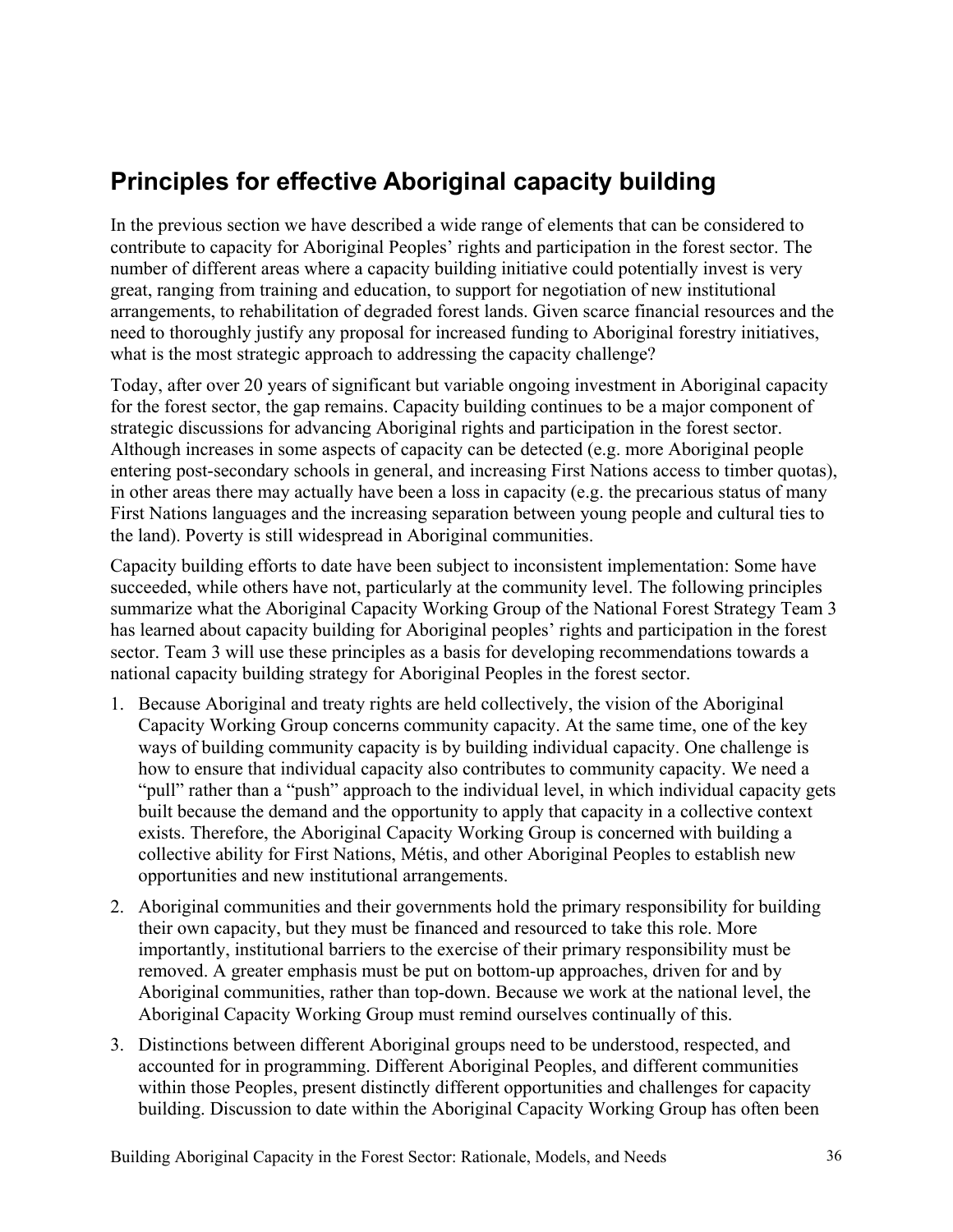First Nations-specific. The aspirations of the Métis and non-status Indians also need to be represented and accommodated, as well as the special concerns of First Nations members living off-reserve.

- 4. Although the Aboriginal Capacity Working Group's primary concern is Aboriginal capacity, the process of capacity building needs to be a society-wide process to succeed. In the Canadian forest sector, capacity building must be a process of mutual learning and relationship-building. All parties have something to contribute, and all parties need to increase their capacity in some areas.
- 5. Aboriginal capacity is a key component of society's shared interests in sustainability. Without increased Aboriginal participation in the forest sector, our society will be less capable of meeting its ecological, social, and economic goals.
- 6. Cultural fit is key in any capacity-building initiative. Culture is a capacity resource to be built on, but it varies from community to community.
- 7. New capacity is built on the foundations of existing capacity (knowledge, information, networks, resources, culture, etc.).
- 8. A holistic approach is needed. All aspects of capacity must be built over time. Any capacity building initiative is likely to focus on some aspects of capacity more than others, but tracking the development of capacity over time must involve an assessment of all aspects.
- 9. Capacity-building components should be a part of all Aboriginal forestry initiatives.
- 10. Institutional arrangements are often the key barriers and opportunities for building capacity. Institutional change can strengthen relationships between Aboriginal Peoples and other parties.
- 11. The role of strong Aboriginal organizations is a key consideration for capacity building. Organizations are often the interface between community members and institutions, as well as being champions for capacity building initiatives. They use capacity, and they provide a home for it.
- 12. Knowledge extension mechanisms are one of the most adaptable kinds of capacity that can be built. For example, a geographic information system (GIS) and lands and resources data files are useful in a wide range of applications. Traditional knowledge and the ability to apply and protect it are essential. Sharing successful models and examples among communities and organizations – often through informal networks of concerned individuals and organizations – is another important part of knowledge extension that must not be neglected.
- 13. A successful capacity building initiative demonstrates features of good development programs in general. It is responsive, participatory, transparent, equitable, accountable, consensus-oriented, effective, efficient, strategic, and measurable.
- 14. Leadership is critical. Effectively addressing the Aboriginal capacity challenge requires identifying and supporting community and organizational leaders directly.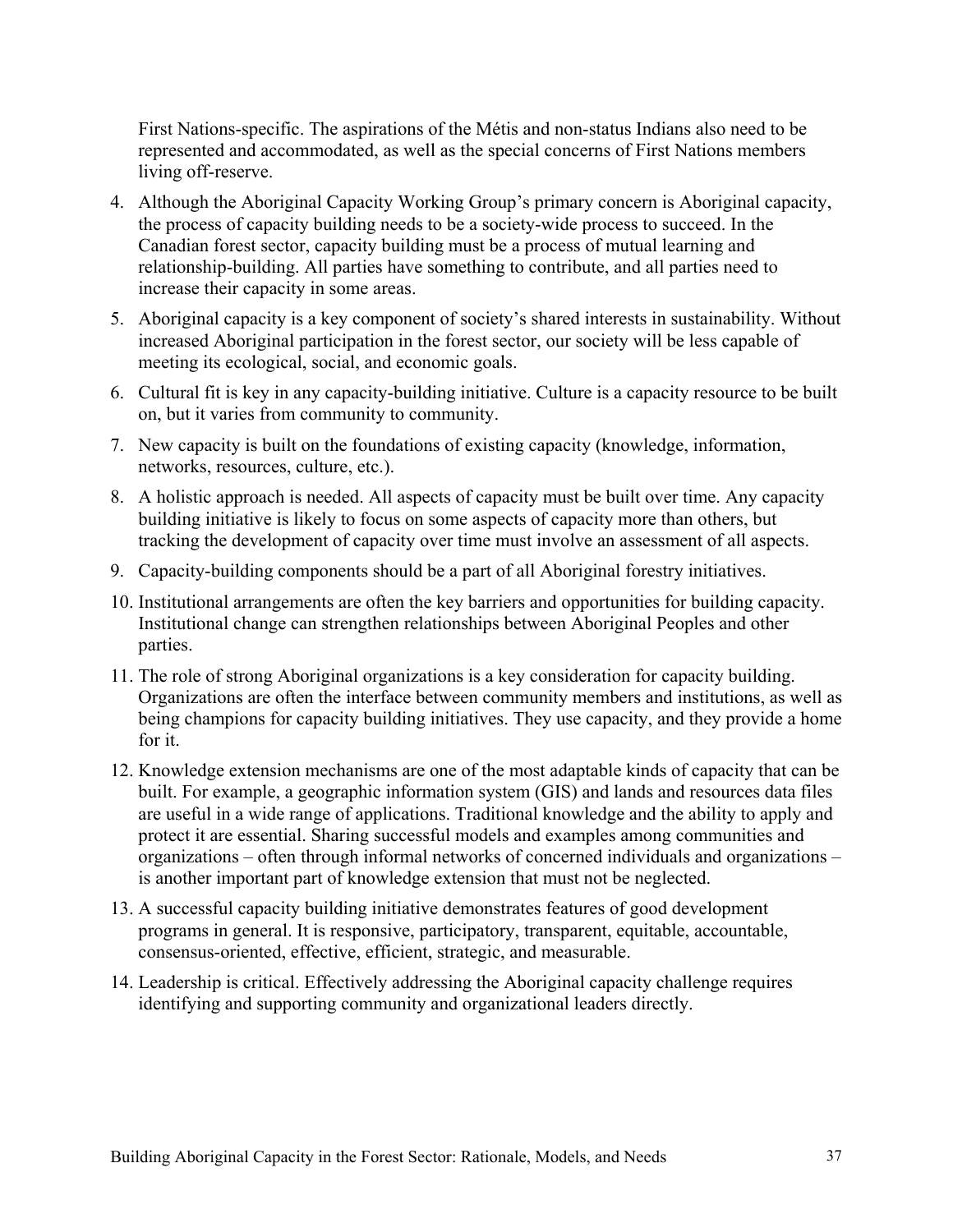# **Conclusion**

In this paper we have laid out a rationale of mutual benefit for the forest community of Canada to collaborate in the project to build capacity for accommodating the rights and participation of Aboriginal Peoples in the forest sector. We have reviewed several ways of approaching the definition of capacity and models of how capacity can be built. We have explored the status and needs of Aboriginal Peoples with respect to the various components of such definitions, and we have laid out some principles of effective capacity building. Our purpose is to promote implementation of the action items that comprise Theme 3 of the National Forest Strategy of Canada, 2003-2008.

What we find is that capacity is a wide-ranging concept that reaches into almost every aspect of Aboriginal Peoples' relationships with non-Aboriginal peoples and with the forest. As far as the relationships between Peoples are concerned, the history has been problematic and counterproductive in the extreme. The need today is great, and the potential pitfalls are many. While any capacity-building initiative will need to select specific areas of focus in a strategic manner, the outcomes of such initiatives nonetheless need to be assessed with respect to the whole of our model of capacity.

Team 3 intends to develop the ideas in this discussion paper further. One immediate need is for the question of roles and responsibilities of various parties to be clarified with respect to such a strategy, in a manner that is agreeable to all concerned. Team 3 is currently at work on an additional discussion paper to advance this issue, which has been referenced several times in the present paper. Out of this process, the intention is to produce consensus recommendations and to champion them in a range of relevant policy processes.

When a common vision and strategy is available to support Aboriginal Peoples in their lead responsibility for building their capacity to implement their rights and increase their participation in the forest sector, we may expect the benefits to accrue to all of Canadian society.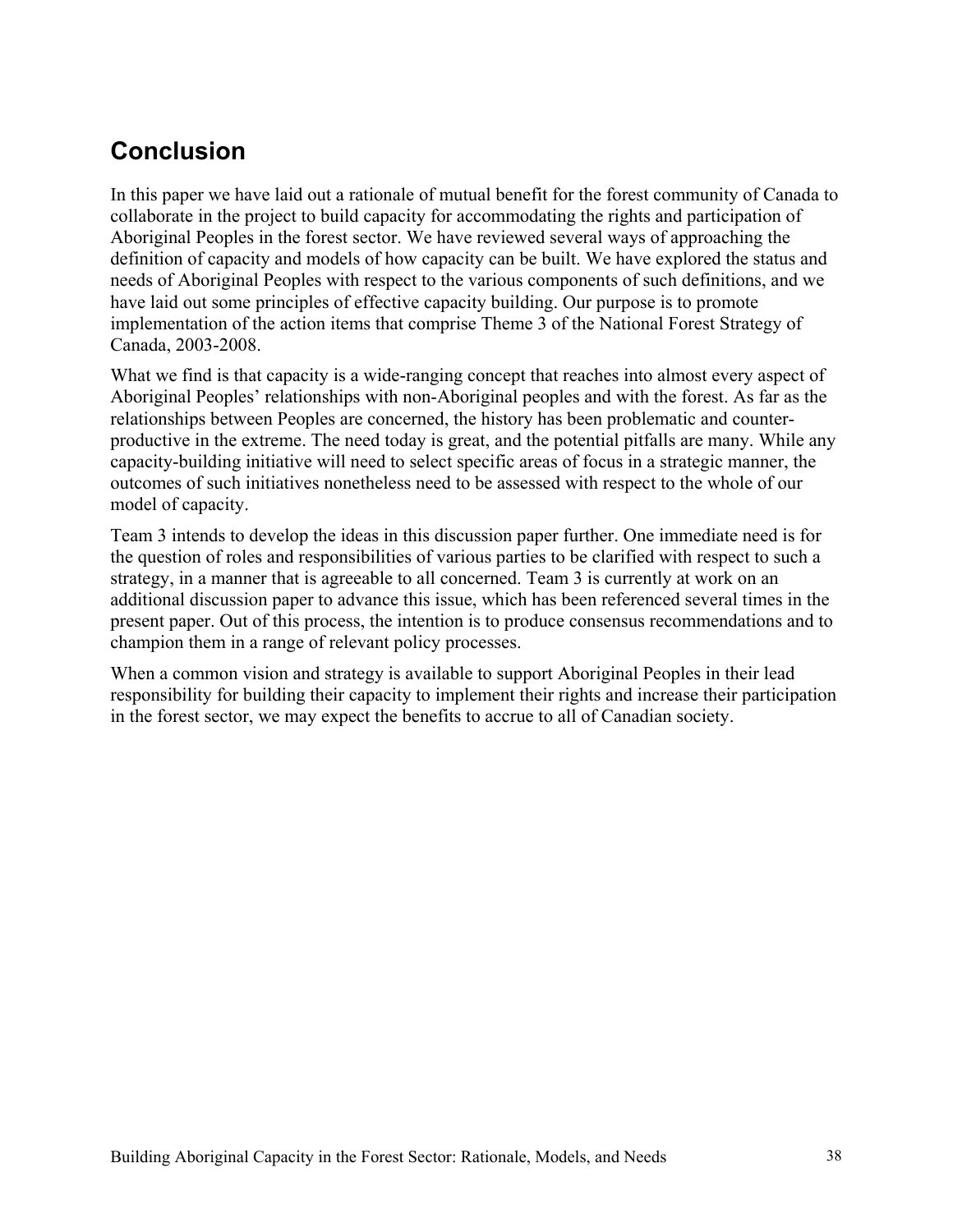# **References**

- Agrawal, A. 1995. Dismantling the divide between indigenous and scientific knowledge. *Development and Change* 26: 413-439.
- Argyris, C., and D.A. Schon. 1978. *Organizational Learning: A Theory of Action Perspective.* Reading, MA: Addison-Westley.
- Assembly of First Nations of Québec and Labrador Sustainable Development Institute. 2005. Forestry Toolbox. Second version. June 2005. Wendake, QC.
- Auditor General of Canada. 1992. Report of the Auditor General of Canada, Ch. 15: Department of Indian Affairs and Northern Development – Indian forest management – The Manitoba Northern Flood Agreement. Ottawa: Minister of Supply and Services Canada.
- Auditor General of Canada. 2003. Report of the Auditor General of Canada, Ch. 9: Economic development of First Nations communities: Institutional arrangements. Ottawa: Minister of Supply and Services Canada.
- Beckley, T.M., D. Martz, S. Nadeau, B. Reimer, and E. Wall. 2004. Community capacity: Understanding how things get done in rural communities. Presentation at the Annual Meeting of the Rural Sociological Society, Tweed, ON. October 13, 2004.
- Beckley, T.M., D. Martz, S. Nadeau, B. Reimer, and E. Wall. 2005. Multiple capacities, multiple outcomes: delving deeper into the meaning of community capacity. Draft.
- Berkes, F., and C. Folke. 2002. Back to the future: Ecosystem dynamics and local knowledge. In *Panarchy: Understanding Transformations in Human and Natural Systems.* pp 121-146.
- Bombay, H. 2000. Aboriginal foresters: Key to maintaining relationship with the land. *Aboriginal Times* 4(7): n.p.
- Bombay, H., and M. Stevenson. 2006. Draft proposal for First Nations Forest and Natural Resources Institute.
- Brascoupé, S. 2000. Aboriginal community capacity: The urgent need for a dramatic increase in Aboriginal Registered Professional Foresters. Draft final report and action plan. March 31, 2000.
- Brubacher, D., J.P. Gladu, and H. Bombay. 2002. First Nations governance and forest management: A discussion paper. March 2002. Ottawa: National Aboriginal Forestry Association.
- Bruntland, G. (ed.). 1987. *Our Common Future: The World Commission on Environment and Development*. Oxford: Oxford University Press.
- Building Environmental Aboriginal Human Resources. 2000. Brochure.
- *Canada Forest Accord*. 2003. 65 signatory organizations.
- Clayoquot Sound Scientific Panel (CSSP). 1995. First Nations perspectives relating to forest practices standards in Clayoquot Sound. Report 3.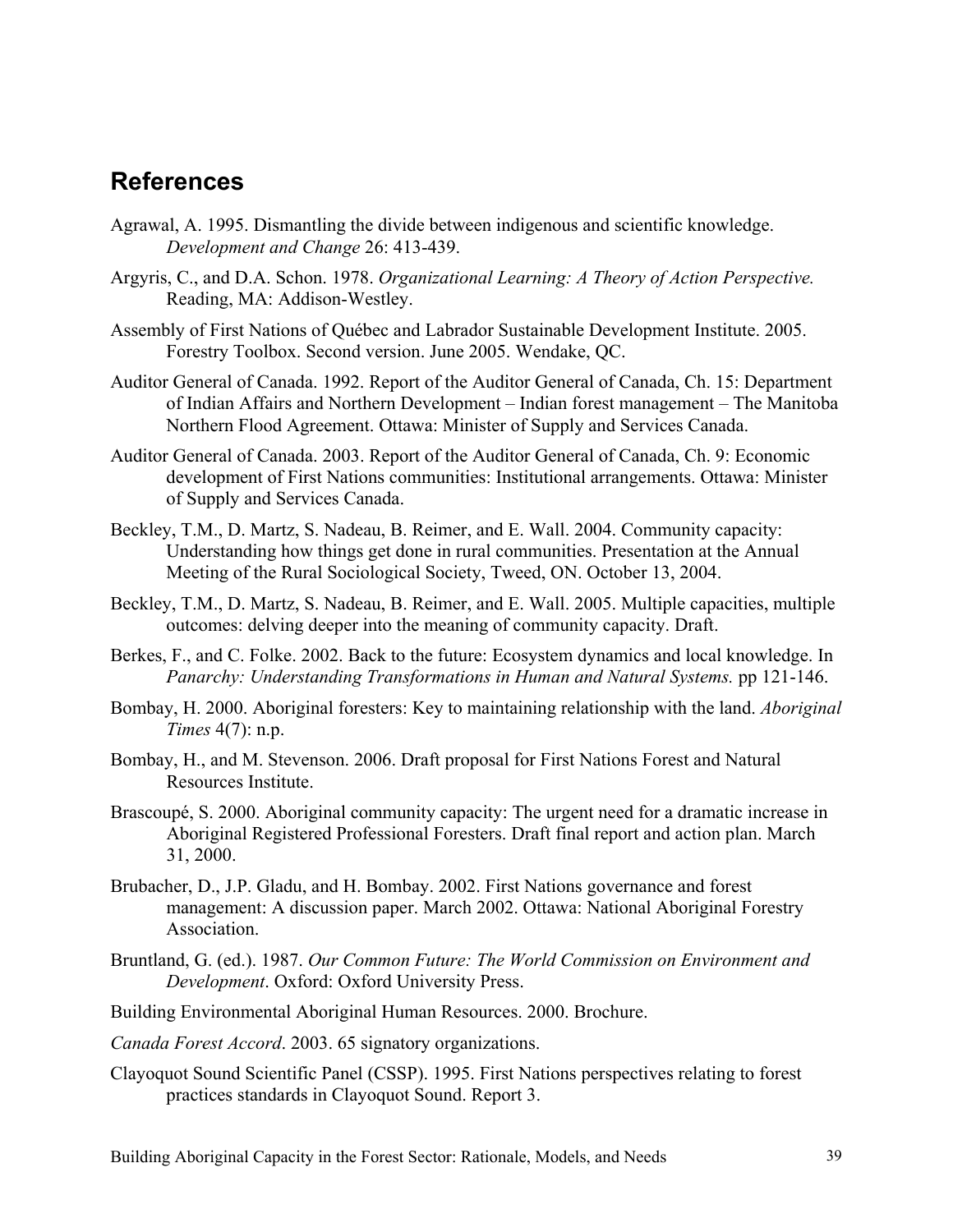Coleman, J. 1990. *Foundations of Social Theory*. Cambridge: Harvard University Press.

- Consulbec. 2002. Connecting the dots: A study of perceptions, expectations and career choices of Aboriginal youth. Ottawa: Aboriginal Human Resource Development Council of Canada.
- Coon Come, M. 2001. Speech to the First Nations Forestry Program national conference, Saskatoon, January 2001.
- Cornell, S., and J.P. Kalt. 1991. Where's the glue? Institutional bases of American Indian economic development. February 1991. Harvard University Project on American Indian Economic Development.
- Costanza, R., O. Segura, and J. Martinez-Alier. 1996. Integrated envisioning, analysis, and implementation of a sustainable and desirable society. pp. 1-16 in R. Costanza, O. Segura, and J. Martinez-Alier (eds.), *Getting Down to Earth: Practical Applications of Ecological Economics.* Island Press.
- Coyle, M. 2005. Addressing Aboriginal land and treaty rights in Ontario: An analysis of past policies and options for the future. March 31, 2005. Draft.
- Department of Indian and Northern Affairs (DIAND). 2007. Speaking notes for the Honourable Jim Prentice, PC, QC, MP, Minister of Indian Affairs and Northern Development and Federal Interlocutor for Métis and Non-status Indians, for presentation at a Signing Ceremony: *Anishinabek Nation Governance Agreement-in-Principle*. February 16, 2007. Nipissing First Nation, Ontario.
- Doak, S.C., and J. Kusel. 1996. Well-being in Forest-Dependent Communities, Part II: A Social Assessment Focus. Sierra Nevada Ecosystem Project final report to Congress: Assessments and Scientific Basis for Management Options. Davis, CA: University of California Centers for Water and Wildland Resources.
- Duchesne, L.C., J.C. Zasada, and I. Davidson-Hunt. 2000. Nontimber forest products in Canada: Scope and research needs. *The Forestry Chronicle* 76(5): 743-746.
- Flora, C.B., and Flora, J.L. 1993. Entrepreneurial social infrastructures: a necessary ingredient. *The Annals of the American Academy of Political and Social Science* 529: 48*–*58.
- Frank, F., and A. Smith. 2000. *The Community Development Handbook.* Ottawa: Minister of Public Works and Government Services Canada.
- Fréchette, L. 1999. Speech to the World Conference on Governance, Manila, May 31, 1999. Cited in Plumptre and Graham 1999: 3.
- Gibbins, R., and J.H. Ponting. 1986. Faces and interfaces of Indian self-government. *The Canadian Journal of Native Studies* 6(1): 43-62.
- Goodman, R., M. Speers, K. McLeroy, S. Fawcett, M. Kegler, E. Parker, S.R. Smith, T. Sterling, and N. Wallerstein. 1998. Identifying and defining the dimensions of community capacity to provide a basis for measurement. *Health Education and Behavior* 25(3): 258-278.
- Gordon, D., and the Conference Program Planning Committee (CPPC). 1997. Toward Meeting the Challenges of the New Relationships between First Nations, Public Governments and the Private Sector.
- Government of Manitoba. 2004. East Side Planning Initiative report. November 2004.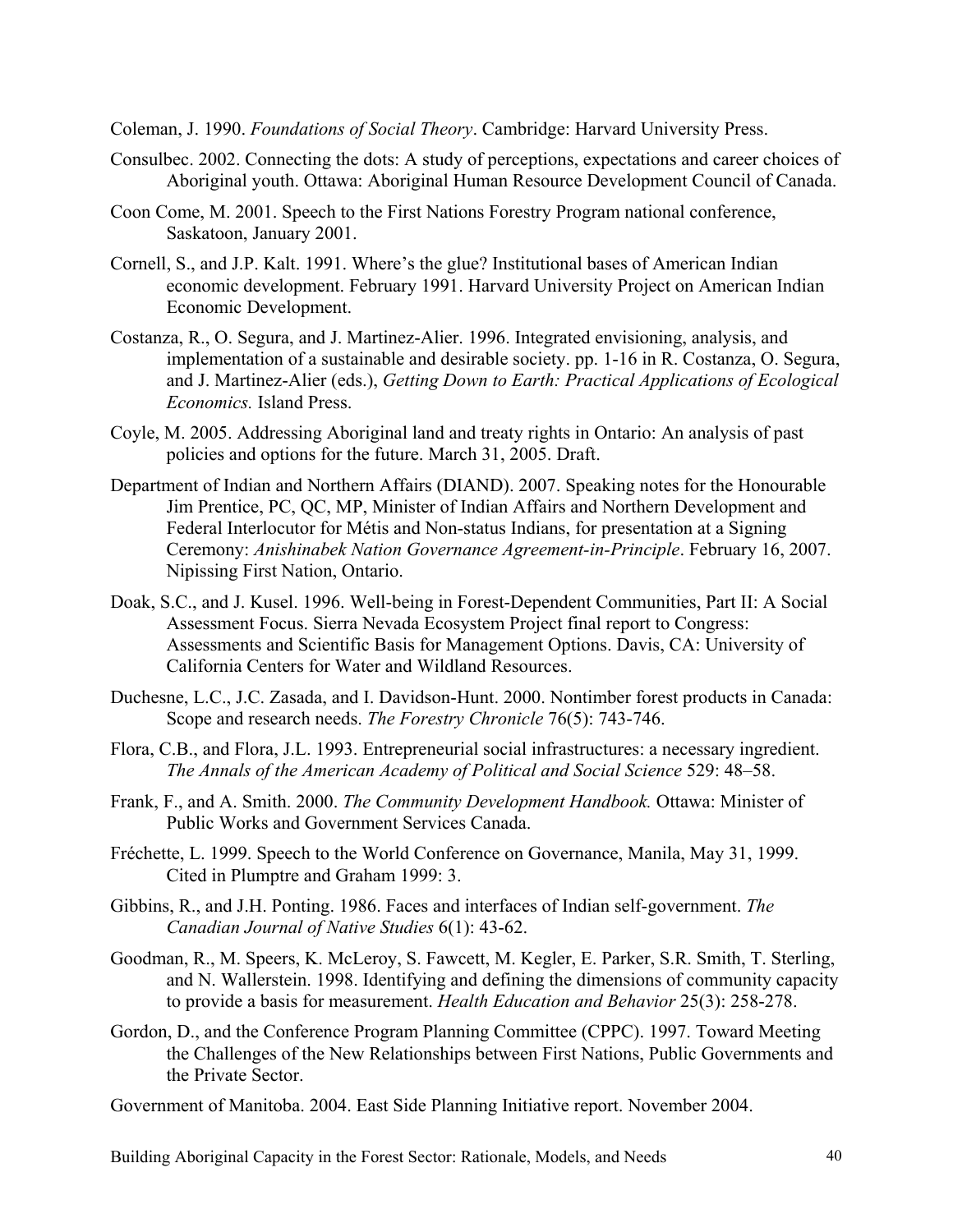- Government of British Columbia (BC). 2006. New Relationship Trust website, http://www.gov.bc.ca/arr/popt/new\_relationship\_trust.htm; accessed June 14, 2006.
- Gunderson, L.H., and C.S. Holling, eds. 2002. Panarchy: Understanding *Transformations in Human and Natural Systems.* Washington, DC: Island Press.
- Harry, D., and L.M. Kanehe. 2005. Protecting Indigenous knowledge in a globalized world. A paper presented at the World Indigenous Peoples' Conference on Education, Hamilton, New Zealand.
- Healy, K. 2001. Community capacity building: from ideas to realities. Presentation at the Australian Association of Social Workers Conference, Melbourne, September 2001. [Online: http://www.bensoc.asn.au/research/communitycapacity.html#what; accessed Sept. 8, 2005]
- Hearnden, K.W. 1983. A Forest Policy for Canadian Indian Reserves. July 1983. Ottawa.
- Holland, J.H. 1995. *Hidden Order: How Adaptation Builds Complexity*. New York: Addison-Westley.
- Hopwood, A., J. Mactavish, P. Smith, A. Moar, and G. Scott. Aboriginal Forestry Training and Education Review (AFTER): Phase I Final Report. February 1993. Ottawa: AFTER Committee and the National Aboriginal Forestry Association.
- Institute on Governance. 2001. Building capacity for sound public works in First Nation communities: A planning handbook. March 2001. Ottawa: Indian and Northern Affairs Canada Real Property Services.
- Interim National Recruitment Strategy Steering Committee (INRSSC). 2006. The crisis in postsecondary enrolments in forestry programs: A call to action for Canada's future forestry professional/technical workforce. *Forestry Chronicle* 82(1): 57-69.
- Jorgensen, M., and J. Taylor. 2000. What determines Indian economic success? Evidence from Tribal and individual Indian enterprises. June 2000. Harvard University Project on American Indian Development
- Jourdain, L. 2003. Natural resource revenue for Aboriginal Peoples: An alternative to genocide. Speech to the Ninth National Forest Congress of Canada. May 1, 2003.
- Knight, K., S. Meakin, and R. Prafasie. 2003. Canadian Indigenous People's Expertise in the Natural Resource Sector. February 2003 draft.
- Kusel, J. (1996) Well-Being in Forest-Dependent Communities, Part I: A New Approach. Sierra Nevada Ecosystem Project final report to Congress: Assessments and Scientific Basis for Management Options. Davis, CA: University of California Centers for Water and Wildland Resources.
- Lamontagne, F. 2004. The Aboriginal workforce: What lies ahead. September 2004. Ottawa: Canadian Labour and Business Centre.
- MacKendrick, N., and J. Parkins. 2005. Social dimensions of community vulnerability to mountain pine beetle. Working Paper 2005-26. Victoria, BC: Canadian Forest Service.
- Mactavish, J.S. 1987. Review of Indian forest resources management and development. March 1987. Ottawa: Department of Indian Affairs and Northern Development.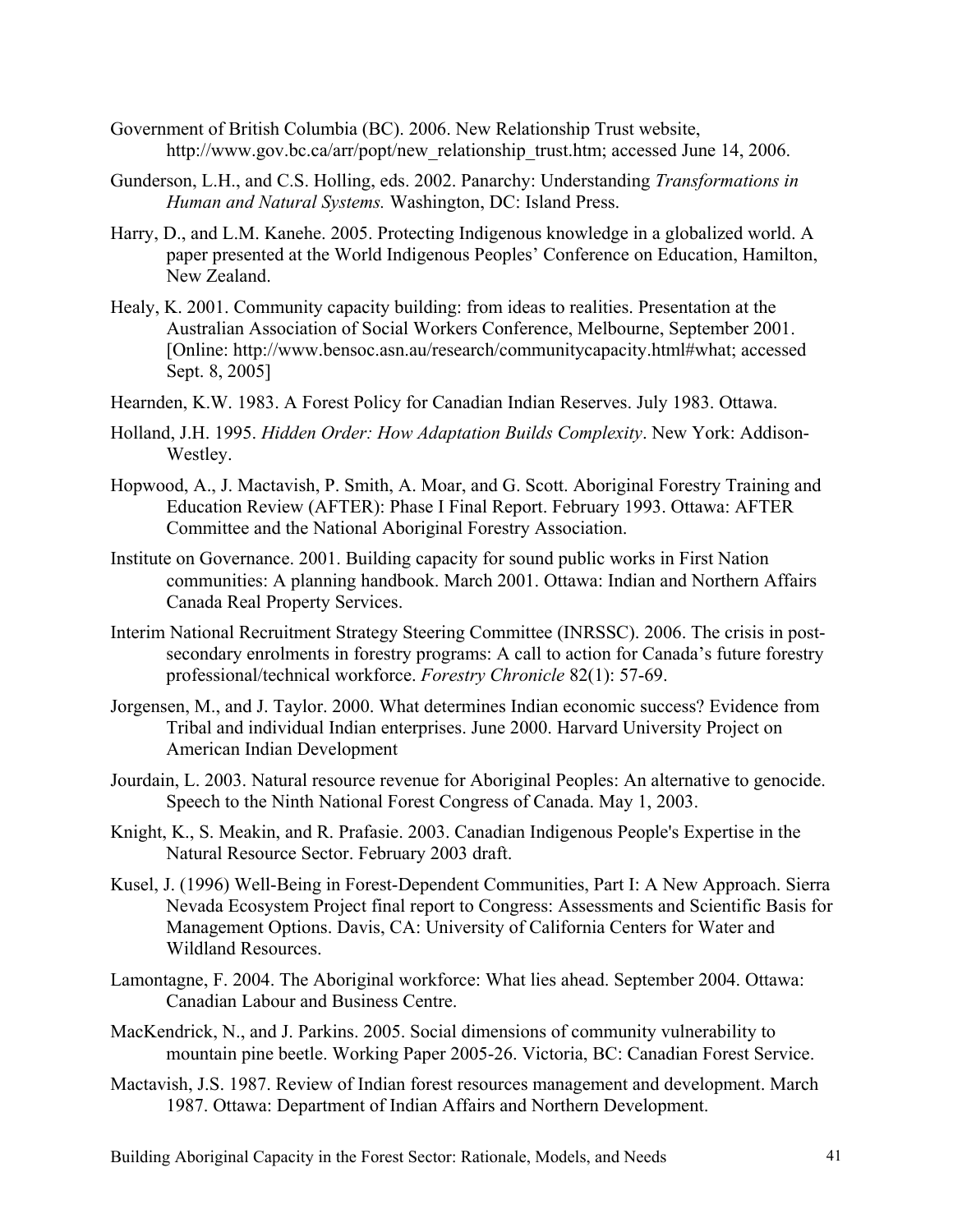- McGregor, D. 2004. Traditional ecological knowledge and sustainable development: Towards coexistence. In *In the Way of Development: Indigenous People, Life Projects and Globalization,* M. Blaser, H. Feit, and G. McRae (eds.). Ottawa: Zed and International Development Research Centre. Pp 72-91.
- Mendelson, M. 2004. Aboriginal people in Canada's labour market : Work and unemployment, today and tomorrow. March 2004. Ottawa: Caledon Institute of Social Policy.
- Mendis, S. 2004. Assessing community capacity for ecosystem management: Clayoquot Sound and Redberry Biosphere Reserves. MA thesis. Saskatoon: University of Saskatchewan Department of Geography.
- Mining Industry Training and Adjustment Council (MITAC). 2005. Mining for talent: Canada's minerals and metals industry facing toughest challenge; Industry study reveals shortage of up to 81,000 jobs. News release. August 24, 2005.
- Ministry of Environment of Finland. 2001. Arctic Council Capacity Building Workshop: Workshop overview and recommendations. Discussion paper. September 21, 2001, Helsinki.
- Moffat, J. 2004. Presentation to the Roundtable on Environmental Management and the On-Reserve "Regulatory Gap". Ottawa, November 17, 2004. Institute on Governance.
- Mullens, A. 2001. Why Aboriginal students aren't taking science and what some scientists and educators are doing to show that science is relevant, attainable and more important than ever for Aboriginal people. *University Affairs* November 2001: 8-17. [Online: http://www.universityaffairs.ca/issues/2001/nov/e\_art\_01.pdf; accessed March 11, 2007]
- Myers, L. 2000. Options for appropriate development in Nunavut communities. *Inuit Studies*  24(1): 25-40.
- Nadasdy, P. 2003. *Hunters and bureaucrats: Power, knowledge, and aboriginal-state relations in the southwest Yukon.* Vancouver, BC: University of British Columbia Press.
- Nadeau, S., B. Shindler, and C. Kakoyannis. 1999. Forest communities: New frameworks for assessing sustainability. *The Forestry Chronicle* 75(5): 747-754
- Nadeau, S. 2002. Characterization of community capacity in a forest-dependent community: The case of Haut-St.-Maurice. PhD. dissertation. Oregon State University Department of Forest Resources.
- National Aboriginal Forestry Association (NAFA). 1994. A proposal to First Nations. Ottawa.
- National Aboriginal Forestry Association (NAFA). 2003. Aboriginal-held forest tenures in Canada. Ottawa.
- National Aboriginal Forestry Association (NAFA). 2005. Institutional approaches to Aboriginal forestry: Incremental steps towards meaningful Aboriginal participation in the forest sector. Ottawa.
- National Forest Strategy Coalition (NFSC). 2003. *National Forest Strategy 2003-2008, A Sustainable Forest: The Canadian Commitment.* May 2003. Ottawa: National Forest Strategy Coalition.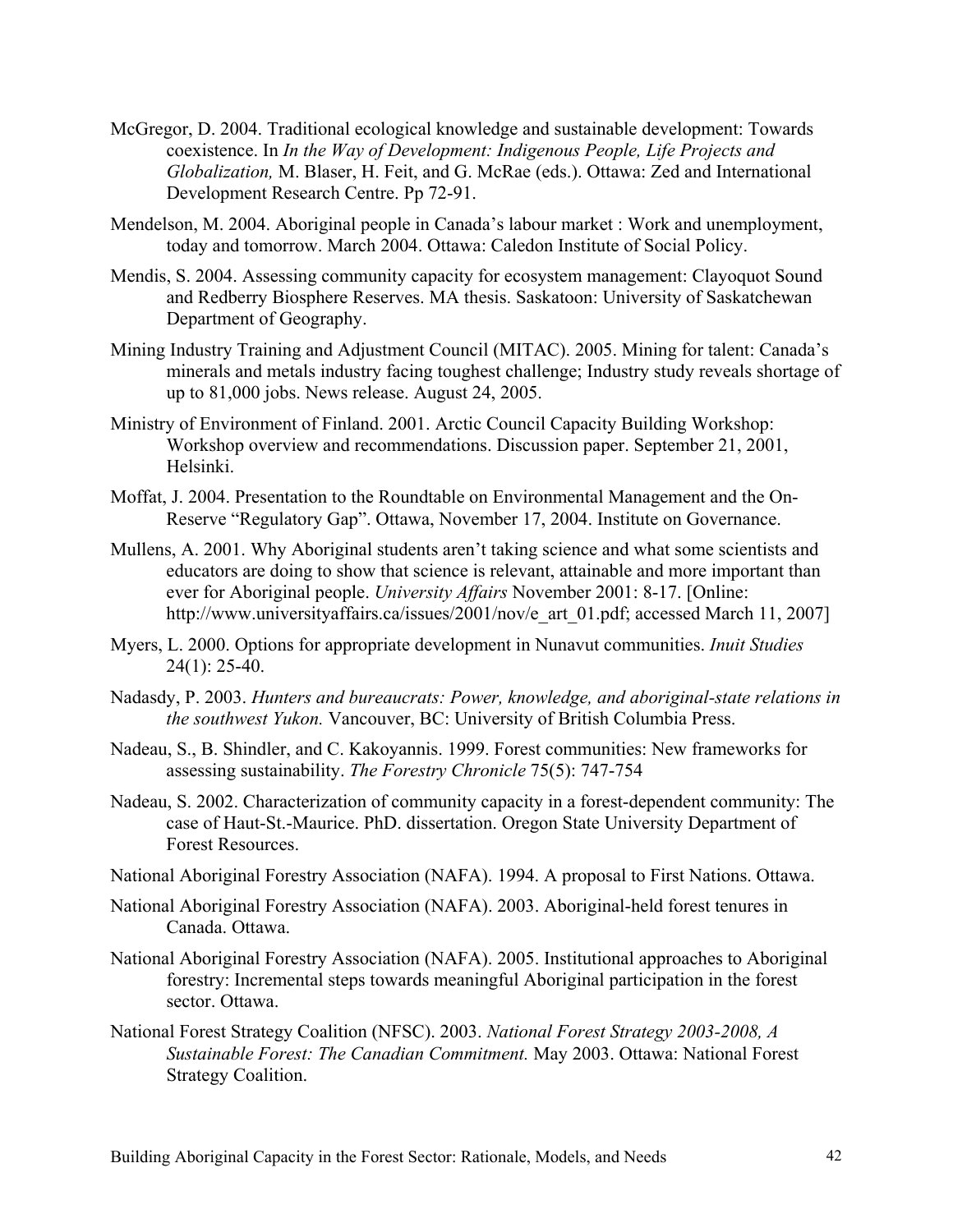- National Round Table on the Environment and the Economy (NRTEE). 2005. Boreal Futures: Governance, Conservation and Development in Canada's Boreal. October 2005. Ottawa: NRTEE.
- Natural Resources Canada (NRCan). 2007. Backgrounder: Expanding market opportunities. February 8, 2007. [Online: http://www.nrcan.gc.ca/media/newsreleases/2007/200712c\_e.htm; accessed March 29, 2007.]
- Notzke, C. 1994. *Aboriginal Peoples and Natural Resources in Canada.* North York, ON: Captus.
- Parsons, R., and G. Prest. 2003. Aboriginal forestry in Canada. Ottawa: First Nations Forestry Program.
- Perreault, P., and M. Stevenson. 2007. Paper in progress.
- Plumptre, T., and J. Graham. 1999. Governance and good governance: International and Aboriginal perspectives. Ottawa: Institute on Governance.
- Post-*Delgamuukw* Capacity Panel (PDCP). 1999. Final Report. Ottawa: Indian and Northern Affairs Canada.
- Putnam, R.D. 1993. The prosperous community. *The American Prospect* 4(13). [Online: http://www.prospect.org/print/V4/13/putnam-r.html; accessed March 12, 2007]
- Reimer, W. 2002. Understanding social capital: Its nature and manifestations in rural Canada. Presentation at the Paper presented at the Canadian Sociology and Anthropology Association Annual Conference, May 26, 2002, Toronto, ON.
- Rekmans, L. 2006. Personal communication, November 2006.
- Röling, N. G., and M.A.E. Wagemakers, eds. 1998. *Facilitating Sustainable Agriculture: Participatory Learning and Adaptive Management in Times of Environmental Uncertainty.* Cambridge, U.K.: Cambridge University Press.
- Ross, M., and P. Smith. 2002. Accommodation of Aboriginal rights: The need for an Aboriginal forest tenure. Synthesis Report. April 2002. Edmonton, AB: Sustainable Forest Management Network.
- Royal Commission on Aboriginal Peoples. 1996. R*eport of the Royal Commission on Aboriginal Peoples*. Ottawa: Canada Communications Group. [Online: http://www.aincinac.gc.ca/ch/rcap/index\_e.html; accessed Sept. 23, 2005]
- Sandy, M. 2006. Personal communication, March 2006.
- Schacter, M. 2000. "Capacity buildling": A new way of doing business for development assistance organizations. Ottawa: Institute on Governance.
- Schuller, T. 2001. The complementary roles of human and social capital. *Isuma* Spring 2001: 18- 24.
- Shaw, G. Forest jobs far from dead. *Vancouver Sun* (September 13, 2003): F9.

Stanley, L., and D. Campbell. 2006. Engaging First Nations in forest management.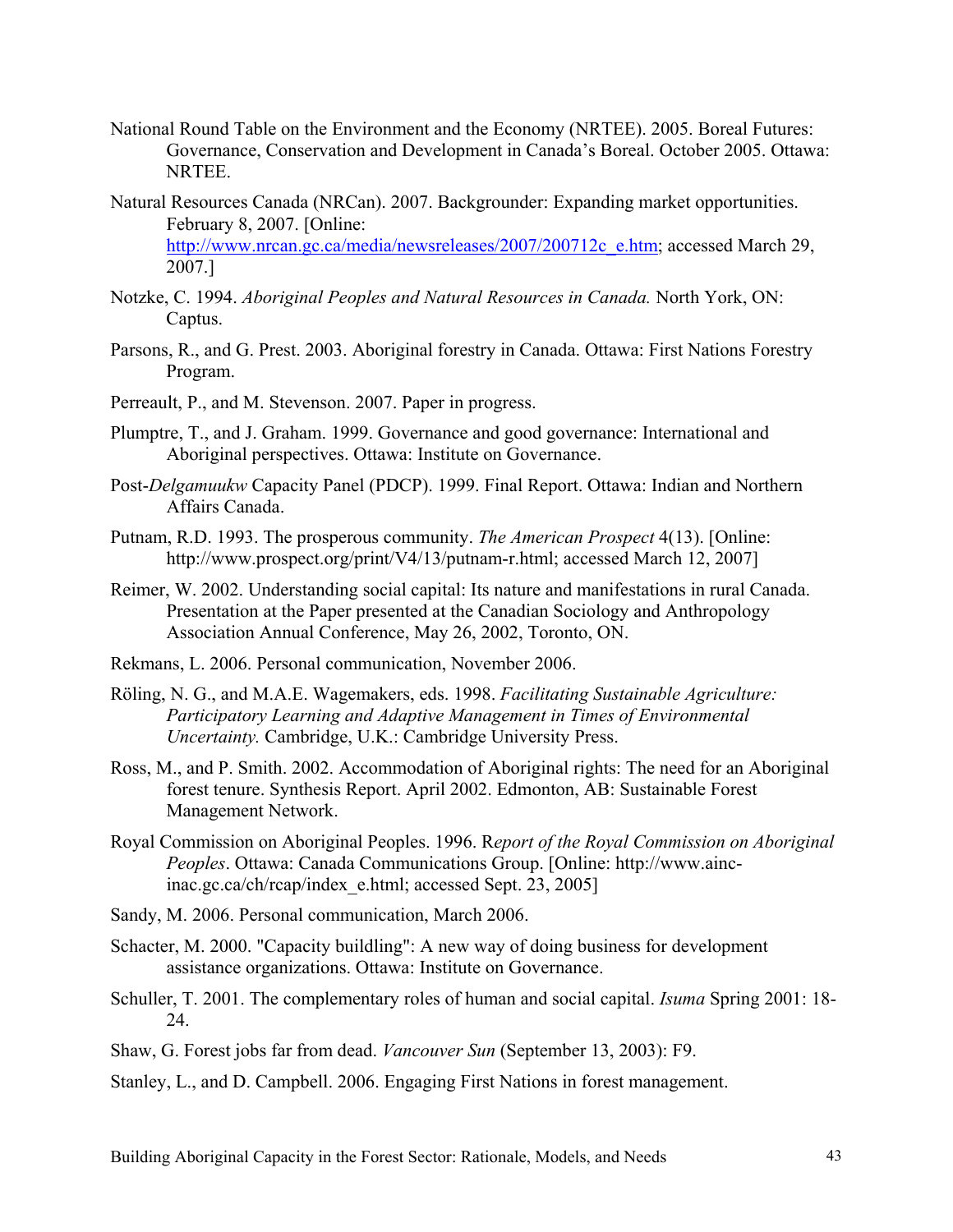- Statistics Canada. 2004. Catalogue number 97F0011XCB2001059: Selected Educational Characteristics (29), Registered Indian Status (3), Age Groups (5A) and Sex (3) for Population 15 Years and Over, for Canada, Provinces, Territories and Census Metropolitan Areas, 2001 Census - 20% Sample Data. March 25, 2004.
- Stevenson, M. 2005. Traditional knowledge and sustainable forest management. Edmonton, AB: Sustainable Forest Management Network.
- Strong, M. 1996. *Connecting with the World: Priorities for Canadian Internationalism in the 21st Century.* International Development Research Centre.
- Supreme Court of Canada (SCC). 1984. *R. v. Guerin*, [1984] 2 S.C.R. 335. November 1, 1984.
- Supreme Court of Canada (SCC). 1996. *R. v. Van der Peet*, [1996] 2 S.C.R. 507. August 21, 1996.
- Supreme Court of Canada (SCC). 2003. *R. v. Powley*, 2003 SCC 43, [2003] 2 S.C.R. 207. September 19, 2003.
- Supreme Court of Canada (SCC). 2004. *Taku River Tlingit First Nation v. British Columbia (Project Assessment Director)*, 2004 SCC 74, [2004] 3 S.C.R. 550. November 18, 2004.
- Supreme Court of Canada (SCC). 2004. *Haida Nation v. British Columbia (Minister of Forests)*, 2004 SCC 73, [2004] 3 S.C.R. 511. November 18, 2004.
- Supreme Court of Canada (SCC). 2005. *Mikisew Cree First Nation v. Canada (Minister of Canadian Heritage)*, 2005 SCC 69, [2005] 3 S.C.R. 388. November 24, 2005.
- United Nations Development Programme (UNDP). 1997. Capacity development. July 1997. Technical Advisory Paper 2. New York: UNDP.
- Uquillas, J.E., and J. Martinez. 1995. Capacity building for indigenous people's development in Latin America. The World Bank Technical Department, Latin America and the Carribean. November 28, 1995.
- Warkentin. 2006. Forest industry riding runaway train. *Campbell River Mirror* (November 10, 2006): n.p.
- Westman, C.N. 2005. Tutelage, development and legitimacy: A brief critique of Canada's Indian reserve forest management regime. *The Canadian Journal of Native Studies* 25(1): 207- 214.
- White-Harvey, R. 1994. Reservation geography and restoration of Native self-government. *Dalhousie Law Journal* 17(2): 588.
- Wilson, J., and J. Graham. 2005. Relationships between First Nations and the forest industry: The legal and policy context. March 31, 2005. Ottawa: Institute on Governance, National Aboriginal Forestry Association, and First Nations Forestry Program
- Wortley, D., N. Krogman, and D. Davidson. 2001. The difficulties with devolution: Communitybased forest management planning in the Yukon under comprehensive land claims. Edmonton, AB: Sustainable Forest Management Network.